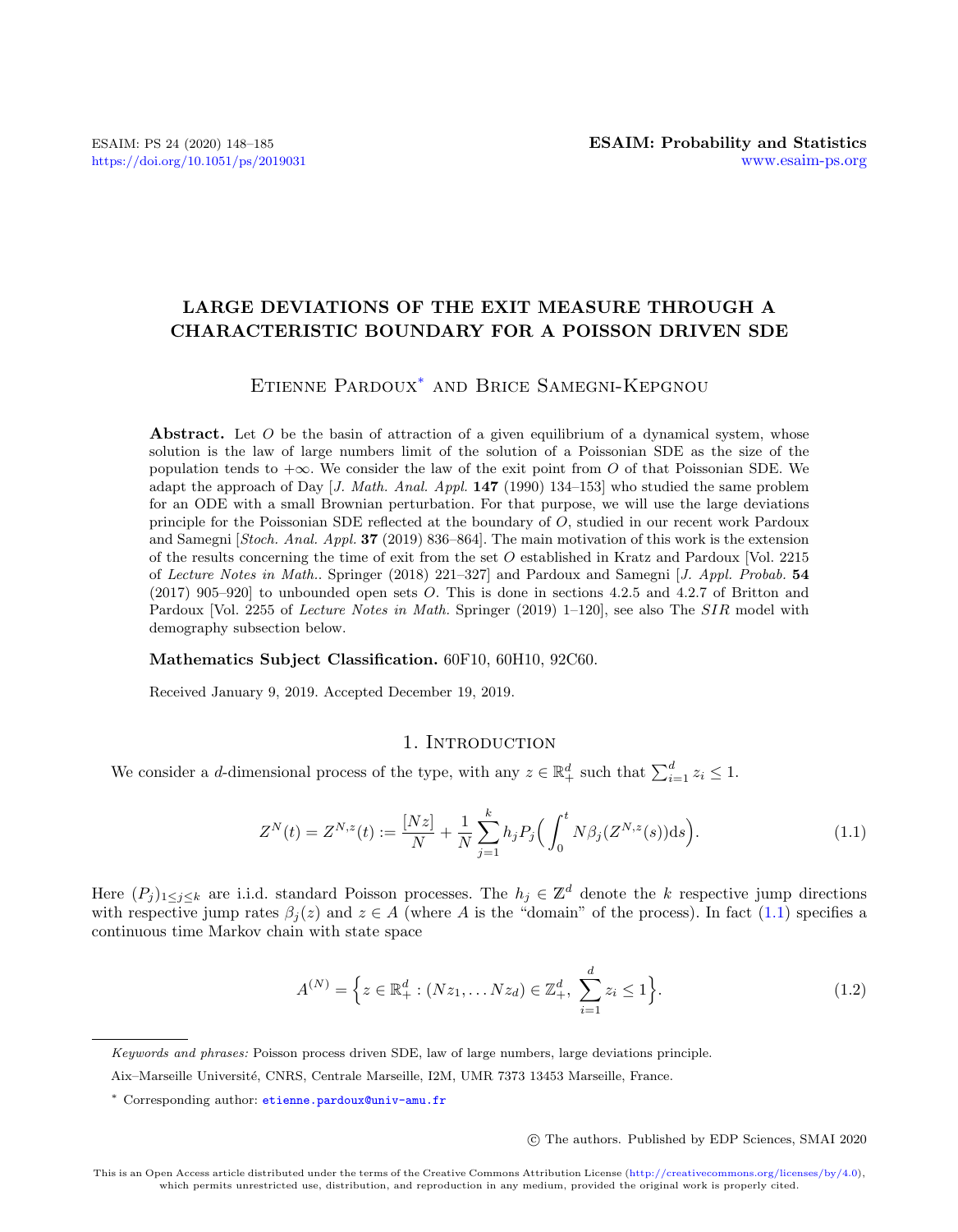The following assumption ensures that the process  $Z^N(t)$  remains in  $A^{(N)}$ : for any  $1 \leq j \leq k$  such that  $h_j^i < 0$  $(h_j^i$  denotes the *i*-th coordinate fo the vector  $h_j$ ,  $\beta_j(z) = 0$  whenever  $z_i = 0$ ; moreover, if  $\sum_{i=1}^d h_j^i > 0$ ,  $\beta_j(z) = 0$ whenever  $\sum_{i=1}^{d} z_i = 1$ .

We know from the law of large numbers of Kurtz [\[10\]](#page-37-0), see also Chapter 11 of Ethier and Kurtz [\[6\]](#page-37-1), and Britton and Pardoux [\[2\]](#page-37-2), that under mild assumptions on the rates  $\beta_j$ ,  $1 \leq j \leq k$ , for all  $T > 0$ ,  $Z^{N,z}(t)$  converges to  $Y(t, z)$  almost surely and uniformly over the interval [0, T], where  $Y(t, z) = Y(t)$  is the solution of the ODE

<span id="page-1-0"></span>
$$
Y(t, z) = z + \int_0^t b(Y(s, z))ds
$$
\n(1.3)

with

$$
b(y) := \sum_{j=1}^{k} \beta_j(y) h_j,
$$
\n(1.4)

and  $Y(t, z)$  takes its values in the set

$$
A = \Big\{ z \in \mathbb{R}^d_+, \sum_{i=1}^d z_i \leqslant 1 \Big\}.
$$

**Remark 1.1.** Our results would be valid with A replaced by the more general compact set  $A_R = \{z \in \mathbb{R}^N : |z| \leq 1\}$  $\mathbb{R}^d_+$ ,  $\sum_{i=1}^d z_i \leq R$ , and  $A^{(N)}$  being redefined accordingly. However, it is essential that A be compact. In fact the extension of the results of [\[11\]](#page-37-3) to non compact sets relies precisely upon the result of the present paper, as we shall explain in Section [6.3.](#page-33-0)

We assume that O is the basin of attraction of a stable equilibrium  $z^*$  of  $(1.3)$ , in the sense that, starting from any point in the open set O, the solution of  $(1.3)$  converges to  $z^*$  as  $t \to \infty$ , but this need not be the case when starting from at least part of the boundary of  $O$ , and there can be other equilibria outside  $O$ . For the models we have in mind (see the four examples in Sect. [6\)](#page-30-0), O has a characteristic boundary which is either the set  $\{z \in A; z_1 = 0\}$ , or else the part of the boundary of O which is included in  $\overline{A}$ , the interior of A. In both cases, that characteristic boundary is defined as

$$
\partial O := \{ z \in \partial O; < b(z), n(z) > := 0 \},\tag{1.5}
$$

where  $\langle \cdot, \cdot \rangle$  denotes the scalar product in  $\mathbb{R}^d$  and  $n(z)$  the unit outward normal to  $\widetilde{\partial O}$  at z. Clearly the solution of the dynamical system [\(1.3\)](#page-1-0) starting from  $z \in \widetilde{\partial O}$  remains in  $\widetilde{\partial O}$  for all time. In the example treated in section [6,](#page-30-0) either  $O = \AA$ , in which case  $\widetilde{\partial O} = \{z \in A; z_1 = 0\} \subsetneq \partial O$  (this is the situation treated in Sects. [6.2](#page-32-0)) and  $(6.3)$  $(6.3)$ , or else A is the union of the basins of attraction of both the endemic and the disease free equilibria. and the boundary between them, which is precisely  $\partial \overline{O}$ , this is the situation in both Sections [6.4](#page-33-1) and [6.5,](#page-35-0) see Figures [1](#page-34-0) and [2](#page-35-1) in those sections.

Our goal in this paper is to study the behaviour for large N of the exit measure of  $Z^{N,z}$  from O. In other words, the aim is to study the large N asymptotic of the probability that a trajectory of  $Z^N$  exits O in the neighborhood of a given point. Our main result, Theorem [5.3,](#page-28-0) says that,  $\tau_O^N$  denoting the first time that the process  $Z^{N,z}(t)$  either exits  $\overline{O}$  or hits  $\widetilde{\partial O}$ , if  $y \in \widetilde{\partial O}$  and  $\delta > 0$ , for any  $\eta > 0$  and N large enough,

$$
\exp\{-N(S_z(y)+\eta)\}\leq \mathbb{P}_z(|Z^N(\tau^N(O))-y|<\delta)\leq \exp\{-N(S_z(y)-\eta)\},
$$

where  $S_z(y)$  is defined by [\(5.12\)](#page-28-1).

Our main motivation comes from epidemics models, for which we have already studied a similar asymptotic for the exit time from the same set by the same process in  $[8, 11]$  $[8, 11]$ . Those results are established when A is a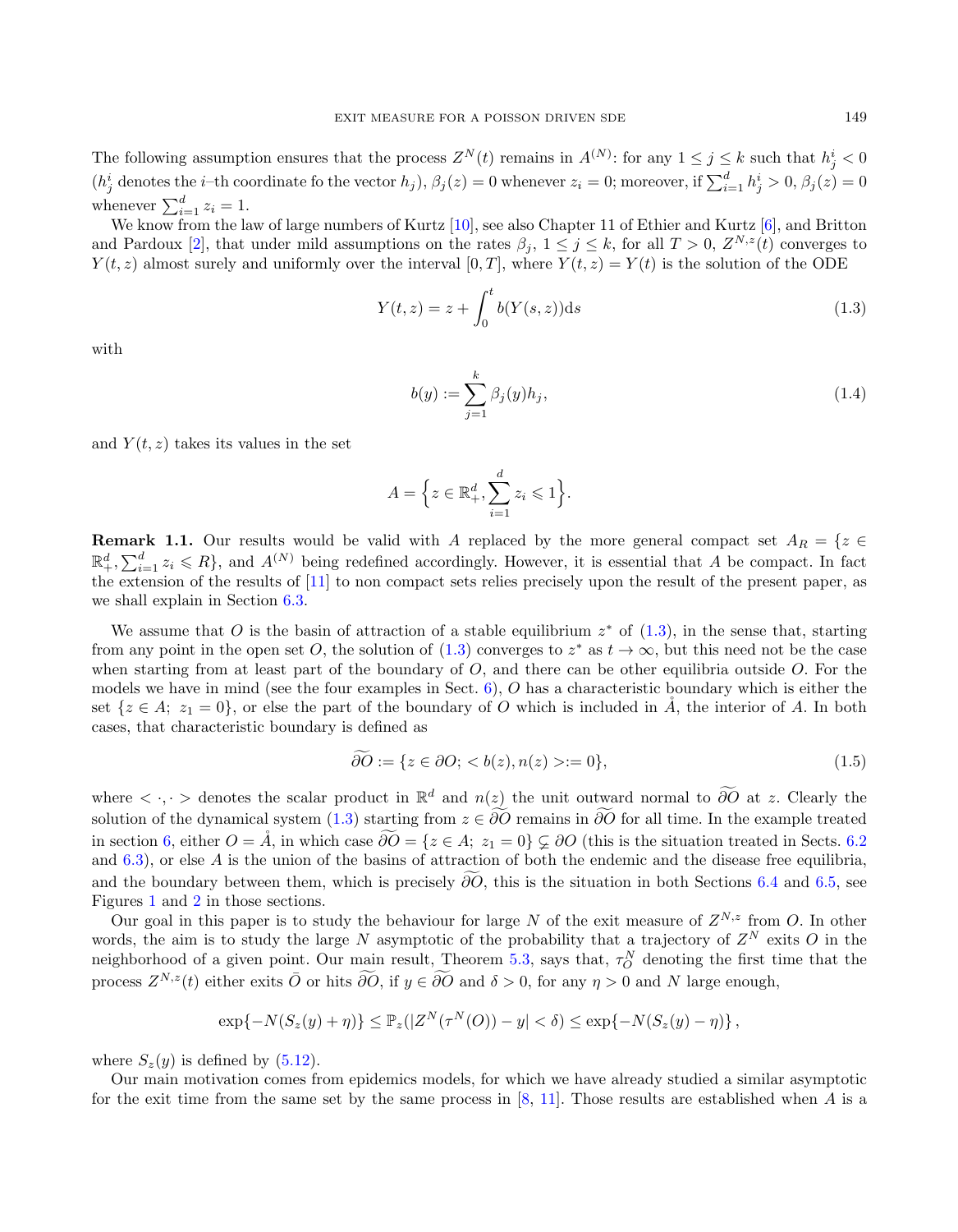compact set. However, for the purpose of certain epidemics models, we need to extend those results to a non compact set  $A \subset \mathbb{R}^d_+$ , see Section [6.3.](#page-33-0) This is easily done with the help of Theorem [5.3](#page-28-0) of the present paper, once we show that  $\inf_{|y|\geq R} S_z(y) \to \infty$  as  $R \to \infty$ , uniformly for z in the vicinity of  $z^*$ , see sections 4.2.5 and 4.2.7 of Britton and Pardoux [\[2\]](#page-37-2), and Section [6.3.](#page-33-0) This is the main expected outcome of the results of the present paper.

Another motivation is to identify, when it exists, the most probable exit neighborhood for the process. It turns out that we can do so in four epidemics models.

As far as we know, this had never been done up to now for Poisson driven SDEs. Similar results have been established for dynamical systems with small Brownian type perturbations, see e.g. chapter 5 of Dembo and Zeitouni  $[4]$ , which, for the analog of the results we aim at, refer to the work of Day  $[3]$ .

Our method of proof consists in adapting the approach developed by Day [\[3\]](#page-37-6). First we define a reflected Poissonian SDE for which the large deviations principle is satisfied, with the same rate function as the original one defined by  $(1.1)$ , as has been proved in our earlier paper  $[12]$ . We then mimic the arguments of Day  $[3]$  to obtain our results.

The identification of a preferred exit neighborhood in the four considered models relies upon the characterization of the quasi–potential as the value function of a deterministic optimal control problem, and the use of the Pontryagin maximum principle to specify as much as possible the optimal trajectory. It turns out that the preferred point  $\bar{z}$  happens to be in our examples the unique limit point of the solution of the ODE, when starting from a point on the boundary  $\partial O$ .

Let us explain the application to epidemics models. In all our examples, the first coordinate  $z_1$  will denote the proportion<sup>[1](#page-2-0)</sup> of susceptible individuals in the population. In the two examples treated in Sections  $6.2$  and  $6.3$ , for the considered range of values of the parameters, the ODE [\(1.3\)](#page-1-0) has two equilibria, one stable, the endemic equilibrium  $z^*$  (endemic means that the population contains a positive proportion of infected individuals, *i.e.*  $z_1^* > 0$ ), and a disease free equilibrium  $\overline{z}$  (disease free means that in that equilibrium there is no infected individual,  $\bar{z}_1 = 0$ , which is unstable for the same range of values of the parameters, and  $\partial \tilde{O} = \{z, z_1 = 0\}$ . In those two examples, we do not need to use the reflected solution of the SDE which will be defined below, since the reflected and unreflected processes are identical.

In the two other examples considered in Sections [6.4](#page-33-1) and [6.5,](#page-35-0) the situation is more complex, both the endemic equilibrium  $z^*$  and the disease-free equilibrium are locally stable equilibria of  $(1.3)$ , in the sense that both have a basin or attraction, which is a given neighborhood in A of the corresponding equilibrium. Those two basins of attraction are separated by a manifold of dimension  $d-1$ , which coincides with ∂O, and contains a second endemic equilibrium, which is unstable, and is  $\bar{z}$ . More precisely,  $\bar{z}$  is a hyperbolic point, which attracts all points of ∂O, but starting from any point in a neighborhood of ∂Of which is not in ∂O, the solution of [\(1.3\)](#page-1-0) is repelled by  $\partial \overline{O}$ , and is attracted by one of the two stable equilibria.

The paper is organized as follows. Section [2](#page-2-1) is devoted to definitions and the statement of our assumptions. In Section [3,](#page-3-0) we define our reflecting Poissonian SDE and we formulate a large deviations principle satisfied by the latter. Section [4](#page-6-0) presents some preliminary lemmas about the rate function. These lemmas are mostly adapted versions of those in chapter 6 of Freidlin and Wentzell [\[7\]](#page-37-8) and in Day [\[3\]](#page-37-6). Section [5](#page-24-0) discusses the large deviations of the exit measure. Finally, in Section [6](#page-30-0) we prove that in four selected examples of infectious disease models, the quasi–potential has a unique minimum on  $\partial\overline{O}$ , hence for large N the exit takes place close to that specific point with probability close to 1.

#### 2. Notation and the main assumption

<span id="page-2-1"></span>We define the following cone generated by the family of vectors  $(h_j)_{j=1,\dots,k}$ 

$$
\mathcal{C} = \left\{ y \in \mathbb{R}^d : y = \sum_{j=1}^k \mu^j h_j, \mu^j \ge 0 \quad \forall j \right\}.
$$
\n(2.1)

<span id="page-2-0"></span><sup>&</sup>lt;sup>1</sup>In the example treated in Section [6.3,](#page-33-0) the notion of proportion has to be interpreted in an extended sense.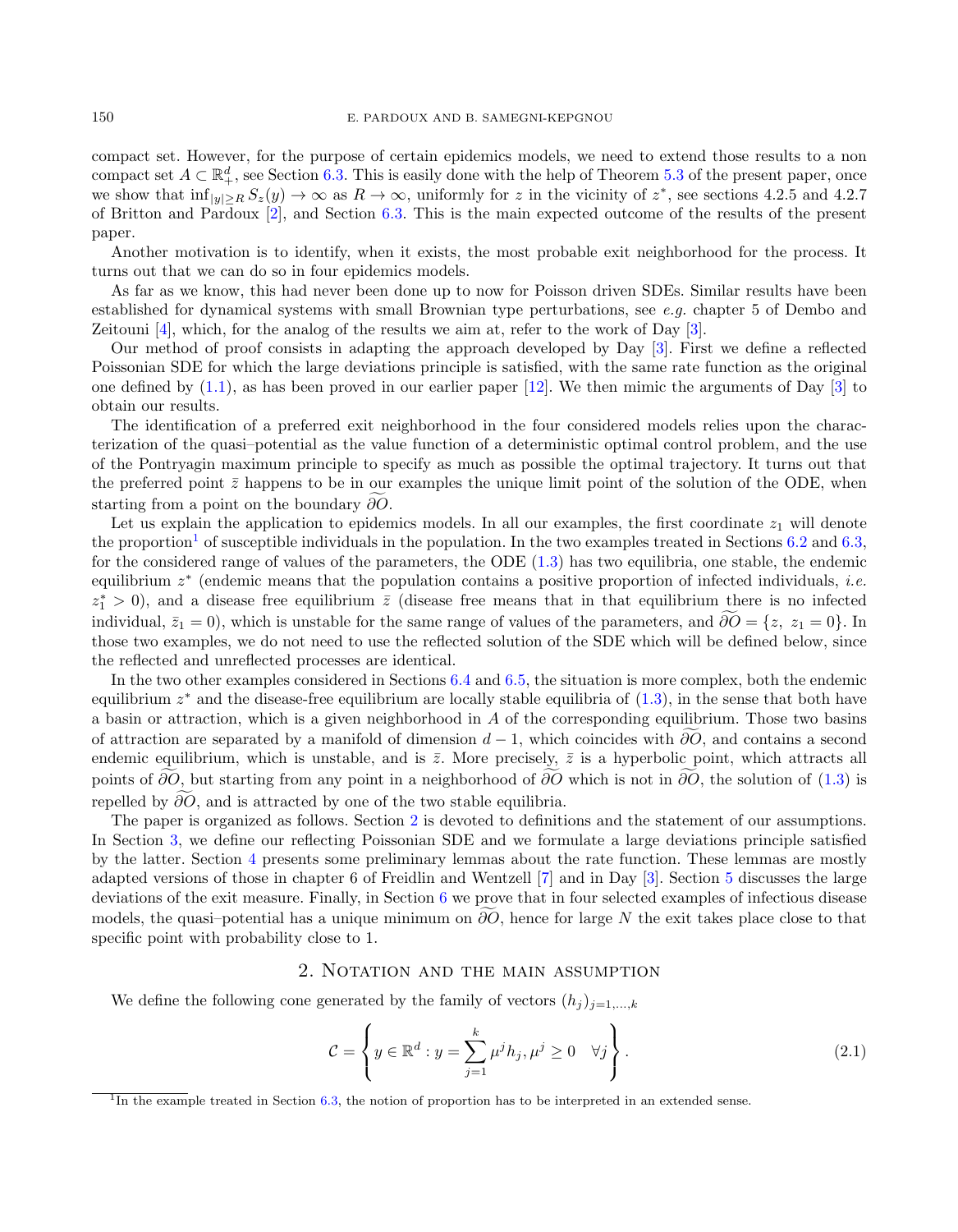We remark that in all the epidemics models that we will consider, the family of vectors  $(h_j)_{j=1,\ldots,k}$  is such that  $\mathcal{C} = \mathbb{R}^d$ .

We now formulate some assumptions which are useful in order to obtain the large deviations principle of the reflected Poissonian SDE that we will construct in Section [3,](#page-3-0) and which we will assume to hold throughout this paper, without recalling them in the statements.

#### <span id="page-3-3"></span>Assumption 2.1.

- <span id="page-3-6"></span>1.  $\mathcal{C} = \mathbb{R}^d$ .
- 2. There exists a point  $z_0$  in the interior of O such that each segment joining  $z_0$  and any  $z \in \partial O$  does not touch any other point of the boundary ∂O.
- <span id="page-3-4"></span>3. There exists a constant c such that for each  $a > 0$  small enough,  $z \in \overline{O}$ , if we denote  $z^a = z + a(z_0 - z)$ ,

$$
dist(z^a, \partial O) \ge ca
$$

We shall assume that c is choosen such that  $|z - z^a| \le c^{-1}a$  for all  $z \in \overline{O}$ ,  $a > 0$ .

- 4. The rate functions  $\beta_j$  are Lipschitz continuous with the Lipschitz constant less than or equal to C.
- 5. There exist two constants  $\lambda_1$  and  $\lambda_2$  such that whenever  $z \in \overline{O}$  is such that  $\beta_j(z) < \lambda_1$ ,  $\beta_j(z^a) > \beta_j(z)$ for all  $a \in ]0, \lambda_2[^2$  $a \in ]0, \lambda_2[^2$  $a \in ]0, \lambda_2[^2$ .
- <span id="page-3-5"></span>6. There exist  $\nu \in ]0,1/2[$  and  $a_0 > 0$  such that  $C_a \geq \exp\{-a^{-\nu}\}\$  for all  $0 < a < a_0$ , where

$$
C_a = \inf_j \inf_{z:\text{dist}(z,\partial O) \ge a} \beta_j(z).
$$

# 3. Reflected solution of a Poisson driven SDE, and large deviations principle

<span id="page-3-0"></span>In this section, we define a notion of Poisson driven SDE "reflected at the boundary of  $O$ ", and recall the large deviations principle for its solution, which has been established in [\[12\]](#page-37-7). For any  $z \in O$ , let

<span id="page-3-7"></span>
$$
z^{N} = \begin{cases} \frac{[Nz]}{N} & \text{if } \frac{[Nz]}{N} \in \bar{O},\\ \arg\inf_{y \in \bar{O}^{(N)}} |y - z| & \text{otherwise}, \end{cases}
$$
(3.1)

and  $\tilde{Z}^N_t$  denote the d-dimensional processes defined by

$$
\tilde{Z}^{N}(t) = \tilde{Z}^{N,z}(t) := z^{N} + \frac{1}{N} \sum_{j=1}^{k} h_{j} Q_{t}^{N,j} - \frac{1}{N} \sum_{j=1}^{k} h_{j} \int_{0}^{t} \mathbf{1}_{\{\tilde{Z}^{N,z}(s-) + \frac{h_{j}}{N} \notin \tilde{O}\}} dQ_{s}^{N,j}
$$

$$
:= z^{N} + \frac{1}{N} \sum_{j=1}^{k} h_{j} \int_{0}^{t} \mathbf{1}_{\{\tilde{Z}^{N,z}(s-) + \frac{h_{j}}{N} \in \tilde{O}\}} dQ_{s}^{N,j}, \tag{3.2}
$$

where for  $j = 1, \ldots, k, Q^{N,j}$  is given as

<span id="page-3-8"></span><span id="page-3-2"></span>
$$
Q_t^{N,j} = P_j \left( N \int_0^t \beta_j(\tilde{Z}^{N,z}(s)) \mathrm{d} s \right). \tag{3.3}
$$

We then obtain a Poisson driven SDE whose solution takes its values in  $O^{(N)} = A^{(N)} \cap \overline{O}$ .

<span id="page-3-1"></span><sup>&</sup>lt;sup>2</sup>This means that the  $\beta_i$ 's are positive for any  $z \in O$ , and whenever  $\beta_i(z) = 0$  for z belonging to some part of  $\partial O$ ,  $\beta_i$  is strictly increasing along a trajectory which moves away from that part of the boundary.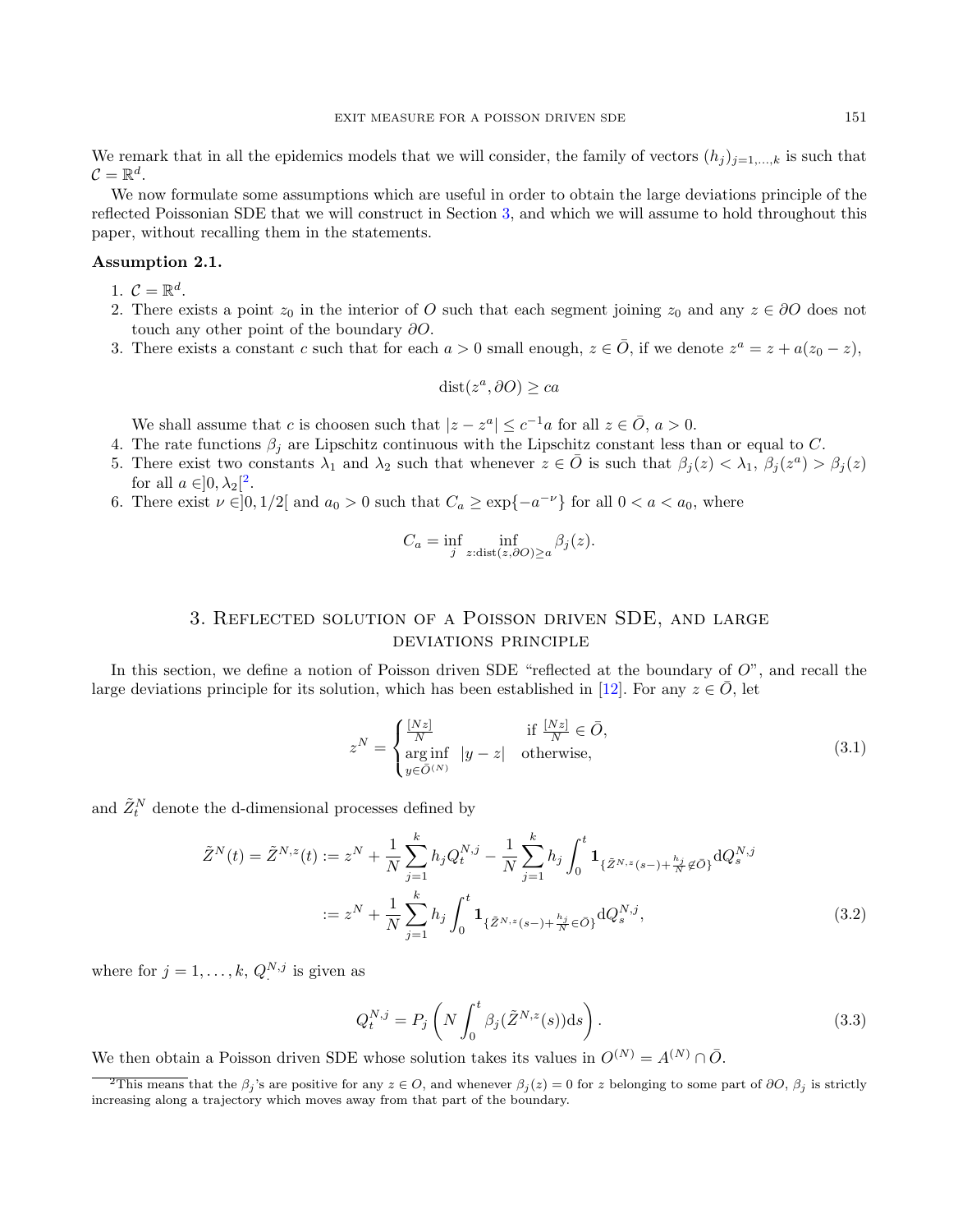Note that our reflection affects only the behaviour of  $Z_t^N$  near the part ∂O of the boundary of O. Note also that the rate function of the large deviations of the solutions of the reflected and unreflected SDEs coincide. This is reminiscent of the situation for Brownian driven SDEs, where the same is true, provided the reflection is "co–normal", see  $e.g. [3, 5]$  $e.g. [3, 5]$  $e.g. [3, 5]$  $e.g. [3, 5]$ .

Let  $D_{T,\bar{O}}$  denote the set of functions from  $[0,T]$  into  $\bar{O}$  which are right continuous and have left limits,  $AC_{T,\bar{O}} \subset D_{T,\bar{O}}$  the subspace of absolutely continuous functions. For any  $\phi$ ,  $\psi \in D_{T,\bar{O}}$  and W a subset of  $D_{T,\bar{O}}$ let

$$
\|\phi - \psi\|_T = \sup_{t \le T} |\phi_t - \psi_t|
$$

where |.<br>| denotes Euclidian distance in  $\mathbb{R}^d$  and

$$
\rho_T(\phi, W) = \inf_{\varphi \in W} \|\phi - \varphi\|_T.
$$
\n(3.4)

For all  $\phi \in AC_{T,\bar{O}}$ , let  $A_d(\phi)$  denote the (possibly empty) set of vector-valued Borel measurable functions  $\mu$ such that for all  $j = 1, ..., k, 0 \le t \le T, \mu_t^j \ge 0$  and

$$
\frac{\mathrm{d}\phi_t}{\mathrm{d}t} = \sum_{j=1}^k \mu_t^j h_j, \quad \text{t a.e.}
$$

We define the rate function

<span id="page-4-0"></span>
$$
I_T(\phi) := \begin{cases} \inf_{\mu \in \mathcal{A}_d(\phi)} I_T(\phi | \mu), & \text{if } \phi \in \mathcal{AC}_{T, \bar{O}}; \\ \infty, & \text{else,} \end{cases}
$$
(3.5)

where

$$
I_T(\phi|\mu) = \int_0^T \sum_{j=1}^k f(\mu_t^j, \beta_j(\phi_t)) dt
$$

with  $f(\nu, \omega) = \nu \log(\nu/\omega) - \nu + \omega$ . We assume in the definition of  $f(\nu, \omega)$  that for all  $\nu > 0$ ,  $\log(\nu/0) = \infty$  and  $0 \log(0/0) = 0 \log(0) = 0$ . By the definition of f, it is not difficult to remark that

$$
I_T(\phi) = 0 \quad \text{if and only if } \phi \text{ solves the } ODE \text{ (1.3).}
$$
 (3.6)

The above rate function can also be defined as

$$
I_T(\phi) := \begin{cases} \int_0^T L(\phi_t, \phi'_t) dt & \text{if } \phi \in \mathcal{AC}_{T, \bar{O}} \\ \infty & \text{else.} \end{cases}
$$

where for all  $z \in \overline{O}$ ,  $y \in \mathbb{R}^d$ 

$$
L(z, y) = \sup_{\theta \in \mathbb{R}^d} \ell(z, y, \theta)
$$
\n(3.7)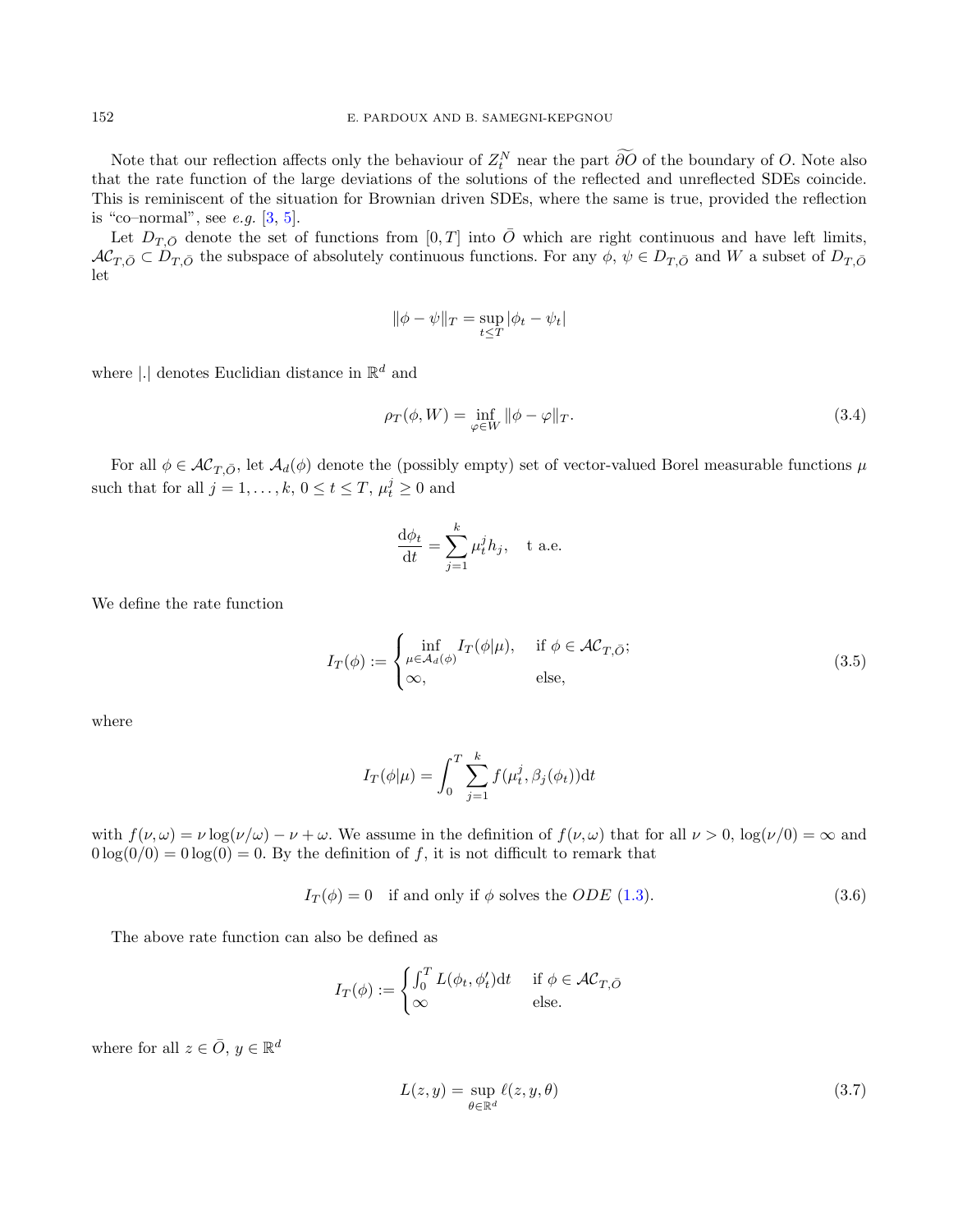with for all  $z \in \overline{O}$ ,  $y \in \mathbb{R}^d$  and  $\theta \in \mathbb{R}^d$ 

$$
\ell(z, y, \theta) = \langle \theta, y \rangle - \sum_{j=1}^{k} \beta_j(z) (e^{\langle \theta, h_j \rangle} - 1)
$$

The rate function defined above is a good rate function (cf. [\[8\]](#page-37-4)), that is for all  $s > 0$ , the set  $\{\phi \in D_{T}$ ,  $\phi \in D_{T}$ .  $I_T(\phi) \leq s$  is compact. We now formulate a new assumption, and the result concerning the LDP for our reflected model  $(3.2)$ , which is proved in  $[12]$ .

<span id="page-5-0"></span>**Assumption 3.1.** There exists a function  $u \in C_b^1(\overline{O})$  which satisfies the following assumptions:

- 1.  $O = A \cap \{z \in \overline{O}; u(z) > 0\}, \widetilde{\partial O} = A \cap \{z \in \overline{O}; u(z) = 0\}.$
- 2.  $\nabla u(z) \neq 0$ , for all  $z \in \partial O$ .
- 3. There exists  $C_1, C_2 > 0$  such that  $\min\{C_1 \text{ dist}(z, \widetilde{\partial O}), C_2\} \leq u(z)$ , for all  $z \in \overline{O}$ .
- 4.  $\langle b(z), \nabla u(z) \rangle \ge 0$  for all  $z \in \overline{O}$ , with again  $b(z) = \sum_{j=1}^{k} \beta_j(z) h_j$ .
- 5. There exists  $\rho > 0$  such that  $\langle -g_N(z), \nabla u(z) \rangle \leq \rho \sum_{j=1}^k \mathbf{1}_{\{z + \frac{h_j}{N} \notin \bar{O}\}}$ , where

$$
g_N(z) = \sum_{j=1}^k \mathbf{1}_{\{z + \frac{h_j}{N} \notin \bar{O}\}} \beta_j(z) h_j.
$$

Note that in the examples treated in Sections [6.2](#page-32-0) and [6.3,](#page-33-0) assumption [3.1](#page-5-0) is satisfied with  $u(z) = z_1$ , while this assumption holds true in the two examples treated in Sections [6.4](#page-33-1) and [6.5,](#page-35-0) as explained in section 7 of [\[12\]](#page-37-7).

<span id="page-5-1"></span>**Theorem 3.2.** Let  $\{\tilde{Z}_t^{N,z}, 0 \le t \le T\}$  be the solution of [\(3.2\)](#page-3-2).

a) For  $z \in \overline{O}$ ,  $\phi \in D_{T,\overline{O}}$ ,  $\phi_0 = z$ ,  $\eta > 0$  and  $\delta > 0$  there exists  $N_{\eta,\delta} \in \mathbb{N}$  such that for all  $N > N_{\eta,\delta}$ 

$$
\mathbb{P}_z\Big(\|\tilde{Z}^N-\phi\|_T<\delta\Big)\geq \exp\{-N(I_T(\phi)+\eta)\}.
$$

b) For any open subset G of  $D_{T,\bar{O}}$ , the following holds uniformly over  $z \in \bar{O}$ 

$$
\liminf_{N \to \infty} \frac{1}{N} \log \mathbb{P}_z(\tilde{Z}^N \in G) \ge - \inf_{\phi \in G, \phi_0 = z} I_T(\phi).
$$

c) For  $z \in \overline{O}$ ,  $\delta > 0$  let

$$
H_{\delta}(s) = \{ \phi \in D_{T, \bar{O}} : , \phi_0 = z, \rho_T(\phi, \Phi(s)) \ge \delta \} \quad \text{where} \quad \Phi(s) = \{ \psi \in D_{T, \bar{O}} : I_T(\psi) \le s \}.
$$

For any  $\delta, \eta, s > 0$  there exists  $N_0 \in \mathbb{N}$  such that for all  $N > N_0$ 

$$
\mathbb{P}_z(\tilde{Z}^N \in H_\delta(s)) \le \exp\{-N(s-\eta)\}.
$$

d) For any closed subset F of  $D_{T,\bar{O}}$ , the following holds uniformly over  $z \in \bar{O}$ 

$$
\limsup_{N \to \infty} \frac{1}{N} \log \mathbb{P}_z(\tilde{Z}^N \in F) \leq - \inf_{\phi \in F, \phi_0 = z} I_T(\phi).
$$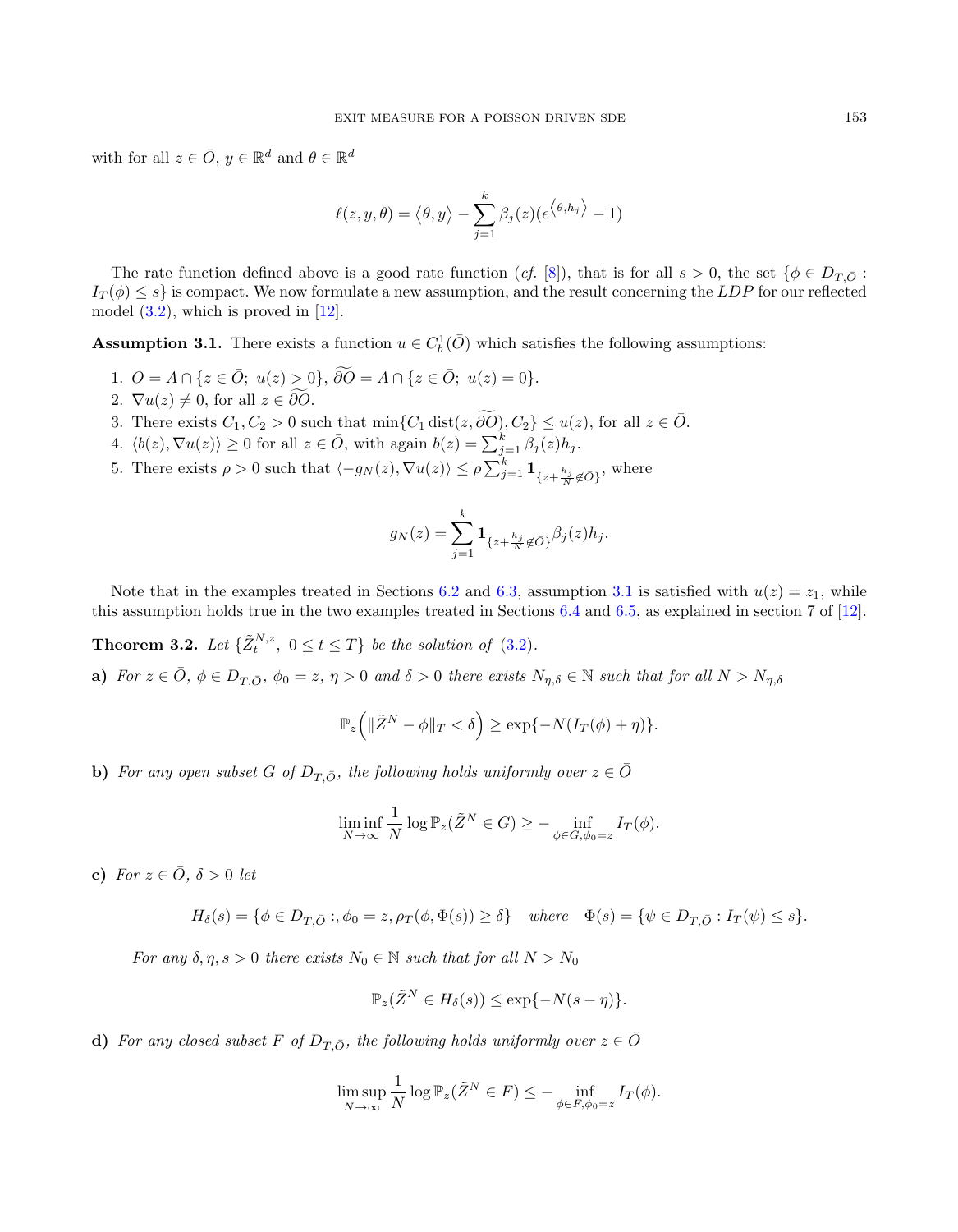#### 4. Notations and important lemmas

<span id="page-6-0"></span>We assume from now on that there exists a (unique) point  $z^* \in O$  such that for any  $z \in O$ ,  $Y(t, z) \to z^*$ , as  $t\to\infty$ .

For  $z, y \in \overline{O}$ , we define the following functionals.

$$
V_{\bar{O}}(z, y, T) := \inf_{\phi \in D_{T, \bar{O}}, \phi_0 = z, \phi_T = y} I_T(\phi)
$$

$$
V_{\bar{O}}(z, y) := \inf_{T > 0} V_{\bar{O}}(z, y, T)
$$

$$
V_{\widetilde{\partial O}} := \inf_{y \in \widetilde{\partial O}} V_{\bar{O}}(z^*, y).
$$

We will denote by  $B_r(y)$  the open ball centered at y with radius r, and  $B_r(K) = \bigcup_{y \in K} B_r(y)$ . For large N, the function  $V_{\mathcal{O}}(z, y)$  quantifies the energy needed for a trajectory to deviate from being a solution of the ODE [\(1.3\)](#page-1-0), and go from z to y, without leaving  $\overline{O} = O \cup \overline{O}O$  and  $V_{\widetilde{\partial O}}$  is the minimal energy required to hit the boundary  $\partial O$  when starting from  $z^*$ . We now prove a few Lemmas, which are analogues of some Lemmas of chapter 6 in [\[7\]](#page-37-8).

<span id="page-6-1"></span>**Lemma 4.1.** There exists a constant  $C > 0$  and a function  $K \in C(\mathbb{R}_+, \mathbb{R}_+)$  with  $K(0) = 0$  such that for all  $\rho > 0$ small enough, there exists a constant  $T(\rho)$  with  $T(\rho) \leq C\rho$  such that for all  $x \in \hat{A} \cap \hat{O}$  and all  $z, y \in B_o(x) \cap \hat{O}$ there exists an curve  $(\phi_t) = (\phi_t(\rho, z, y))$   $0 \le t \le T(\rho)$  with  $\phi_0 = z$ ,  $\phi_{T(\rho)} = y$  entirely in  $B_\rho(x) \cap \overline{O}$ , such that  $I_{T(\rho)}(\phi) \leq \mathcal{K}(T(\rho)).$ 

Proof. We will exploit Assumptions [2.1](#page-3-3)[.3](#page-3-4) and [2.1.](#page-3-3)[6](#page-3-5) and refer to the notations there. Note that the distance between y and z is at most  $2\rho$ . Let  $y^a$  and  $z^a$  be the points defined in Assumption [2.1.](#page-3-3)[3,](#page-3-4) with  $a = 2\rho/c$ . Then both are at distance at least  $2\rho$  from the boundary of O, while they are at distance less than  $2\rho$  one from another. both are at distance at least 2 $\rho$  from the boundary or O, while they are at distance less than 2 $\rho$  one from another.<br>Consequently the segment joining those two points is at distance at least  $\sqrt{3}\rho$  from the boundary function  $\phi$  the piecewise linear function which moves at speed one, first in straight line from z to  $z^a$ , then from  $z^a$  to  $y^a$ , and finally from  $y^a$  to y. The time needed to do so is bounded from above by  $2(1+c^{-2})\rho$ . Thanks to Assumption [2.1.](#page-3-3)[1,](#page-3-6)  $I_{T(\rho)}(\phi) < \infty$ . Refering to the formula [\(3.5\)](#page-4-0) for the rate function and to Assumption 2.1.[6,](#page-3-5) we see that the contribution of the straight line between  $z^a$  and  $y^a$  to  $I_{T(\rho)}(\phi)$  is bounded by  $C\rho^{1-\nu}$ , while the contribution of the two other pieces is bounded by a universal constant times (below  $\bar{c} = 2c^{-2}$ )

$$
\int_0^{\bar{c}\rho} \frac{\mathrm{d}t}{t^{\nu}} = \frac{\bar{c}^{1-\nu}}{1-\nu} \rho^{1-\nu}.
$$

The result follows.

<span id="page-6-2"></span>**Lemma 4.2.**  $\forall \eta > 0, K \subseteq \mathring{O} \cup \widetilde{O} \mathring{O}$  compact, there exist  $T_0$  such that for any  $z, y \in K$  there exists a function  $\phi_t, 0 \le t \le T$  satisfying  $\phi_0 = z$ ,  $\phi_T = y$ ,  $T \le T_0$  such that  $I_T(\phi) \le V_{\overline{O}}(z, y) + \eta$ .

*Proof.* As K is compact there exists a finite number M of points  $\{z_i, 1 \le i \le M\}$  in K such that

$$
K \subseteq \bigcup_{i=1}^{M} B_{r}(z_{i}).
$$

For all  $z, y \in K$ , there exist  $1 \leq i, j \leq M$  with  $z \in B_r(z_i), y \in B_r(z_j)$ . Since  $V_{\mathcal{O}}(u, v)$  is continuous, chosing r small enough, we deduce that

$$
V_{\bar{O}}(z_i, z_j) \le V_{\bar{O}}(z, y) + \frac{\eta}{8}.
$$
\n(4.1)

 $\Box$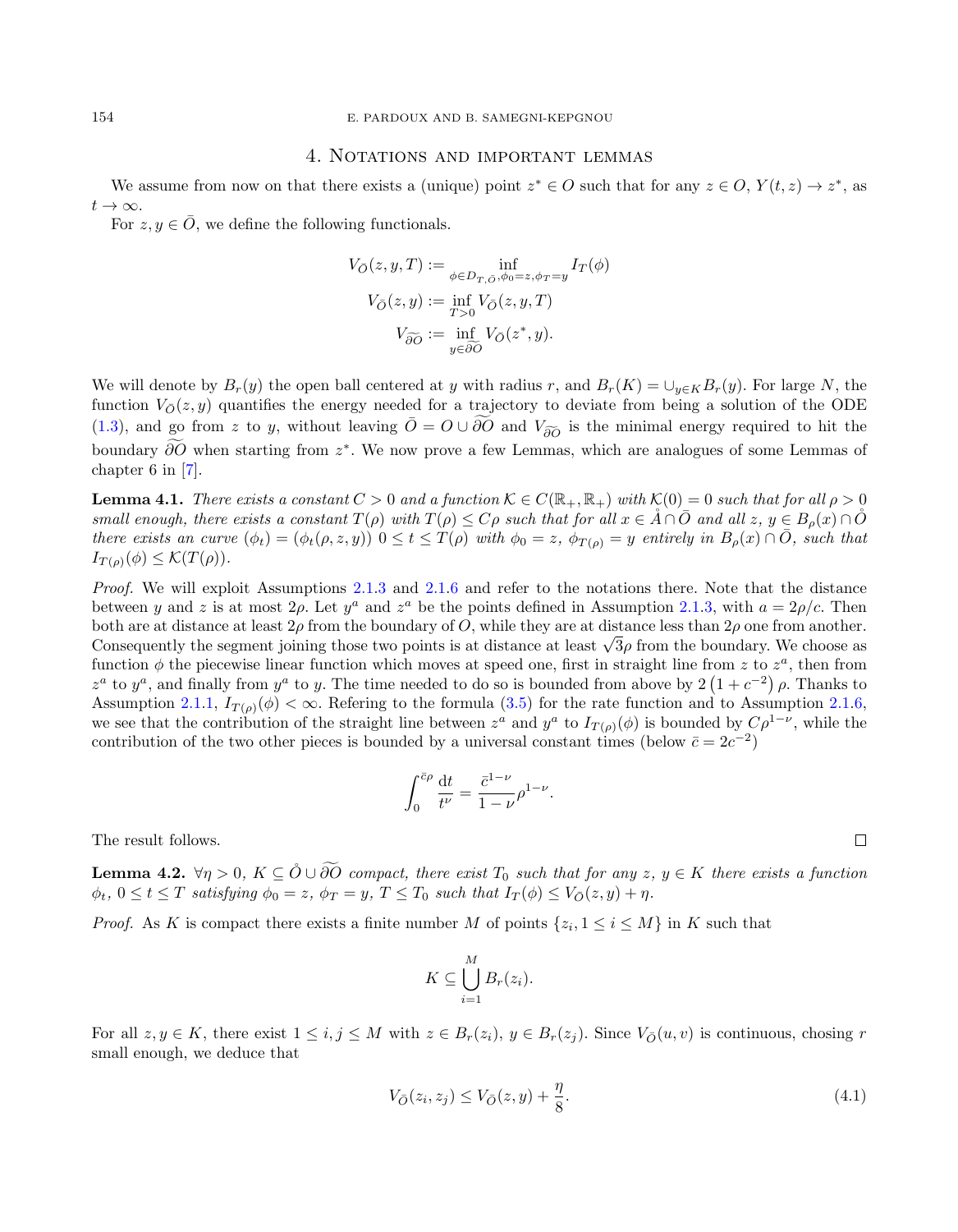Moreover, from the finiteness of  $V_{\bar{O}}$  we have that for all  $z_i, z_j$ , there exists  $T^{i,j}$  and  $\phi_t$  with  $\phi_0 = z_i$ ,  $\phi_{T^{i,j}} = z_j$ 

$$
I_{T^{i,j}}(\widetilde{\phi}) \leq V_{\bar{O}}(z_i,z_j) + \frac{\eta}{4}.
$$

We can fix  $T_0 = \max_{i,j} T^{i,j} + 2$  and Lemma [4.1](#page-6-1) tells us that it is always possible to connect z and  $x_i$  resp  $(z_j$  and y) with  $\phi_t^i$ ,  $0 \le t \le T^i < 1$  resp  $(\phi_t^j, 0 \le t \le T^j < 1)$  such that  $\phi_0^i = z$ ,  $\phi_{T^i}^i = z_i$  resp  $(\phi_0^j = z_j, \phi_{T^j}^j = y)$  and

$$
I_{T^i}(\phi^i) \leq \frac{\eta}{4} \text{ resp } \left(I_{T^j}(\phi^j) \leq \frac{\eta}{4}\right).
$$

Concatenating  $\phi^i$ ,  $\phi$  and  $\phi^j$ , we obtain a trajectory  $\phi$  with all the required properties.

Now, we define the equivalence relation " $\mathcal{R}$ " in  $\overline{O}$  by

$$
z\mathcal{R}y \quad \text{iff} \quad V_{\bar{O}}(z,y) = V_{\bar{O}}(y,z) = 0.
$$

<span id="page-7-2"></span>**Lemma 4.3.** Suppose there exists  $y \neq z$  such that  $z\mathcal{R}y$ ,  $y, z \in \overline{O}$ . Then the trajectory  $Y(t, z)$  of the dynamical system [\(1.3\)](#page-1-0) starting from z lies in the set of points  $\{v \in \overline{O} : v\mathcal{R}z\}.$ 

*Proof.* As  $z\mathcal{R}y$  there exists a sequence of functions  $\phi_t^n$ ,  $0 \le t \le T_n$ ,  $\phi_0^n = z$ ,  $\phi_{T_n} = y$ , with values in  $\overline{O}$  and such that  $I_{T_n}(\phi^n) \to 0$ . The  $T_n$  are bounded from below by a positive constant. Indeed there exists  $n_0 \in \mathbb{N}$  such that for all  $n \geq n_0$ 

$$
I_{T_n}(\phi^n|\mu^n) \leq 1.
$$

Now either  $T_n \ge \sigma^{-1}$ , where  $\sigma := \sup_{1 \le j \le k, z \in A} \beta_j(z)$ , or else from the Lemma 1 in [\[11\]](#page-37-3), for all  $1 \le j \le k$ ,

<span id="page-7-0"></span>
$$
\int_0^{T_n} \mu_t^{n,j} \mathrm{d}t \le \frac{2}{-\log(\sigma T_n)}.\tag{4.2}
$$

Moreover  $\frac{d\phi_t^n}{dt} = \sum_{i=1}^k$  $j=1$  $\mu_t^{n,j} h_j$ , hence

$$
|z - y| \le \Big| \int_0^{T_n} \frac{d\phi_t^n}{dt} dt \Big|
$$
  

$$
\le \sqrt{d} \sum_{j=1}^k \int_0^{T_n} \mu_t^{n,j} dt,
$$

thus there exists  $1 \leq j \leq k$  such that

<span id="page-7-1"></span>
$$
\frac{1}{k\sqrt{d}}|z-y| \le \int_0^{T_n} \mu_t^{n,j} \mathrm{d}t. \tag{4.3}
$$

Now, combining  $(4.2)$  and  $(4.3)$  we deduce that

$$
T_n \ge \sigma^{-1} \exp\left(-\frac{2k\sqrt{d}}{|z-y|}\right) > 0,
$$

 $\Box$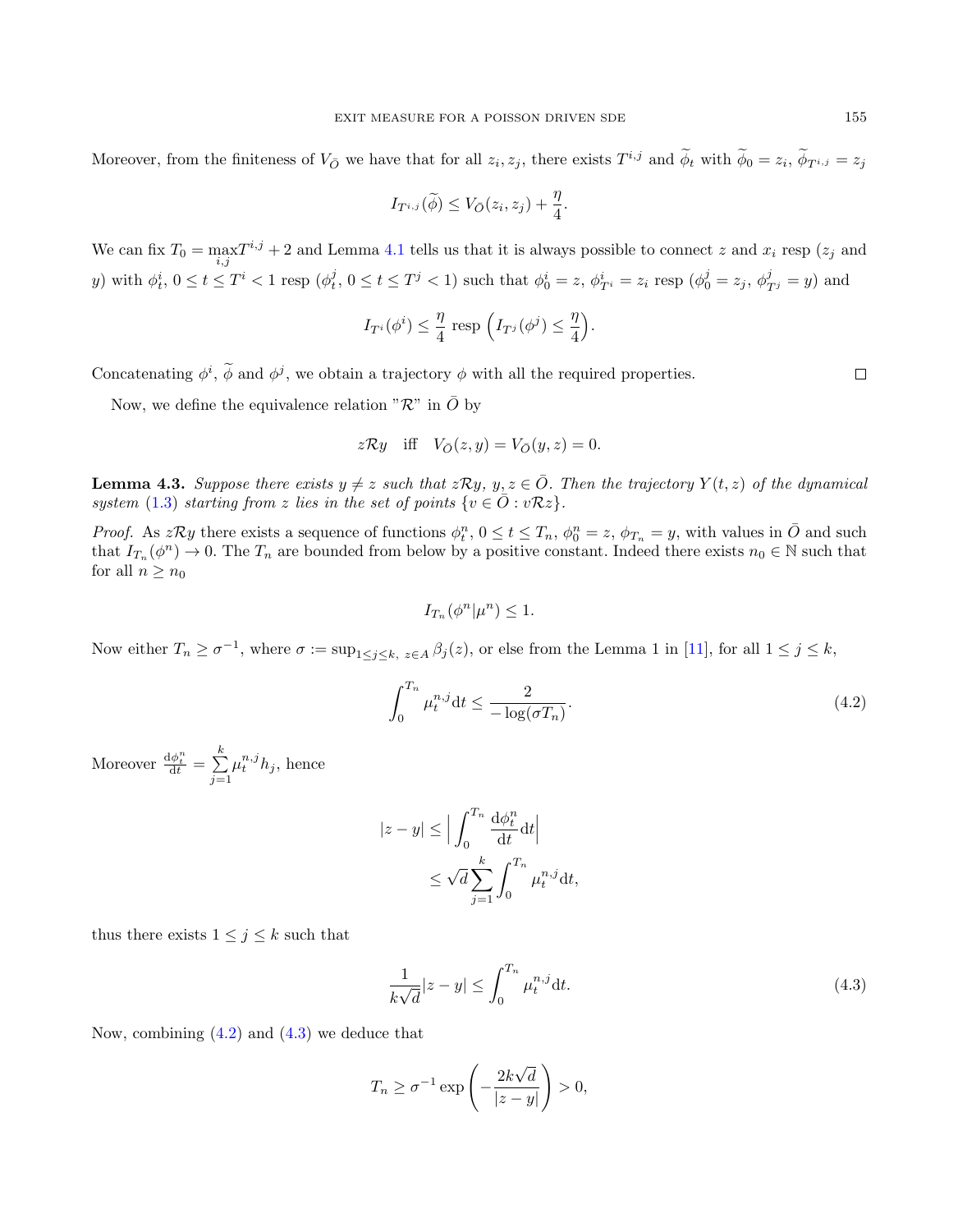which shows that  $T_n \geq T$  for all n and some  $T > 0$ . Now  $I_T(\phi_t^n)$  converges to 0 as  $n \to \infty$ . Therefore, for a constant  $s > 0$ , there exists  $n_0 \in \mathbb{N}$  such that for all  $n \geq n_0$ ,  $I_T(\phi^n) < s$ . By the compactness of the set  $\{\psi : I_T(\psi) \leq s\}$ , there exists a subsequence  $(\phi^{n_k})_{n_k}$  of these functions which converges, uniformly on  $[0, T]$ , to a function  $\phi_t$ . As  $I_T$  is lower semicontinuous, we have

$$
0 = \liminf_{k \to \infty} I_T(\phi^{n_k}) \ge I_T(\phi).
$$

Thus  $I_T(\phi) = 0$  and  $\phi$  is the trajectory of the dynamical system [\(1.3\)](#page-1-0) starting from z. The points  $\phi_t$ ,  $0 \le t \le T$ , are equivalent to z and y since we have  $V_{\bar{O}}(z, \phi_t^n)$  and  $V_{\bar{O}}(\phi_t^n, y)$  do not exceed  $I_{T_n}(\phi^n) \to 0$  as  $n \to \infty$ .

Let u be one of the points z and y such that that  $|\phi_T - u| \ge \frac{1}{2}|z - y|$  then  $\phi_T \mathcal{R} u$ . In the same way as earlier, we can find some time interval in which the points of the dynamical system starting from  $\phi_T$  are equivalent to u. We obtain the result by a successive application of the above reasoning, as in the proof of Lemma 1.5 page 165 in [\[7\]](#page-37-8).  $\Box$ 

<span id="page-8-1"></span>**Lemma 4.4.** Let all points of a compact  $K \subseteq \mathcal{O} \cup \widetilde{\partial O}$  be equivalent to each other but not equivalent to any other point in  $O \cup \partial O$ . For any  $\eta > 0$ ,  $\delta > 0$  and  $z, y \in K$  there exists a function  $\phi_t, 0 \le t \le T$ ,  $\phi_0 = z$ ,  $\phi_T = y$ , entirely in the intersection of  $\overline{O}$  with the  $\delta$ -neighborhood of K and such that  $I_T(\phi) < \eta$ .

Proof. As  $z, y \in K$  there exists a sequence of functions  $\phi_t^n, 0 \le t \le T_n$ ,  $\phi_0^n = z$ ,  $\phi_{T_n}^n = y$ , with values in  $O \cup \partial O$ and such that  $I_{T_n}(\phi^n) \to 0$ . And then there exists  $n_0 \in \mathbb{N}$  such that for all  $n > n_0$ ,  $I_{T_n}(\phi^n) < \eta$ . If all curves  $\phi^n_t$ with  $n > n_0$  left the δ-neighborhood of K, then they would have a limit point x outside of this δ-neighborhood and we have  $V_{\overline{O}}(z, y) = V_{\overline{O}}(y, z) = 0$  thus x is equivalent to z and y. A contradiction since all points of a compact K are equivalent to each other but not equivalent to any other point in  $\overline{O}$ .  $\Box$ 

<span id="page-8-2"></span>**Lemma 4.5.** Let K be a compact subset of  $O \cup \widetilde{\partial O}$  not containing any  $\omega$ -limit set<sup>[3](#page-8-0)</sup> of the dynamical system [\(1.3\)](#page-1-0) entirely. There exist two positive constants C and T<sub>0</sub> such that for all sufficiently large N, any  $T > T_0$ and  $z \in K$  we have

$$
\mathbb{P}_z(\tau_K^N > T) \le \exp\{-N C (T - T_0)\}
$$

where  $\tau_K^N$  is the time of first exit of  $\tilde{Z}_t^N$  from K and under  $\mathbb{P}_z$ ,  $\tilde{Z}_t^N$  starts from the point  $z^N$  defined by [\(3.1\)](#page-3-7).

Proof. As K does not contain any  $\omega$ -limit set entirely, we can choose  $\delta$  sufficiently small such that the closed δ-neighborhood  $K^{\delta}$  does not contain any  $\omega$ -limit set entirely, either. For  $z \in K^{\delta}$ , let

$$
\tau(z) = \inf\{t > 0 : Y(t, z) \notin K^{\delta}\}.
$$

where  $Y(t, z)$  is the solution of [\(1.3\)](#page-1-0) starting from z. We have  $\tau(z) < \infty$  for all  $z \in K^{\delta}$ . By the continuous dependence of a solution on the initial conditions, the function  $\tau(z)$  is upper semi-continuous, and then it attains its largest value  $T_1 = \sup_{z \in K^\delta} \tau(z) < \infty$ .

Fix  $T_0 = T_1 + 1$  and let  $\mathcal{F}^{K^{\delta}}$  the set of all functions  $\phi_t$  defined for  $0 \le t \le T_0$  and assuming values only in  $K^{\delta}$ . the set of these functions is closed in the sense of uniform convergence and because  $I_{T_0}$  is lower semi-continuous,

$$
I_0 = \min_{\phi \in \mathcal{F}^{K^{\delta}}} I_{T_0}(\phi) \quad \text{is attained on } \mathcal{F}^{K^{\delta}}.
$$

Moreover for all  $\phi \in \mathcal{F}^{K^{\delta}}, I_{T_0}(\phi) > I_0 > 0$  since there are no trajectories of the dynamical system  $(1.3)$  in  $\mathcal{F}^{K^{\delta}}$ . If a function  $\phi$  spend a time T in K with T longer than  $T_0$  we have  $I_T(\phi) \geq I_0$ ; for the functions  $\phi$  spending

<span id="page-8-0"></span><sup>&</sup>lt;sup>3</sup>Given a dynamical system  $Y(t, z)$ , a point  $\bar{z}$  is called an  $\omega$ -limit point of  $z_0$  if there exists a sequence  $(t_n)_{n>1}$  such that  $t_n \to \infty$ as  $n \to \infty$ , and  $Y(t_n, z_0) \to \overline{z}$  as  $n \to \infty$ . The set of all such points is called the  $\omega$ -limit set of  $Y(t, z_0)$  and denoted  $\omega(z_0)$ .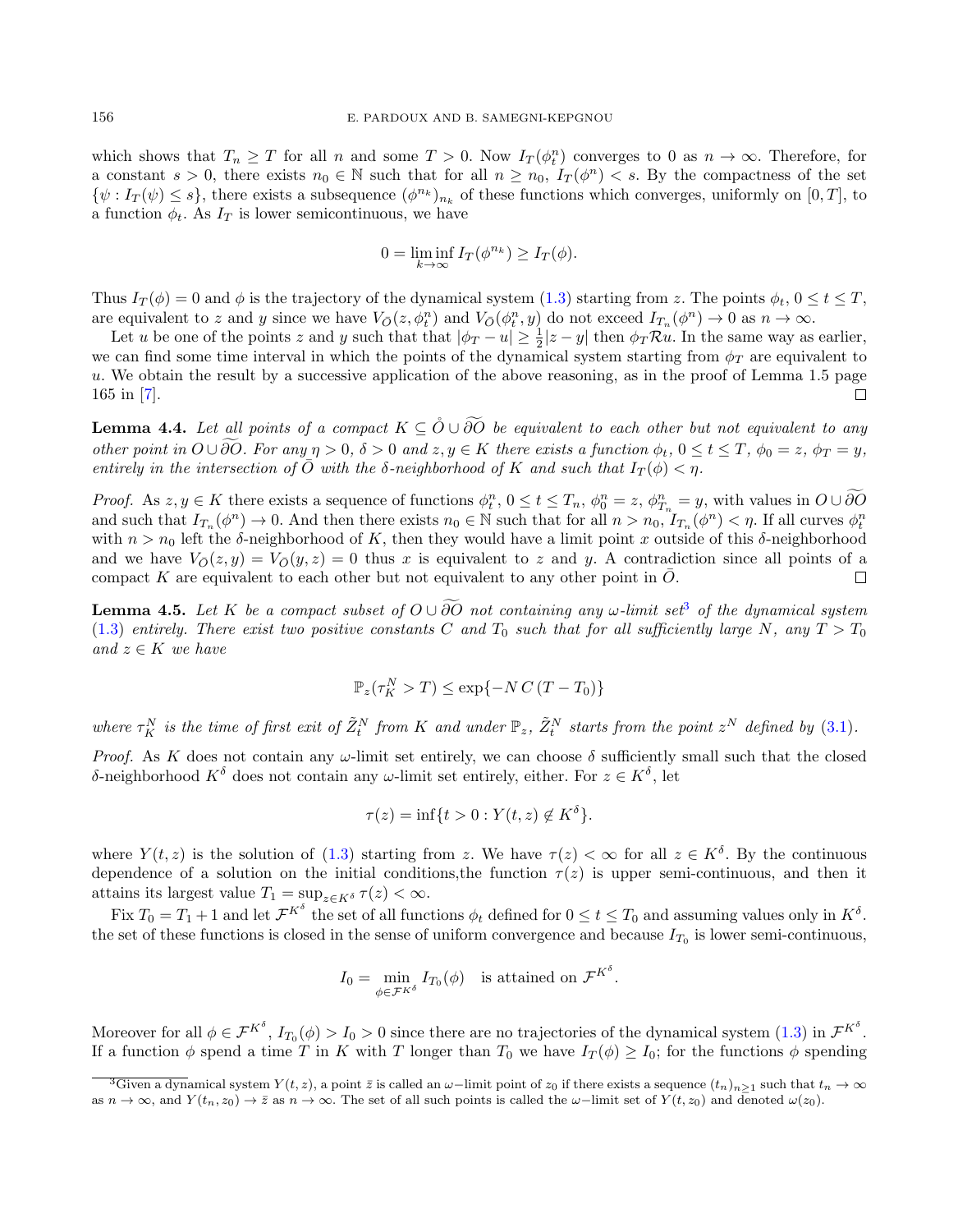time  $T \geq 2T_0$  in K we have  $I_T \geq 2I_0$ , and so on. We deduce that for all  $\phi$  spending time T in  $T > T_0$  in K we have

$$
I_T(\phi) \ge I_0 \left[ \frac{T}{T_0} \right] > I_0 \left( \frac{T}{T_0} - 1 \right) = \frac{I_0}{T_0} (T - T_0).
$$

For  $z \in K$  the functions in the set

$$
\Phi_z(I_0) = \{ \phi : \phi_0 = z, I_{T_0}(\phi) \le I_0 \}
$$

leave  $K^{\delta}$  during the time from 0 to  $T_0$ ; the trajectories  $\tilde{Z}_t^{N,z}$  for which  $\tau_K^N > T_0$ , are at a distance greater than  $\delta$  to this set. We deduce by using Theorem [3.2](#page-5-1) that for any  $z \in K$ 

$$
\mathbb{P}_z(\tau_K^N > T_0) \leq \mathbb{P}(\rho_{T_0}(\tilde{Z}^N, \Phi_z(I_0)) \geq \delta)
$$
  

$$
\leq \exp\{-N(I_0 - \eta)\}.
$$

Now we use the Markov property and we have

$$
\mathbb{P}_z(\tau_K^N > (n+1)T_0) \leq \mathbb{E}_z(\tau_K^N > nT_0; \mathbb{P}_{\tilde{Z}^N(nT_0)}(\tau_K^N > T_0))
$$
  

$$
\leq \mathbb{P}_z(\tau_K^N > nT_0) \sup_{y \in K} \mathbb{P}_y(\tau_K^N > T_0).
$$

We obtain by induction that

$$
\mathbb{P}_z(\tau_K^N > T) \le \mathbb{P}_z\left(\tau_K^N > \left[\frac{T}{T_0}\right]T_0\right)
$$
  
\n
$$
\le \left(\sup_{y \in K} \mathbb{P}_y(\tau_K^N > T_0)\right)^{\left[\frac{T}{T_0}\right]}
$$
  
\n
$$
\le \exp\left\{-N\left[\frac{T}{T_0}\right](I_0 - \eta)\right\}.
$$

Hence the result with  $c = \frac{I_0 - \eta}{T_0}$ , where  $\eta$  is an arbitrary small number.

The following assumption comes essentially from [\[7\]](#page-37-8) (p. 150).

<span id="page-9-0"></span>**Assumption 4.6.** There exists a finite number of compacts  $K_1, \ldots, K_M \subseteq \widetilde{\partial O}$  such that

- (1)  $z, y \in K_i$  implies  $z \mathcal{R} y$
- (2)  $z \in K_i, y \notin K_i$  implies  $z \mathcal{R} y$

(3) every  $\omega$ -limit set of  $z \in \partial O$  associated to [\(1.3\)](#page-1-0) is contained entirely in one of the  $K_i$ .

**Remark 4.7.** In the four examples presented in Section [6,](#page-30-0) Assumption [4.6](#page-9-0) is satisfied with  $M = 1$  and  $K_1 = \{\bar{z}\},$ where  $\overline{z}$  is the limit as  $t \to \infty$  of  $Y(t, z)$ , for all  $z \in \partial \overline{O}$ .

We moreover define  $K_0 = \{z^*\}$ . We now construct as in [\[3,](#page-37-6) [7\]](#page-37-8) an embedded Markov chain  $\tilde{Z}_n$  associated to the process  $\tilde{Z}^{N}(t)$  in the following way: let  $\rho_0$  and  $\rho_1$  such that  $0 < \rho_1 < \rho_0 < \frac{1}{2} \min_{i \neq j} dist(K_i, K_j)$ ,

$$
G_i^1 := \overline{B_{\rho_1}(K_i)};
$$
\n<sup>(4.4)</sup>

$$
C := \bar{O} \setminus \bigcup_{0}^{n} B_{\rho_0}(K_i); \tag{4.5}
$$

<span id="page-9-1"></span> $\Box$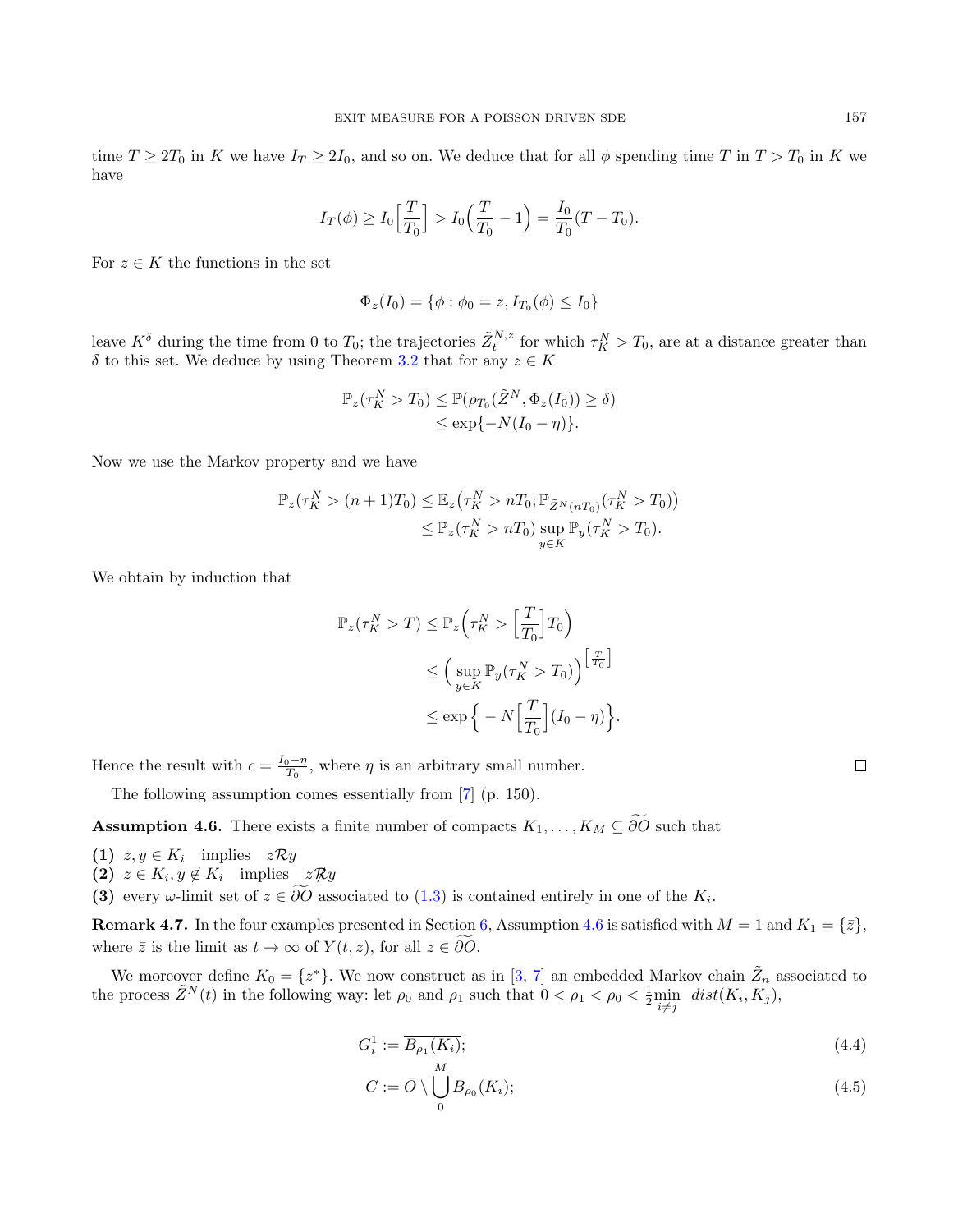158 E. PARDOUX AND B. SAMEGNI-KEPGNOU

$$
\Gamma_i := B_{2\rho_0}(K_i) \setminus B_{\rho_0}(K_i); \tag{4.6}
$$

$$
\theta_0 := 0; \tag{4.7}
$$

$$
\sigma_n := \inf \{ t \ge \theta_n : \tilde{Z}^N(t) \in C \};\tag{4.8}
$$

$$
\theta_{n+1} := \inf \left\{ t \ge \sigma_n : \tilde{Z}^N(t) \in \bigcup_0^m G_i^1 \right\};\tag{4.9}
$$

$$
\tilde{Z}_n := \tilde{Z}^N(\theta_n). \tag{4.10}
$$

Define moreover

<span id="page-10-0"></span>
$$
\tau_O^N := \inf \left\{ t > 0 : \tilde{Z}^N(t^-) + \frac{1}{N} \sum_{j=1}^k h_j \Delta Q_t^j \notin \bar{O} \text{ or } \tilde{Z}^N(t) \in \widetilde{\partial O} \right\},\tag{4.11}
$$

where  $Q^j$  is defined by [\(3.3\)](#page-3-8) and  $\Delta Q^j_t = Q^j_t - Q^j_{t^-}$ .

We also introduce the quantities  $\tilde{V}_{\bar{O}}(z, y), \tilde{V}_{\bar{O}}(z, K_i), \tilde{V}_{\bar{O}}(K_i, K_j)$  and  $V_{\bar{O}, K_0^c}(z, y)$  defined as in [\[7\]](#page-37-8) by:  $\forall z, y \in \bar{O}$ 

$$
\widetilde{V}_{\overline{O}}(z, y) := \inf \left\{ I_T(\phi) : T > 0, \phi_0 = z, \phi_T = y, \phi_t \in \overline{O} \setminus \bigcup_{\ell=0}^M K_\ell \quad \forall t \in (0, T) \right\}
$$
\n
$$
\widetilde{V}_{\overline{O}}(z, K_i) := \inf \left\{ I_T(\phi) : T > 0, \phi_0 = z, \phi_T \in K_i, \phi_t \in \overline{O} \setminus \bigcup_{\ell \neq i} K_\ell \quad \forall t \in (0, T) \right\}
$$
\n
$$
\widetilde{V}_{\overline{O}}(K_i, K_j) := \inf \left\{ I_T(\phi) : T > 0, \phi_0 \in K_i, \phi_T \in K_j, \phi_t \in \overline{O} \setminus \bigcup_{\ell \neq i, j} K_\ell \quad \forall t \in (0, T) \right\}
$$
\n
$$
V_{\overline{O}, K_0^c}(z, y) := \inf \{ I_T(\phi) : T > 0, \phi_0 = z, \phi_T = y, \phi_t \in \overline{O} \setminus K_0 \quad \forall t \in (0, T) \}.
$$

We now establish the following equality (recall [\(4.11\)](#page-10-0) and the definition of  $V_{\tilde{\partial}\tilde{O}}$  at the beginning of the present section).

#### <span id="page-10-1"></span>Lemma 4.8. We have

$$
V_{\widetilde{\partial O}} := \min_{i=1}^{M} \widetilde{V}_{\bar{O}}(K_0, K_i). \tag{4.12}
$$

 $\Box$ 

Proof. We fix  $\varepsilon > 0$  arbitrary. Let  $\phi_t$ ,  $0 \le t \le T$  be such that  $\phi_0 = z^*$ ,  $\phi_T \in \partial \overline{O}$  and  $I_T(\phi) < V_{\partial \overline{O}} + \varepsilon$ . If  $\phi_t \in \bigcup^M$  $\bigcup_{i=1}^{M} K_i$  for some  $t \in [0, T)$ , we can find  $0 \le t_0 < t_1 < T$  such that  $\phi_{t_0} = z^*$ ,  $\phi_t \notin \bigcup_{i=1}^{M}$  $\bigcup_{i=1} K_i$  for all  $t_0 < t < t_1$ and  $\phi_{t_1} \in K_j$  for some j. Thus  $\widetilde{V}_{\overline{O}}(K_0, K_j) \leq V_{\widetilde{\partial O}} + \varepsilon$ . Otherwise if  $\phi_t$  has reached  $\widetilde{\partial O}$  but avoided  $\bigcup_{i=1}^M$  $\bigcup_{i=1} K_i$ , then we can extend  $\phi_t$  to  $t > T$  as a solution of [\(1.3\)](#page-1-0). By the assumption [4.6](#page-9-0) (3),  $\phi_t$  comes arbitrarily close to  $\bigcup_1^M K_i$ as  $t \to +\infty$ , but without any increase in the value of  $I_T(\phi)$ . It follows that

$$
\min_{i=1}^M \widetilde{V}_{\bar{O}}(K_0, K_i) \le V_{\widetilde{\partial O}} + \varepsilon.
$$

As  $\varepsilon$  is arbitrary and the reverse inequality,  $V_{\widetilde{\partial O}} \le \min_{i=1}^M \widetilde{V}_{\bar{O}}(K_0, K_i)$ , is obvious, we have the result.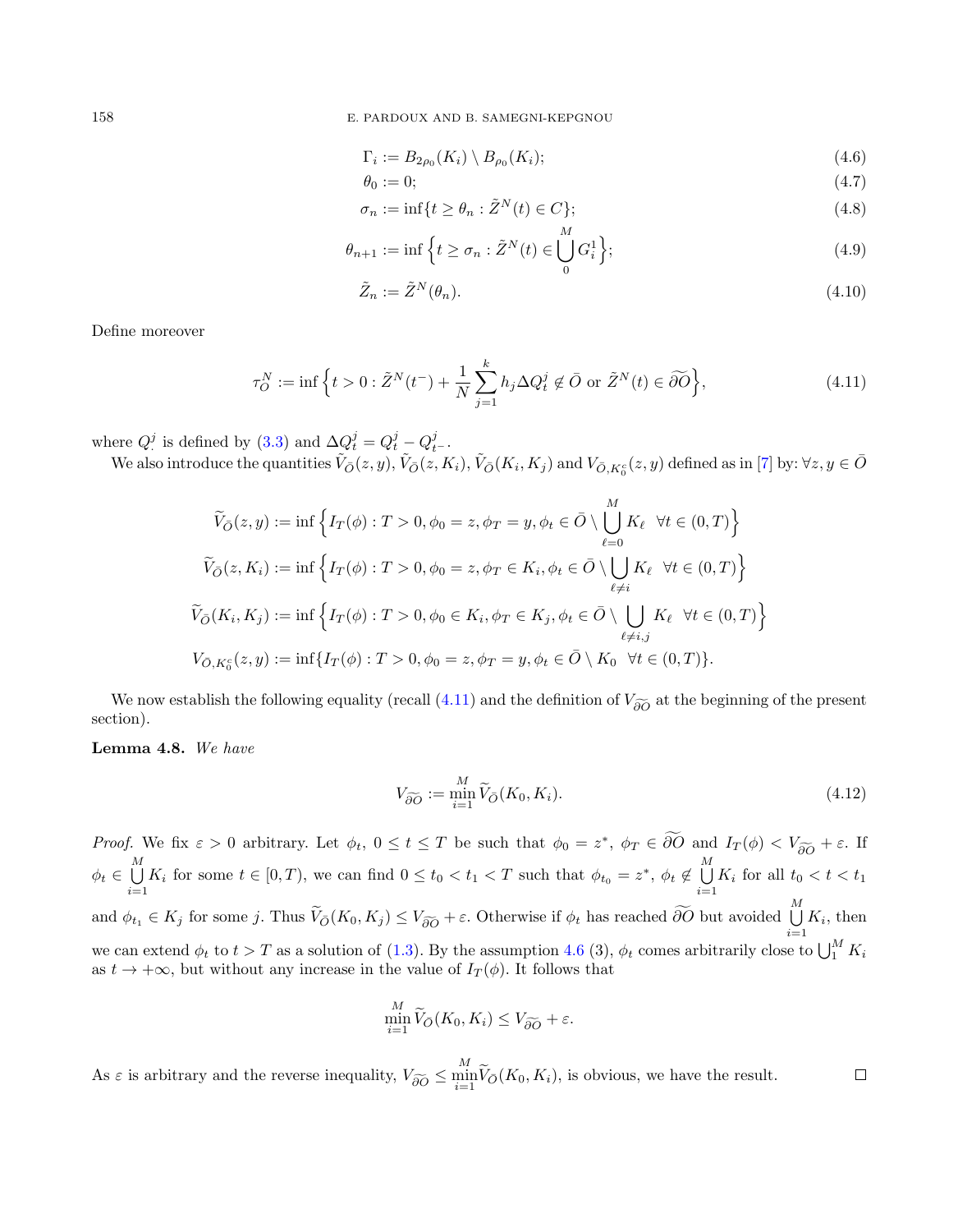<span id="page-11-0"></span>**Lemma 4.9.** For all  $\eta > 0$  there exists  $\rho_0$  small enough such that for any  $\rho_2$ ,  $0 < \rho_2 < \rho_0$ , there exits  $\rho_1$ ,  $0<\rho_1<\rho_2$  such that for all  $N$  large enough, for all  $z$  in the  $\rho_2$ -neighborhood  $G_i^2$  of the compact  $K_i$   $(0\leq i\leq M),$ and all  $j > 0$  we have the inequalities:

$$
\exp\{-N(\widetilde{V}_{\bar{O}}(K_i, K_j) + \eta)\} \le \mathbb{P}_z\{\widetilde{Z}_1 \in G_j^1\} \le \exp\{-N(\widetilde{V}_{\bar{O}}(K_i, K_j) - \eta)\}\tag{4.13}
$$

*Proof.* By using Lemma [4.1](#page-6-1) let  $\rho > 0$  such that  $T(\rho) < \eta/3\mathcal{K}$ . We choose  $\rho_0 > 0$  smaller than  $\rho/3$  and  $\frac{1}{3} \min_{i,j} \text{dist}(K_i, K_j)$ , and  $\rho_2 \in (0, \rho_0)$ . For any two compacts  $K_i$ ,  $K_j$ ,  $i \neq j$ , for which  $\widetilde{V}_{\bar{O}}(K_i, K_j) < \infty$ , we choose a function  $\phi_t^{i,j}$ ,  $0 \le t \le T_{i,j}$ , such that  $\phi_0^{i,j} \in K_i$ ,  $\phi_{T_{i,j}}^{i,j} \in K_j$ ,  $\phi_t^{i,j}$  does not touch  $\bigcup_{\ell \ne i,j} K_\ell$  and for which

$$
I_{T_{i,j}}(\phi^{i,j}) \le \widetilde{V}_{\bar{O}}(K_i, K_j) + \frac{\eta}{6}.\tag{4.14}
$$

Let

$$
\rho_3 = \frac{1}{2} \min \left\{ \text{dist}\left(\phi_t^{i,j}, \bigcup_{\ell \neq i,j} K_\ell\right) : 0 \leq t \leq T_{i,j}, i,j = 0,\ldots,M \right\}
$$

We now choose  $0 < \rho_1 < \min(\rho/2, \rho_2, \rho_3)$ , and  $\delta$  smaller than  $\rho_1$ ,  $\rho_0 - \rho_2$ . By Lemma [4.1,](#page-6-1) for any  $z \in G_i^2$ , let  $(\psi_t^{i,1}, 0 \le t \le \bar{T}_{i,1})$  with  $\psi_0^{i,1} = z, \psi_{\bar{T}_{i,1}}^{i,1} = z' \in K_i$  such that  $\psi^{i,1}$  stays in  $G_i^2$  and

$$
I_{\bar{T}_{i,1}}(\psi^{i,1}) \leq \frac{\eta}{6}.
$$

We also have  $dist(\psi^{i,1}, C) \ge \delta$  where C is defined by [\(4.5\)](#page-9-1). Moreover according to Lemma [4.4,](#page-8-1) there exists a curve  $(\psi_t^{i,2})_t, 0 \le t \le \bar{T}_{i,2}$  in  $G_i^2$  with  $\psi_0^{i,2} = z'$ ,  $\psi_{\bar{T}_{i,2}}^{i,2} = \phi_0^{i,j} \in K_i$  such that

$$
I_{\bar{T}_{i,2}}(\psi^{i,2}) \leq \frac{\eta}{6}.
$$

We combine these curves with the curve  $\phi_t^{i,j}$  and we obtain a function  $\phi_t$ ,  $0 \le t \le T = \overline{T}_{i,1} + \overline{T}_{i,2} + T_{i,j}$  ( $\phi_t$  and T depend on  $z \in G_i^2$  and j) and  $\phi_0 = z$ ,  $\phi_T \in K_j$  such that:

$$
I_T(\phi) \le \widetilde{V}_{\bar{O}}(K_i, K_j) + \frac{\eta}{2}.
$$

If  $j = i$  we define  $\phi_t$ ,  $0 \le t \le T$  such that  $\phi_0 = z \in G_i^2$ ,  $\phi_T = z'' \in K_i$  and  $dist(z', z'') = dist(z', K_i)$  and we have

$$
I_T(\phi) \le \frac{\eta}{2} = \widetilde{V}_{\bar{O}}(K_i, K_i) + \frac{\eta}{2}.
$$

It is easy using Lemmas [4.1](#page-6-1) and [4.2](#page-6-2) to justify that the lengths of the intervals of definition of the functions  $\phi_t$  constructed for all possible compacts  $K_i$ ,  $K_j$  and point  $z \in G_i^2$  can be bounded from above by a constant  $T_0 < \infty$ . The functions  $\phi_t$  can be extended to the intervals from T to  $T_0$  to be a solution of [\(1.3\)](#page-1-0) so that  $I_T(\phi) = I_{T_0}(\phi).$ 

Any trajectory  $\tilde{Z}^{N,z}(t)$  such that  $\|\tilde{Z}^{N,z} - \phi\|_{T_0} \leq \delta$  reaches the  $\delta$ -neighborhood of  $K_j$  without getting closer than  $2\rho_1 - \delta$  to any of the other compacts and then  $\tilde{Z}_1 = \tilde{Z}^{N,z}(\theta_1) \in G_j^1$ . Thus using the large deviations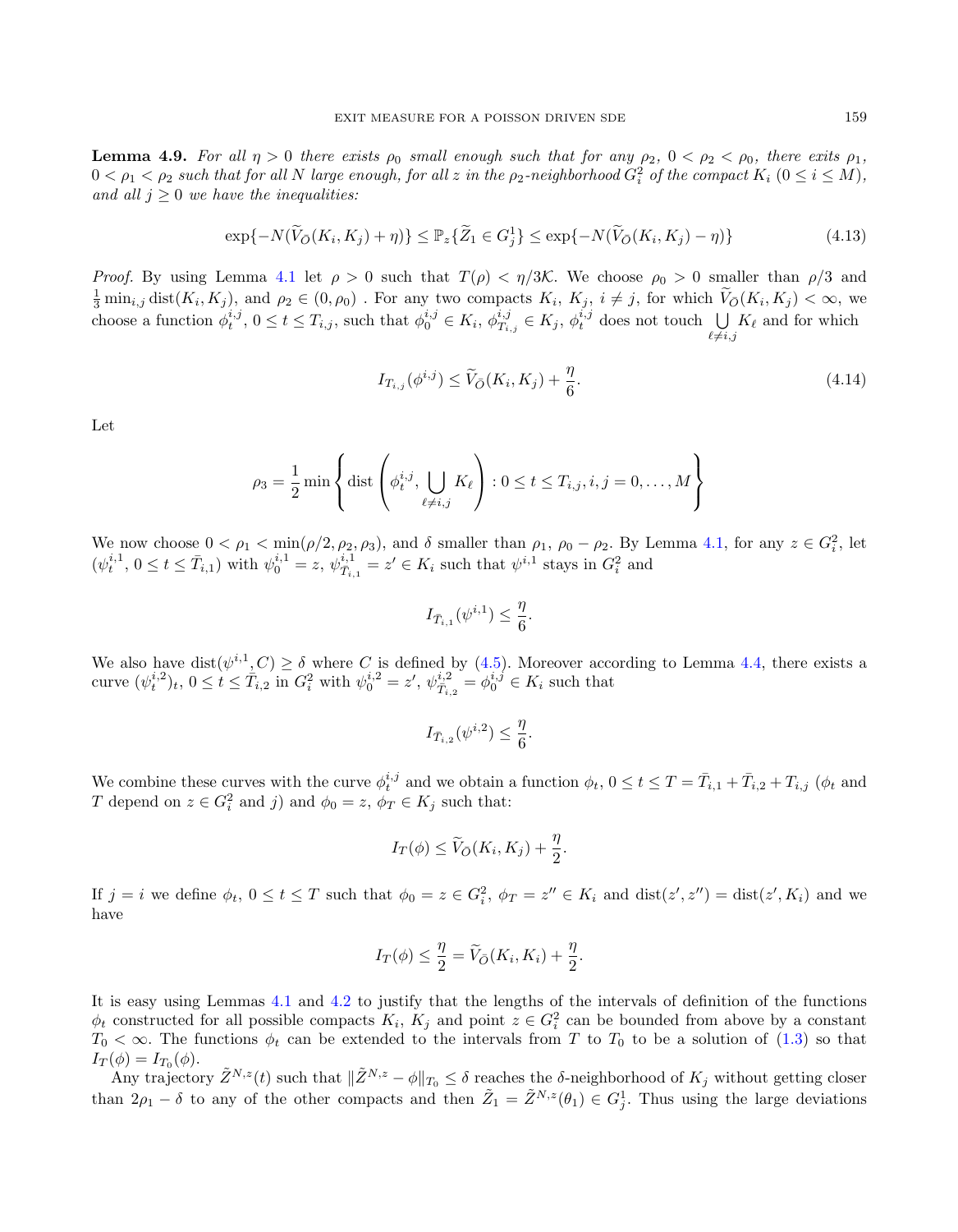Theorem [3.2](#page-5-1), we deduce that there exists  $N_0$  depending only on  $\eta$ ,  $T_0$  and  $\delta$  such that for all  $N \ge N_0$  we have

$$
\mathbb{P}_z\{\tilde{Z}_1 \in G_j^1\} \ge \mathbb{P}_z(\rho_T(\tilde{Z}^N, \phi) < \delta)
$$
\n
$$
\ge \exp\{-N(I_{T_0}(\phi) + \frac{\eta}{2})\}
$$
\n
$$
> \exp\{-N(\tilde{V}_{\bar{O}}(K_i, K_j) + \eta)\}.
$$

And the left inequality of the Lemma follows.

Using the strong Markov property, it is sufficient to prove the right inequality for  $z \in \Gamma_i$ . With our choice of  $\rho_0$  and  $\delta$ , for any curve  $\phi_t$ ,  $0 \le t \le T$  beginning in a point of  $\Gamma_i$ , touching the  $\delta$ -neighborhood of  $G_j^1$  and not touching the compacts  $K_{\ell}, \ell \neq i, j$  we have

$$
I_T(\phi) \geq \widetilde{V}_{\bar{O}}(K_i, K_j) - \eta/2.
$$

Using Lemma [4.5,](#page-8-2) there exists two constants c and  $T_1$  such that for all N large enough and  $z \in (O \cup \widetilde{\partial O}) \setminus G$ where  $G = \bigcup_{i=1}^{M} G_i^1$ , we have:

$$
\mathbb{P}_z(\theta_1 > T) \le \exp\{-Nc(T - T_1)\} \text{ for all } T > T_1.
$$

Now we fix a  $T > T_1$  then any trajectory of  $\tilde{Z}^{N,z}(t)$  beginning at a point  $z \in \Gamma_i$  and being in  $G_j^1$  at time  $\theta_1$  and not touching the compacts  $K_{\ell}, \ell \neq i, j$  either spends time T without touching  $G \cup \partial O$  (i.e the event  $\{\theta_1 > T\}$ is realized) or reaches  $G_j^1$  before time T and in this second case, with the notation  $\Phi_z(s) = \{ \psi \in D_{T, \bar{O}} : \psi(0) =$ z,  $I_T(\psi) \leq s$ , the event

$$
\left\{ \rho_T(\tilde{Z}^{N,z}, \Phi_z(\tilde{V}_{\bar{O}}(K_i, K_j) - \eta/2)) \ge \delta \right\} \text{ is realized.}
$$

Hence, for any  $z \in \Gamma_i$  we have from Lemma [4.5](#page-8-2) and Theorem [3.2](#page-5-1) (c) that for N large enough

$$
\mathbb{P}_z(\tilde{Z}^N(\theta_1) \in G_j^1) \le \mathbb{P}_z(\theta_1 > T) + \mathbb{P}_z(\rho_T(\tilde{Z}^N, \Phi_z(\tilde{V}_{\tilde{O}}(K_i, K_j) - \eta/2)) \ge \delta)
$$
\n
$$
\le \exp\{-Nc(T - T_1)\} + \exp\{-N(\tilde{V}_{\tilde{O}}(K_i, K_j) - 2\eta/3)\}
$$
\n
$$
\le 2\exp\{-N(\tilde{V}_{\tilde{O}}(K_i, K_j) - 2\eta/3)\} \quad \text{with } T \text{ large enough}
$$
\n
$$
\le \exp\{-N(\tilde{V}_{\tilde{O}}(K_i, K_j) - \eta)\} \quad N \text{ large enough such that } \frac{\ln(2)}{N} < \frac{\eta}{3}
$$

 $\Box$ 

The lemma is proved.

Before we present others lemmas which will be useful, let us define the sequence  $\kappa_n \in \mathbb{N}$  for which  $\tilde{Z}_{\kappa_n} =$  $\tilde{Z}^{N,z}(\theta_{\kappa_n}) \in G_0^1$ . Note that the  $\kappa_n$  are  $\bar{Z}_n$  stopping times and that the  $\theta_n$  and  $\theta_{\kappa_n}$  are  $\mathcal{G}_t^{N,z}$  stopping times, where  $\mathcal{G}_t^{N,z} = \sigma\{\tilde{Z}^{N,z}(s), 0 \le s \le t\}.$ 

<span id="page-12-0"></span>Lemma 4.10. For all  $z \in O$ .

$$
\lim_{N \to \infty} \mathbb{P}_z(\tau_O^N > \theta_{\kappa_1}) = 1.
$$

*Proof.* We note that the statement is equivalent to  $\lim_{N\to\infty} \mathbb{P}_z(\tilde{Z}^N(\theta_{\kappa_1} \wedge \tau_O^N) \in G_0^1) = 1$ , and we prove that

$$
\lim_{N \to \infty} \mathbb{P}_z(\tilde{Z}^N(\theta_{\kappa_1} \wedge \tau_O^N) \notin G_0^1) = 0.
$$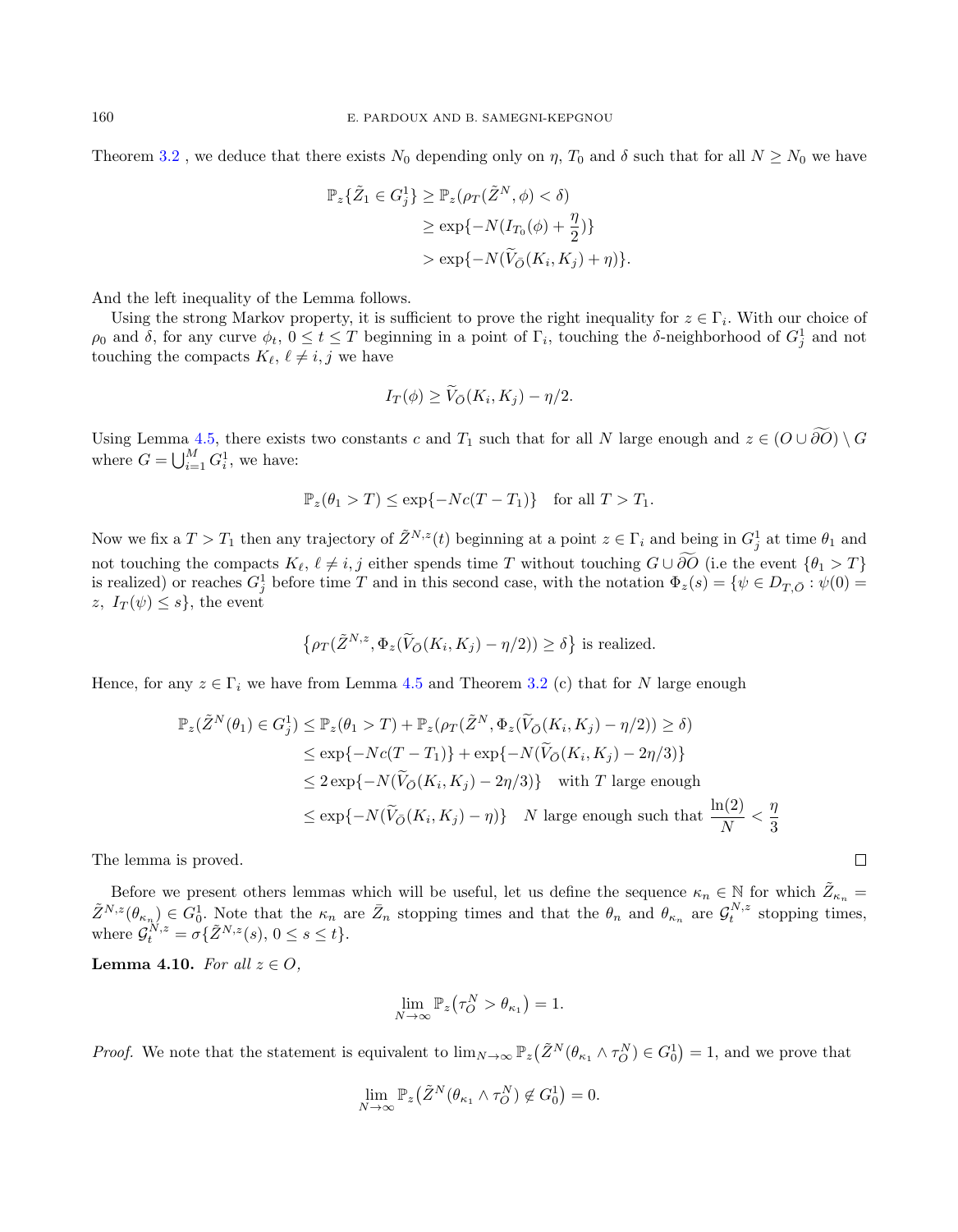It is enough to take  $z \in O \setminus G_0^1$ . Indeed if  $z \in G_0^1$  by the strong Markov property,

$$
\mathbb{P}_{z}(\tilde{Z}^{N}(\theta_{\kappa_{1}} \wedge \tau_{O}^{N}) \notin G_{0}^{1}) = \mathbb{E}_{z} \Big( \mathbb{E}_{z} \big( \mathbf{1}_{\{\tilde{Z}^{N}(\theta_{\kappa_{1}} \wedge \tau_{O}^{N}) \notin G_{0}^{1}\}} | \mathcal{F}_{\sigma_{0}} \big) \Big)
$$
  
\n
$$
= \mathbb{E}_{z} \Big( \mathbb{P}_{\tilde{Z}^{N}(\sigma_{0})} (\tilde{Z}^{N}(\theta_{\kappa_{1}} \wedge \tau_{O}^{N}) \notin G_{0}^{1}) \Big)
$$
  
\n
$$
\leq \sup_{v \in \Gamma_{0}} \mathbb{P}_{v} (\tilde{Z}^{N}(\theta_{\kappa_{1}} \wedge \tau_{O}^{N}) \notin G_{0}^{1})
$$

Let furthermore  $T := \inf_{z \to z} \{ t \geq 0 | Y(t, z) \in B_{\rho_1/2}(z^*) \}.$  Since  $Y(\cdot, z)$  is continuous and never reaches  $\partial O$ , we have  $\inf_{t\geq 0} \text{dist}(Y(t,z), \widetilde{\partial O}) =: \delta > 0$ . Hence we have the following implication:

$$
\sup_{t\in[0,T]}|\tilde{Z}^{N,z}_t-Y(t,z)|\leq \frac{\delta}{2}\Rightarrow \tilde{Z}^{N,z}(\theta_{\kappa_1}\wedge\tau_O^N)\in G_0^1.
$$

In other words,

<span id="page-13-0"></span>
$$
\mathbb{P}_z\big(\tilde{Z}^N(\theta_{\kappa_1}\wedge\tau_O^N)\notin G_0^1\big)\leq \mathbb{P}_z\Big(\sup_{t\in[0,T]}|\tilde{Z}^{N,z}(t)-Y(t,z)|>\frac{\delta}{2}\Big). \hspace{1.5cm} (4.15)
$$

The right hand side of Inequality [\(4.15\)](#page-13-0) converges to zero as  $N \to \infty$  by the weak law of large numbers established in [\[12\]](#page-37-7).  $\Box$ 

In the following, we present some lemmas which are analogue to the lemmas of [\[3\]](#page-37-6).

<span id="page-13-1"></span>**Lemma 4.11.** Given  $\eta > 0$ , there exists  $\rho_0 > 0$  (which can be chosen arbitrarily small) such that for any  $\rho_2 \in (0, \rho_0)$ , there exists  $\rho_1 \in (0, \rho_2)$  and N large enough such that for all  $z \in G_0^1$ 

$$
\exp(-N(V_{\widetilde{\partial O}} + \eta)) \leq \mathbb{P}_z\left(\tilde{Z}_1 \in \bigcup_{i=1}^M G_i^1\right) \leq \exp(-N(V_{\widetilde{\partial O}} - \eta)).
$$

Proof. We have

$$
\mathbb{P}_{z}\left(\tilde{Z}_{1} \in \bigcup_{i=1}^{M} G_{i}^{1}\right) = \sum_{i=1}^{M} \mathbb{P}_{z}\left(\tilde{Z}_{1} \in G_{i}^{1}\right)
$$

then we deduce from Lemma [4.9](#page-11-0) that  $0 < \rho_1 < \rho_2 < \rho_0$  can be chosen in such a way that  $\forall x \in G_0^1$ ,

$$
\exp\{-N\eta/2\}\sum_{i=1}^{M}\exp\{-NV_{\bar{O}}(K_0, K_i)\}\leq \mathbb{P}_z\left(\tilde{Z}_1 \in \bigcup_{i=1}^{M} G_i^1\right),\
$$
  

$$
\mathbb{P}_z\left(\tilde{Z}_1 \in \bigcup_{i=1}^{M} G_i^1\right) \leq \exp\{N\eta/2\}\sum_{i=1}^{M} \exp\{-NV_{\bar{O}}(K_0, K_i)\}.
$$

Moreover it is easy to see that

$$
\exp\{-N\min_{i}V_{\bar{O}}(K_0,K_i)\}\leq \sum_{i=1}^{M}\exp\{-NV_{\bar{O}}(K_0,K_i)\}\leq M\exp\{-N\min_{i}V_{\bar{O}}(K_0,K_i)\}.
$$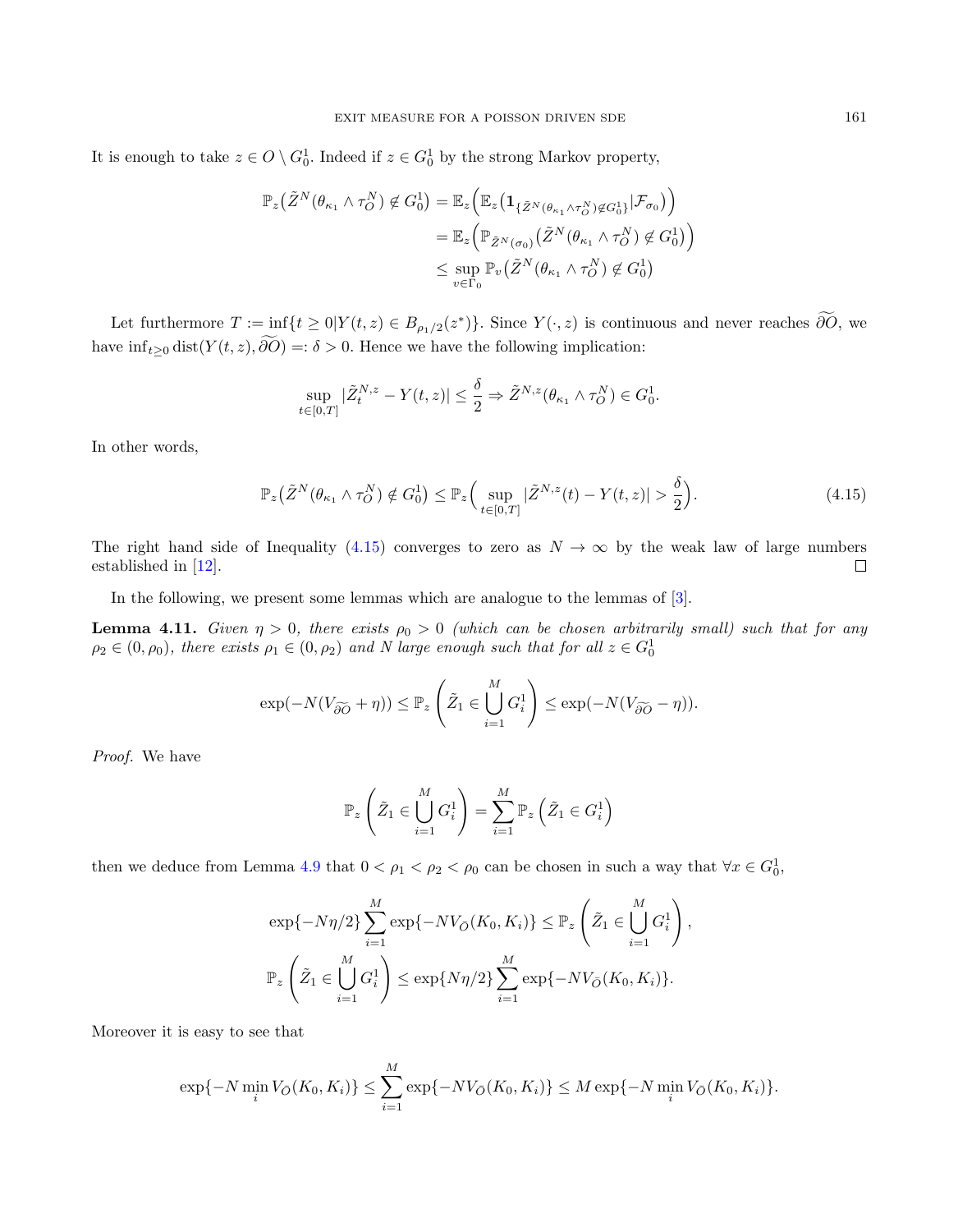Hence  $\forall x \in G_0^1$ ,

$$
\exp\Big\{-N\Big(\min_i V_{\bar{O}}(K_0, K_i) + \eta/2\Big)\Big\} \leq \mathbb{P}_z\left(\tilde{Z}_1 \in \bigcup_{i=1}^M G_i^1\right),
$$
  

$$
\mathbb{P}_z\left(\tilde{Z}_1 \in \bigcup_{i=1}^M G_i^1\right) \leq \exp\Big\{-N\Big(\min_i V_{\bar{O}}(K_0, K_i) - \eta/2 - \frac{1}{N}\log M\Big)\Big\}.
$$

The result now follows from Lemma  $4.8$  if we choose  $N$  such that

$$
N > \frac{2|\log(M)|}{\eta}.
$$

In the following essential Lemma, we establish that an exit through the characteristic boundary  $\partial \widetilde{O}$  is relatively likely once  $\tilde{Z}^{N,z}(t)$  is close to it.

For its proof, we shall need the following assumption

<span id="page-14-0"></span>Assumption 4.12. We assume that our system satisfies one of the two following conditions.

**A**  $\partial\overline{O} = \{z, z_1 = 0\}$  and for each  $N \ge 1$  the first coordinate  $Z_1^N(t)$  of the process  $Z^N(t)$  takes the form

$$
Z_1^N(t) = z_1 + \frac{1}{N} P_1 \left( N \int_0^t \varphi_r Z_1^N(r) dr \right) - \frac{1}{N} P_2 \left( N \int_0^t \psi_r Z_1^N(r) dr \right),
$$

where  $P_1$  and  $P_2$  are two mutually independent standard Poisson processes, the two processes  $\varphi$  and  $\psi$ are adapted to the filtration  $\mathcal{G}_t^N = \sigma\{Z_s^N, 0 \le s \le t\}$ , and there exist two constants  $a, b > 0$  such that  $0 \leq \varphi_t \leq a, b \leq \psi_t$  for all  $t \geq 0$  a.s.

**B** For any  $y \in \widetilde{\partial O}$ ,  $\delta > 0$ , the set  $B_{\delta}(y) \cap (\overline{O})^c \cap A$  has a non empty interior.

Remark 4.13. Note that the two examples presented below in Sections [6.2](#page-32-0) and [6.3](#page-33-0) satisfy condition A and not condition B, while the two examples presented in Sections [6.4](#page-33-1) and [6.5](#page-35-0) satisfy condition B and not condition A.

**Remark 4.14.** In the situation covered by condition **A**, the two processes  $Z^N$  and  $\tilde{Z}^N$  coincide, and the results from [\[12\]](#page-37-7) are of no use, given the results from [\[11\]](#page-37-3), while the results in [\[12\]](#page-37-7) are useful for us in this paper for the situation covered by condition **B**. Indeed, the process  $Z^N$  cannot exit the set A. Under condition **B**, only the piece ∂O of the boundary of O can be crossed by the process  $Z^N$ , see Figures [1](#page-34-0) and [2](#page-35-1) in Sections [6.4](#page-33-1) and [6.5](#page-35-0) for an illustration. Under condition **A**, the process  $Z^N$  cannot cross the boundary.

In the proof of our next result, we shall need the following technical result.

<span id="page-14-1"></span>**Lemma 4.15.** Let  $\Xi$  be a Poisson r.v. with mean  $\lambda$ . For any  $\mu > \lambda$ ,

$$
\mathbb{P}(\Xi > \mu) \le \exp\left\{-\left(\mu \log\left(\frac{\mu}{\lambda}\right) - \mu + \lambda\right)\right\}.
$$

*Proof.* It follows from Chebychef's inequality that for any  $\theta > 0$ ,

$$
\mathbb{P}(\Xi > \mu) = \mathbb{P}(e^{\theta \Xi} > e^{\theta \mu}) \le \exp\{-\theta \mu + (e^{\theta} - 1)\mu\}.
$$

The result follows by choosing the optimal  $\theta = \log(\mu/\lambda)$ .

We can now state and prove the following crucial result.

 $\Box$ 

 $\Box$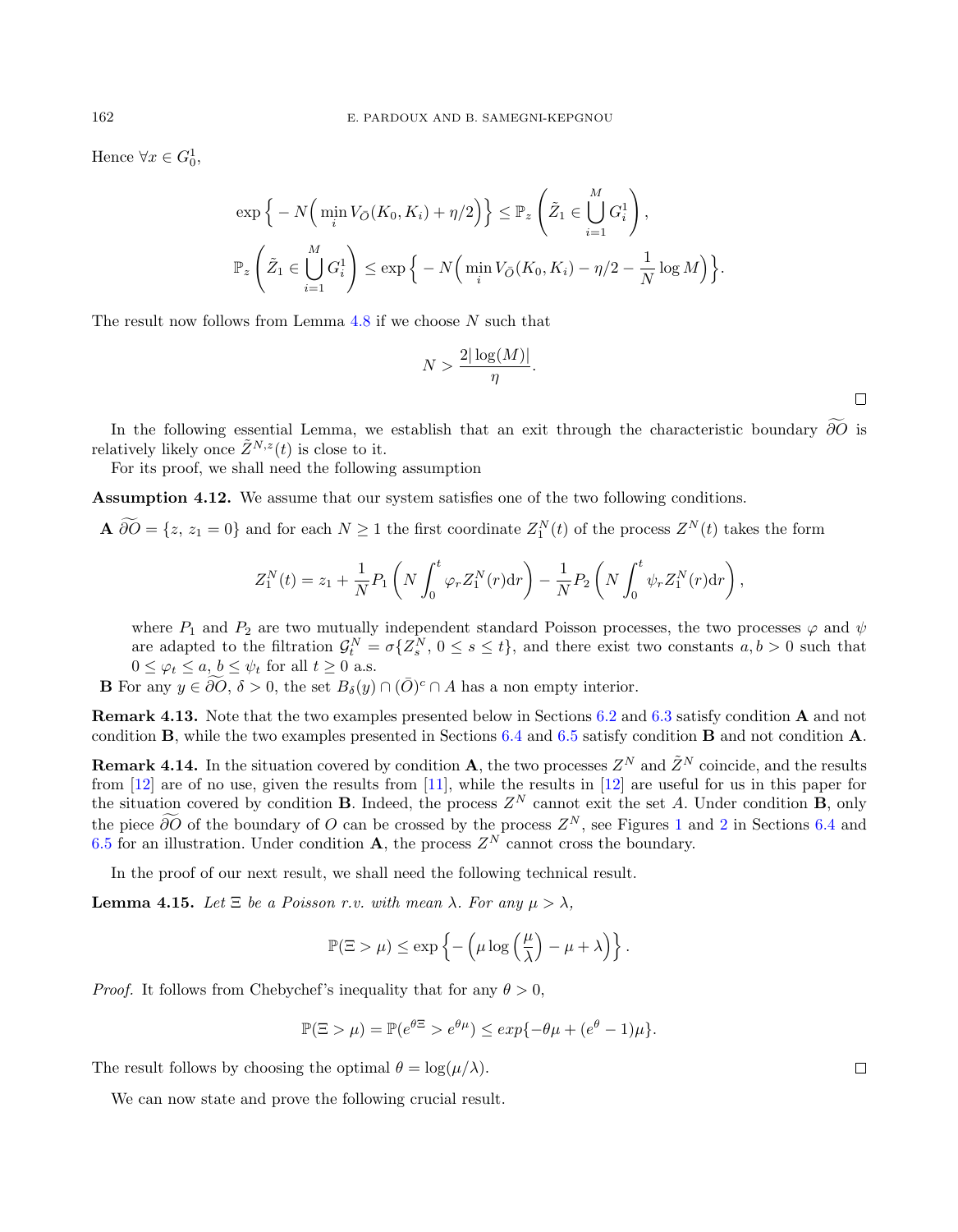<span id="page-15-1"></span>**Lemma 4.16.** Given  $\eta > 0$ , there exist  $0 < \gamma < \eta$ ,  $0 < \rho < \eta$ , and  $N_0$  large enough so that whenever  $dist(z, \partial O) < \rho/3$  and  $N > N_0$ ,

$$
\mathbb{P}_{z}\left(\tau_{O}^{N}<\gamma;\sup_{0\leq t\leq\gamma}|\tilde{Z}^{N}(t)-z|<\rho\right)\geq \exp(-N\eta).
$$

*Proof.* In this proof, we will use both processes  $Z^N$  and  $\tilde{Z}^N$ .

### Step 1. Proof under Assumption [4.12](#page-14-0)

A) Recall that here  $\tilde{Z}^N = Z^N$ . Let  $\gamma_1 > 0$  and  $0 < \rho_1 < \rho$  to be chosen below. Let  $B(\gamma_1, \rho_1, \rho) \subset D_{\gamma}(O)$  be specified by the following requirements :  $\phi : [0, \gamma_1] \to O$  belongs to  $B(\gamma_1, \rho_1, \rho)$  iff  $\phi_1(t) \leq \rho/3$  for all  $0 \leq t \leq \gamma_1$ , and  $\phi_1(\gamma_1) < \rho_1$ . Since  $Z^N$  satisfies the large deviations principle, it follows from Lemma [4.1](#page-6-1) that for any  $0 < \rho_1 < \rho$ ,  $\rho$  small enough, we can choose  $\gamma_1 > 0$  such that

<span id="page-15-0"></span>
$$
\mathbb{P}(Z^N \in B(\gamma_1, \rho_1, \rho)) \ge \exp(-N\eta/3). \tag{4.16}
$$

We now consider the process

$$
Z^{N,2}(t) = Z^N(\gamma_1 + t), \quad 0 \le t \le \gamma_2.
$$

Thanks to Assumption [4.12](#page-14-0) **A**,  $Z_1^{N,2}(t) \le X^N(t)$ , where

$$
X^{N}(t) = Z_{1}^{N}(\gamma_{1}) + N^{-1} \tilde{P}_{1} \left( Na \int_{0}^{t} X^{N}(s) \, \mathrm{d}s \right) - N^{-1} \tilde{P}_{2} \left( Nb \int_{0}^{t} X^{N}(s) \, \mathrm{d}s \right),
$$

with

$$
\tilde{P}_1(t) = P_1 \left( N \int_0^{\gamma_1} \varphi_s Z_1^N(s) ds + t \right) - P_1 \left( N \int_0^{\gamma_1} \varphi_s Z_1^N(s) ds \right),
$$
  

$$
\tilde{P}_2(t) = P_2 \left( N \int_0^{\gamma_1} \psi_s Z_1^N(s) ds + t \right) - P_2 \left( N \int_0^{\gamma_1} \psi_s Z_1^N(s) ds \right).
$$

Indeed, while  $X^{N}(t) = Z_1^{N,2}(t)$  (which is the case for  $t > 0$  small enough), if the first jump is positive, it hits  $X^N$  first, while if it is negative it hits  $Z_1^{N,2}$  first. So that when  $X^N$  and  $Z_1^{N,2}$  start to disagree, they verify  $X^N(t) > Z_1^{N,2}(t)$ . Since the two processes cannot cross,  $Z_1^{N,2}(t) \le X^N(t)$  for all  $t > 0$  a.s. Let us denote by  $\tau_{ext}^N$  the time of extinction of  $X^N$ . From the above comparison, we see that or any  $\gamma_2 > 0$ ,

$$
\tau_O^N - \gamma_1 \le \tau_{ext}^N, \quad \text{hence } \{\tau_O^N - \gamma_1 < \gamma_2\} \supset \{\tau_{ext}^N < \gamma_2\}.
$$

Let  $\gamma = \gamma_1 + \gamma_2$ . There exist mutually independent standard Poisson process  $\tilde{P}_j$ ,  $1 \leq j \leq k$ , which are independent of  $\sigma\{Z_t^N, 0 \le t \le \gamma_1\}$ , and positive constants  $c_j$  and  $d_j$ ,  $1 \le j \le k$ , such that

$$
\begin{aligned} \{\tau_O^N < \gamma\} \cap \{\sup_{0 \le t \le \gamma} |\tilde{Z}^N(t) - z| < \rho\} \\ &\sup_{0 \le t \le \gamma} |\tilde{Z}^N \in B(\gamma_1, \rho_1, \rho)\} \cap \{\tau_O^N - \gamma_1 < \gamma_2\} \cap_{j=1}^k \{\tilde{P}(c_j \gamma_2 N) \le d_j \rho N\} \\ &\supset \{Z^N \in B(\gamma_1, \rho_1, \rho)\} \cap \{\tau_{ext}^N < \gamma_2\} \cap_{j=1}^k \{\tilde{P}(c_j \gamma_2 N) \le d_j \rho N\}. \end{aligned}
$$

Note that  $NX^N$  is a continuous time birth and death branching process starting from  $Nz_1^N(\gamma_1)$ , with birth rate a and death rate b. We can and do assume that  $a > b$  (which is the case in our applications covered by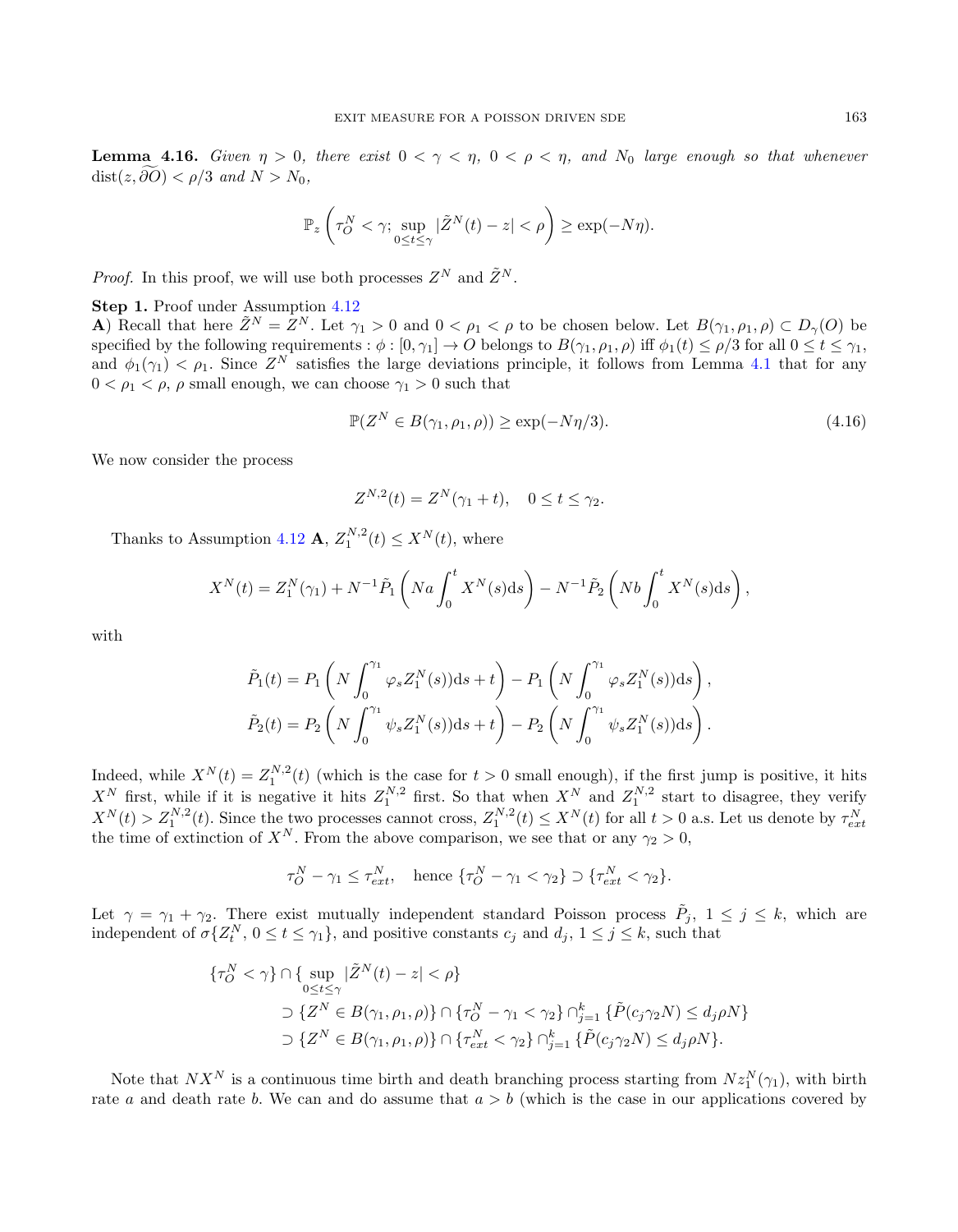the situation A), *i.e.*  $NX^N$  is supercritical. If we combine formula (1) page 107 of Athreya and Ney [\[1\]](#page-37-10) and the formula for the birth and death case page 109, we see that

$$
\mathbb{P}\left(\tau_{ext}^N < \gamma_2 | Z^N(\gamma_1) \right) = \left(\frac{b - b \, e^{(b-a)\gamma_2}}{a - b \, e^{(b-a)\gamma_2}}\right)^{NZ_1^N(\gamma_1)}
$$

<span id="page-16-0"></span>Now

$$
\mathbb{P}\left(\tau_{O}^{N}<\gamma,\sup_{0\leq t\leq\gamma}|\tilde{Z}^{N}(t)-z|<\rho\right)
$$
\n
$$
\geq \mathbb{P}\left(Z^{N}\in B(\gamma_{1},\rho_{1},\rho)\right)\mathbb{P}\left(\{\tau_{ext}^{N}<\gamma_{2}\}\cap_{j=1}^{2}\{\tilde{P}(c_{j}\gamma_{2}N)\leq d_{j}\rho N\}|Z^{N}\in B(\gamma_{1},\rho_{1},\rho)\right)
$$
\n
$$
\times\prod_{j=3}^{k}\mathbb{P}\left(\tilde{P}(c_{j}\gamma_{2}N)\leq d_{j}\rho N\right).
$$
\n(4.17)

First we choose  $\alpha < \min_{j=1}^k \frac{d_j}{c_j}$  $\frac{a_j}{c_j}$  and let  $\gamma_2 = \alpha \rho$ . It follows from the law of large numbers that  $\prod_{j=3}^{k} \mathbb{P}\left(\tilde{P}(c_j \gamma_2 N) \leq d_j \rho N\right) \to 1 \text{ as } \to \infty.$  Hence for any  $\eta > 0$ , there exists  $N_1 \geq 1$  such that for all  $N \geq N_1$ ,

<span id="page-16-1"></span>
$$
\prod_{j=3}^{k} \mathbb{P}\left(\tilde{P}(c_j \gamma_2 N) \le d_j \rho N\right) \ge \exp(-N\eta/3). \tag{4.18}
$$

.

We now treat the second factor on the right of [\(4.17\)](#page-16-0)

$$
\mathbb{P}\left(\left\{\tau_{ext}^N < \gamma_2\right\} \cap_{j=1}^2 \left\{\tilde{P}(c_j \gamma_2 N) \le d_j \rho N\right\} | Z_1^N(\gamma_1) \le \rho_1\right) \n\ge \mathbb{P}\left(\tau_{ext}^N < \gamma_2 | Z_1^N(\gamma_1) \le \rho_1\right) - \sum_{j=1}^2 \mathbb{P}\left(\tilde{P}(c_j \gamma_2 N) > d_j \rho N\right) \n\ge \left(\frac{b - b e^{(b - a)\gamma_2}}{a - b e^{(b - a)\gamma_2}}\right)^{N\rho_1} - \sum_{j=1}^2 \exp\left(-N\rho \left\{d_j \log\left(\frac{d_j}{c_j \alpha}\right) - d_j + c_j \alpha\right\}\right) \n\ge \exp\left(-N\rho_1 \log[A_{\gamma_2}]\right) - 2\exp\left(-N\rho \delta\right),
$$

where we have used Lemma [4.15](#page-14-1) for the second inequality, and used the notations

$$
A_{\gamma_2} = \frac{a - b e^{(b - a)\gamma_2}}{b - b e^{(b - a)\gamma_2}}, \quad \text{and } \delta = \min_{j=1}^2 d_j \log \left(\frac{d_j}{c_j \alpha}\right) - d_j + c_j \alpha > 0.
$$

We now choose  $\rho = \eta/(3\delta)$ , hence  $\gamma_2 = (\alpha \eta)/(3\rho)$ . We finally choose  $\rho_1 = \left[6 \log \left( \frac{3\rho}{\alpha \eta a} \right) \right]^{-1} \eta$ , so that  $\rho_1 \log[A_{\gamma_2}] = \eta/6$ . Consequently, provided  $N \ge (6 \log[3])/\eta$ ,

<span id="page-16-2"></span>
$$
\mathbb{P}\left(\{\tau_{ext}^N < \gamma_2\} \cap_{j=1}^2 \{\tilde{P}(c_j \gamma_2 N) \le d_j \rho N\} |Z_1^N(\gamma_1) \le \rho_1\right) \ge \exp(-N\eta/3). \tag{4.19}
$$

The result follows by combining  $(4.17)$ ,  $(4.16)$ ,  $(4.18)$  and  $(4.19)$ .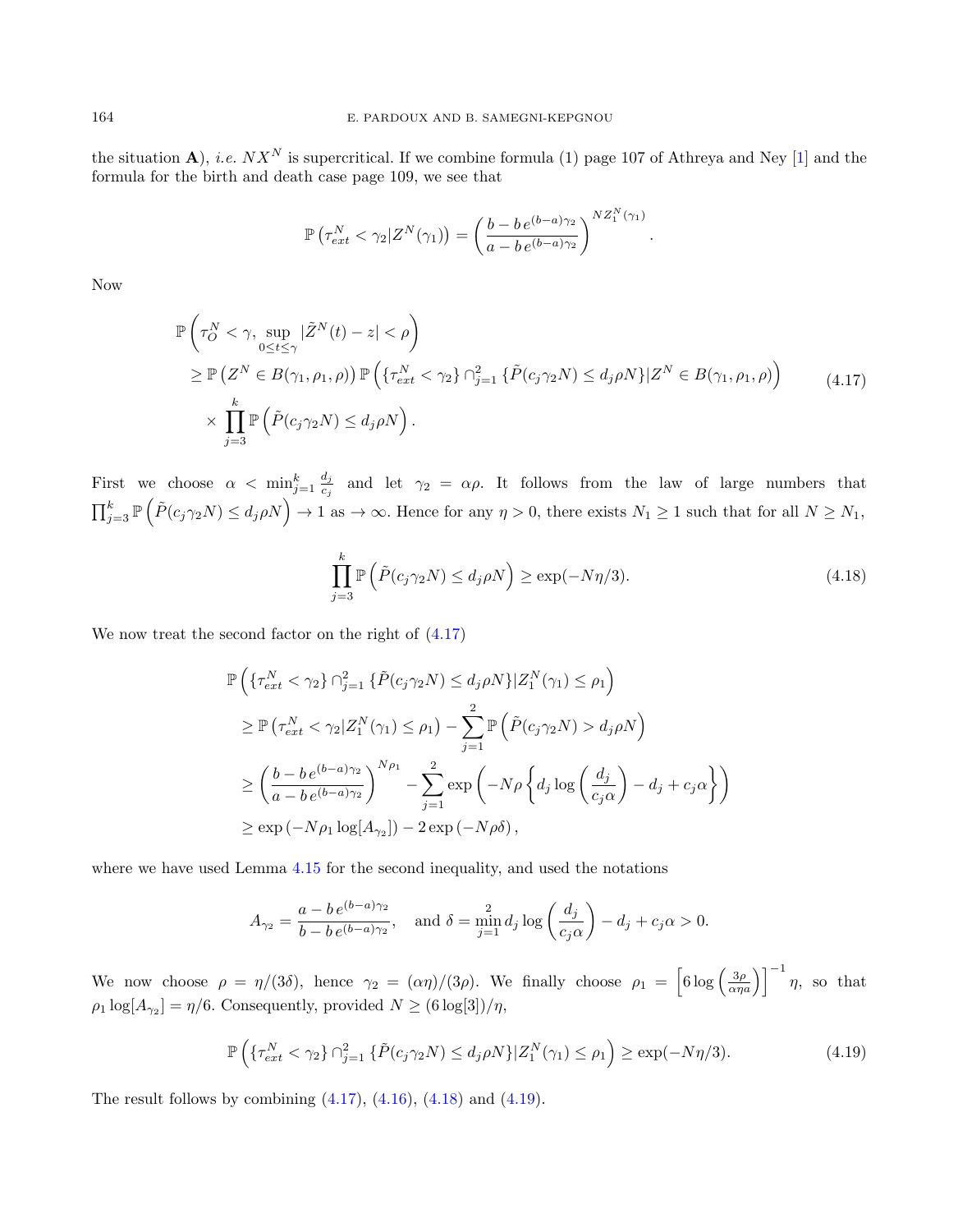Step 2. Proof under Assumption [4.12](#page-14-0) B) Let

$$
G=\left\{\phi\in D_{\gamma,A}: \text{dist}(\phi_0, \widetilde{\partial O})<\rho/3, \sup_{0\leq t\leq \gamma}|\phi_t-\phi_0|<\rho/2 \quad \text{and}\quad \inf\{t: \phi_t\in \bar O^c\}<\gamma\right\}.
$$

G is open for the Skorohod topology and as  $Z^{N,z}$  satisfies the large deviations principle, we deduce that for all  $z \in O$  such that  $dist(z, \widetilde{\partial O}) < \rho/3$  we have for N large enough

$$
\mathbb{P}_z(Z^N \in G) \ge \exp\{-N(\inf_{\phi \in G} I_\gamma(\phi) + \eta/4)\}.
$$

Moreover from Lemma [4.1](#page-6-1) we can choose  $\gamma, \rho < \eta$  such that  $\inf_{\phi \in G} I_{\gamma}(\phi) < \eta/4$ . Consequently

<span id="page-17-1"></span><span id="page-17-0"></span>
$$
\mathbb{P}_z(Z^N \in G) \ge \exp\{-N\eta/2\}.
$$

We also have for all  $z \in O$  with  $dist(z, \widetilde{\partial O}) < \rho/3$ .

$$
\mathbb{P}_{z}\left(\tau_{O}^{N}<\gamma,\sup_{0\leq t\leq\gamma}|\tilde{Z}^{N}(t)-z|<\rho\right)
$$
\n
$$
\geq\mathbb{P}_{z}\left(\tau_{O}^{N}<\gamma,\sup_{\tau_{O}^{N}\leq t\leq\gamma}|\tilde{Z}^{N}(t)-z|<\rho,\sup_{0\leq t<\tau_{O}^{N}}|\tilde{Z}^{N}(t)-z|<\rho/2\right)
$$
\n
$$
=\mathbb{P}_{z}\left(\sup_{\tau_{O}^{N}\leq t\leq\gamma}|\tilde{Z}^{N}(t)-z|<\rho\left|\tau_{O}^{N}<\gamma,\sup_{0\leq t<\tau_{O}^{N}}|\tilde{Z}^{N}(t)-z|<\rho/2\right.\right)
$$
\n
$$
\times\mathbb{P}_{z}\left(\tau_{O}^{N}<\gamma,\sup_{0\leq t<\tau_{O}^{N}}|\tilde{Z}^{N}(t)-z|<\rho/2\right).
$$
\n(4.20)

Moreover we have

$$
\mathbb{P}_{z}\left(\tau_{O}^{N}<\gamma,\sup_{0\leq t<\tau_{O}^{N}}|\tilde{Z}^{N}(t)-z|<\rho/2\right)=\mathbb{P}_{z}\left(\tau_{O}^{N}<\gamma,\sup_{0\leq t<\tau_{O}^{N}}|Z^{N}(t)-z|<\rho/2\right)
$$
\n
$$
\geq\mathbb{P}_{z}(Z^{N}\in G)\geq\exp\{-N\eta/2\}.\tag{4.21}
$$

Using the strong Markov property, we also have

<span id="page-17-2"></span>
$$
\mathbb{P}_{z} \left( \sup_{\tau_{O}^{N} \leq t \leq \gamma} |\tilde{Z}^{N}(t) - z| < \rho \Big| \tau_{O}^{N} < \gamma, \sup_{0 \leq t < \tau_{O}^{N}} |\tilde{Z}^{N}(t) - z| < \rho/2 \right) \n= \mathbb{E}_{z} \left( \mathbb{P}_{\tilde{Z}^{N}(\tau_{O}^{N})} \left( \sup_{\tau_{O}^{N} \leq t \leq \gamma} |\tilde{Z}^{N}(t) - z| < \rho \right) \Big| \tau_{O}^{N} < \gamma, \sup_{0 \leq t < \tau_{O}^{N}} |\tilde{Z}^{N}(t) - z| < \rho/2 \right) \n\geq \inf_{y: |y - z| < \rho/2} \mathbb{P}_{y} \left\{ \sup_{0 \leq t \leq \gamma} |\tilde{Z}^{N}(t) - z| < \rho \right) \n\geq \inf_{y: |y - z| < \rho/2} \mathbb{P}_{y} \left( \sup_{0 \leq t \leq \gamma} |\tilde{Z}^{N}(t) - y| < \rho/2 \right) \n\geq \exp\{-N\eta/2\}, \tag{4.22}
$$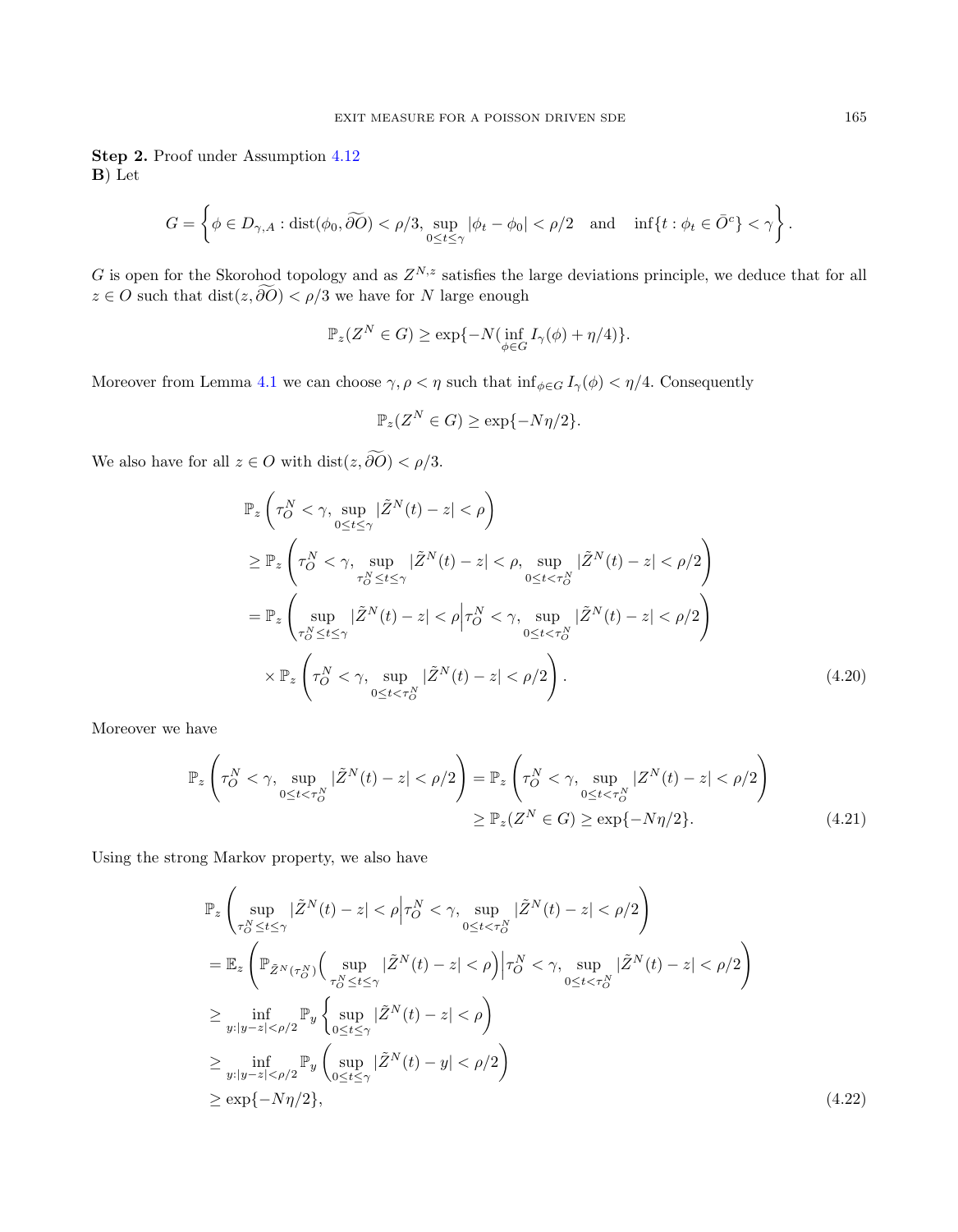where the last inequality follows from Theorem [3.2](#page-5-1) and Lemma [4.1.](#page-6-1) Combining  $(4.20)$ ,  $(4.21)$  and  $(4.22)$  we have the result.  $\Box$ 

In the proofs of the next lemmas we denote

$$
O_{\varepsilon} := \{ z \in O : \text{dist}(z, \partial O) > \varepsilon \}
$$

and we establish some inequalities involving  $\theta_{\kappa_1}$ .

<span id="page-18-1"></span>**Lemma 4.17.** For all  $\eta, \rho_0 > 0$ ,  $y \in \widetilde{\partial O}$ , and  $z \in O \setminus \bigcup_{0}^{M} B_{\rho_0}(K_i)$ , there exist  $\delta_0$ ,  $\rho_2$  and  $N_0$  so that for all  $\rho_1 < \rho_2$ , for all  $\delta < \delta_0$  and  $N > N_0$ 

$$
\mathbb{P}_{z}\left(\tau_{O}^{N} < \theta_{\kappa_{1}};|\tilde{Z}^{N}(\tau_{O}^{N}) - y| < \delta\right) \geq \exp\left(-N(V_{\bar{O},K_{0}^{c}}(z,y) + \eta)\right)
$$

Proof. First, by definition of  $V_{\bar{O}, K_0^c}(z, y)$ , there exist  $\bar{T}$  and a curve  $\psi_t$ ,  $0 \le t \le \bar{T}$  with  $\psi_0 = z$ ,  $\psi_{\bar{T}} = y$  and  $\psi_t \in \overline{O} \setminus K_0$  for all  $0 \leq t \leq \overline{T}$  such that

$$
I_{\bar{T}}(\psi) \le V_{K_0^c}(z, y) + \frac{\eta}{12}.
$$

We can next choose a such that  $\psi_t^a$ ,  $0 \le t \le \bar{T}$  defined by

$$
\psi_t^a = (1-a)\psi_t + az_0
$$

satisfies dist $(\psi_t^a, \partial O) \geq ca$  and

$$
I_{\bar{T}}(\psi^a) \leq I_{\bar{T}}(\psi) + \frac{\eta}{12}.
$$

According to Lemma [4.1,](#page-6-1) there exist two functions  $\psi_t^{a,1}$ ,  $0 \le t \le T^{a,1}$  and  $\psi_t^{a,2}$ ,  $0 \le t \le T^{a,2}$  such that  $\psi_0^{a,1} = z$ ,  $\psi_{T^{a,1}}^{a,1} = \psi_0^a, \, \psi_0^{a,2} = \psi_{\overline{T}}^a, \, \psi_{T^{a,2}}^{a,2} = y$  and

$$
I_{T^{a,1}}(\psi^{a,1}) \leq \frac{\eta}{12}
$$
 and  $I_{T^{a,2}}(\psi^{a,2}) \leq \frac{\eta}{12}$ .

Combining  $\psi_t^{a,1}$ ,  $0 \le t \le T^{a,1}$ ,  $\psi_{t-T^{a,1}}^a$ ,  $T^{a,1} \le t \le \bar{T} + T^{a,1}$  and  $\psi_{t-\bar{T}-T^{a,1}}^{a,2}$ ,  $\bar{T} + T^{a,1} \le t \le T^{a,2} + \bar{T} + T^{a,1}$  we obtain a function  $\varphi_t$ ,  $0 \le t \le T = \overline{T} + T^{a,1} + T^{a,2}$ 

<span id="page-18-0"></span>
$$
I_T(\varphi) \le V_{K_0^c}(z, y) + \frac{\eta}{3}.\tag{4.23}
$$

Let  $\rho_1 < \rho_0$ ,  $\delta < \min\left\{\frac{1}{2}ca, \frac{\rho_0}{2}\right\}$  and  $H \subseteq D_{T,\bar{O}}$  be the set of functions  $\phi$  having the following properties:

- $|\phi_T y| < \frac{1}{2}\delta$
- $\phi_t$  does not intersect  $\left(\bar{O} \setminus O_{\frac{1}{4}\delta}\right) \setminus B_{\frac{1}{2}\delta}(y)$
- $\phi_t$  does not intersect  $B_{\rho_1}(z^*)$

H is open and  $\varphi \in H$  (if  $\varphi$  intersects  $B_{\rho_1}(z^*)$  we use again Lemma [4.1](#page-6-1) to modify  $\varphi$ ). From theorem [3.2,](#page-5-1) for all  $N$  large enough we deduce by using  $(4.23)$  that

$$
\log \mathbb{P}_z(\tilde{Z}^N \in H) \ge -N \Big( \inf_{\psi \in H, \psi_0 = z} I_T(\psi) + \frac{\eta}{3} \Big)
$$
  

$$
\ge -N \left( V_{K_0^c}(z, y) + \frac{2\eta}{3} \right).
$$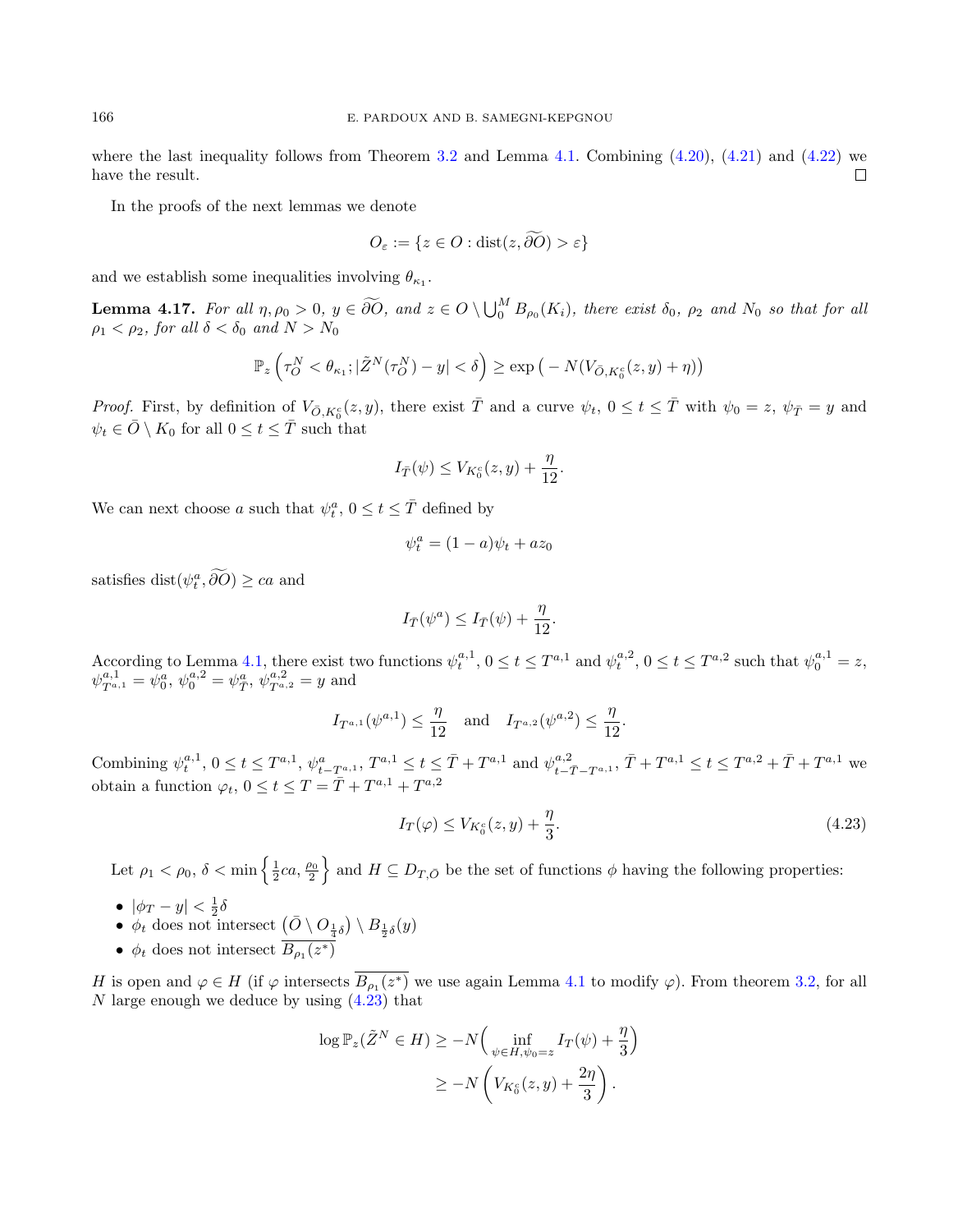Moreover we remark that  $\tilde{Z}^{N,z} \in H$  implies  $|\tilde{Z}^{N,z}(\tau_O^N \wedge T) - y| < \frac{1}{2}\delta$  and  $T < \theta_{\kappa_1}$ . So

<span id="page-19-0"></span>
$$
\log \mathbb{P}_z \left( |\tilde{Z}^N(\tau_O^N \wedge T) - y| < \frac{1}{2} \delta, T < \theta_{\kappa_1} \right) \ge -N \left( V_{K_0^c}(z, y) + \frac{2\eta}{3} \right). \tag{4.24}
$$

We also have

$$
\begin{aligned} \Lambda &= \mathbb{P}_z \left( |\tilde{Z}^N(\tau_O^N) - y| < \delta, \theta_{\kappa_1} > \tau_O^N \right) \\ &\geq \mathbb{P}_z \left( |\tilde{Z}^N(\tau_O^N \wedge T) - y| < \frac{1}{2} \delta, |\tilde{Z}^N(\tau_O^N) - y| < \delta, T < \tau_O^N < \theta_{\kappa_1} \right) \\ &+ \mathbb{P}_z \left( |\tilde{Z}^N(\tau_O^N \wedge T) - y| < \frac{1}{2} \delta, |\tilde{Z}^N(\tau_O^N) - y| < \delta, \tau_O^N \leq T < \theta_{\kappa_1} \right) \\ &+ \mathbb{P}_z \left( |\tilde{Z}^N(\tau_O^N \wedge T) - y| < \frac{1}{2} \delta, |\tilde{Z}^N(\tau_O^N) - y| < \delta, \tau_O^N < \theta_{\kappa_1} \leq T \right) \\ &\geq \Lambda_1 + \Lambda_2 + \Lambda_3. \end{aligned}
$$

Further

$$
\begin{split} \Lambda_1 &= \mathbb{E}_z\left(\mathbb{P}_z\left(|\tilde{Z}^N(T) - y| < \frac{1}{2}\delta, \tau_O^N < \theta_{\kappa_1}, T < \theta_{\kappa_1} \wedge \tau_O^N, |\tilde{Z}^N(\tau_O^N) - y| < \delta|\mathcal{F}_T\right)\right) \\ &= \mathbb{E}_z\left(|\tilde{Z}^N(T) - y| < \frac{1}{2}\delta, T < \theta_{\kappa_1} \wedge \tau_O^N, \mathbb{P}_{\tilde{Z}^N(T)}\left(\tau_O^N < \theta_{\kappa_1}, |\tilde{Z}^N(\tau_O^N) - y| < \delta\right)\right). \end{split}
$$

Furthermore for any  $x$  such that  $\mathop\mathrm{dist}(x,y)<\delta/2$ 

$$
\mathbb{P}_x\left(|\tilde{Z}^N(\tau_O^N)-y|<\delta,\tau_O^N<\theta_{\kappa_1}\right)\geq \mathbb{P}_x\left(\tau_O^N<\gamma,\sup_{0\leq t\leq \gamma}|\tilde{Z}^N(t)-y|\leq \delta\right).
$$

for all  $\gamma > 0$ . In particular with  $\gamma$  selected as in Lemma [4.16,](#page-15-1) we deduce that

$$
\Lambda_1 \geq \mathbb{P}_z \left( |\tilde{Z}^N(T) - y| < \frac{1}{2} \delta, T < \theta_{\kappa_1} \wedge \tau_O^N \right) \exp(-N\eta/3).
$$

We also have

$$
\Lambda_2 = \mathbb{P}_z \left( |\tilde{Z}^N(\tau_O^N) - y| < \frac{1}{2} \delta, \tau_O^N \le T < \theta_{\kappa_1} \right)
$$
\n
$$
\ge \mathbb{P}_z \left( |\tilde{Z}^N(\tau_O^N) - y| < \frac{1}{2} \delta, \tau_O^N \le T < \theta_{\kappa_1} \right) \exp(-N\eta/3),
$$

since

$$
\left\{|\tilde{Z}^{N,z}(\tau^N_O)-y|<\dfrac{1}{2}\delta,\tau^N_O\leq T<\theta_{\kappa_1}\right\}\subseteq\left\{|\tilde{Z}^{N,z}(\tau^N_O)-y|<\delta,\tau^N_O<\theta_{\kappa_1}\right\},
$$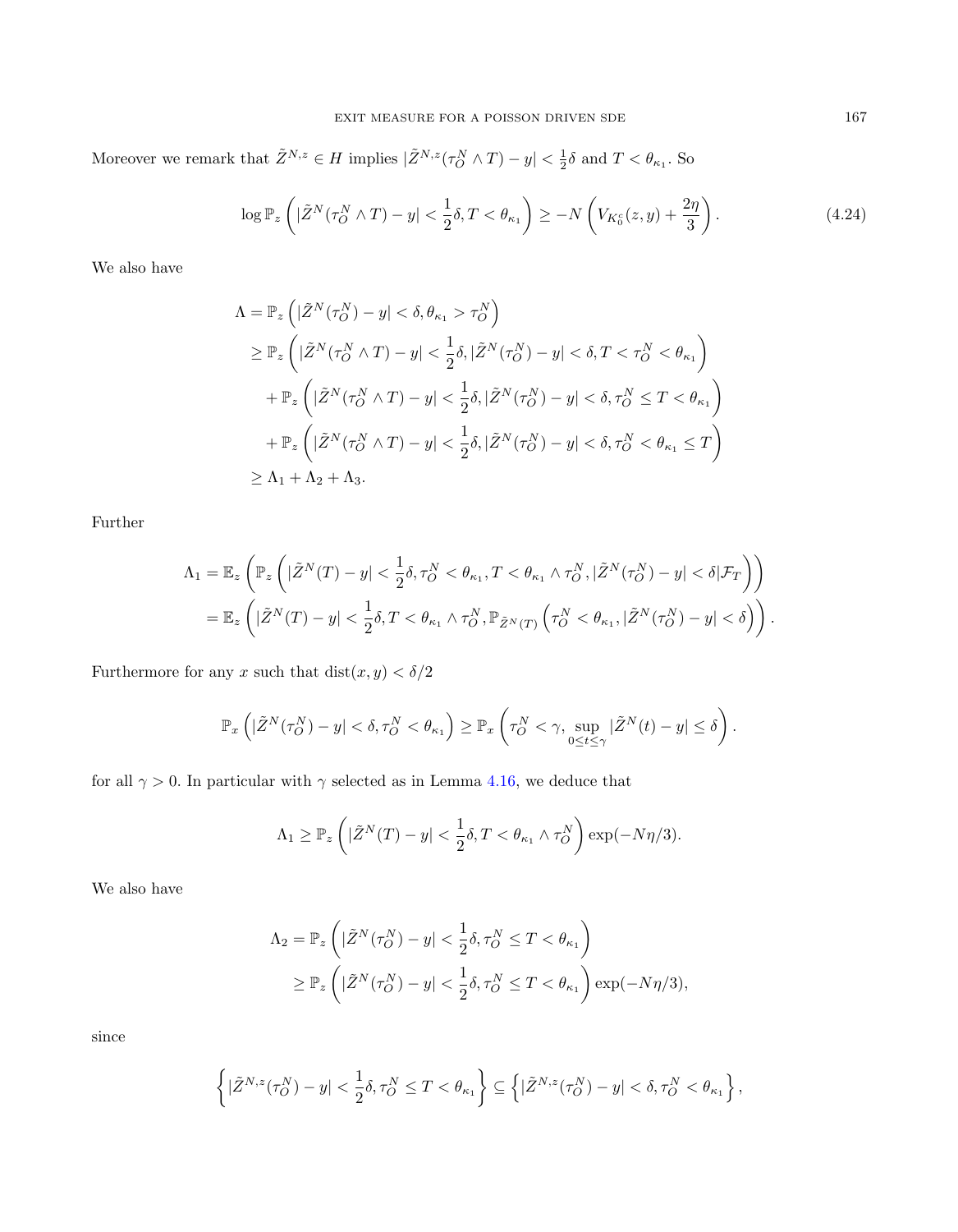and  $\Lambda_3 > 0$ . Thus

$$
\Lambda \geq \mathbb{P}_{z} \left( |\tilde{Z}^{N}(\tau_{O}^{N} \wedge T) - y| < \frac{1}{2} \delta, T < \theta_{\kappa_{1}} \wedge \tau_{O}^{N} \right) \exp(-N\eta/3) \n+ \mathbb{P}_{z} \left( |\tilde{Z}^{N}(\tau_{O}^{N} \wedge T) - y| < \frac{1}{2} \delta, \tau_{O}^{N} \leq T < \theta_{\kappa_{1}} \right) \exp(-N\eta/3) \n\geq \mathbb{P}_{z} \left( |\tilde{Z}^{N}(\tau_{O}^{N} \wedge T) - y| < \frac{1}{2} \delta, T < \theta_{\kappa_{1}} \right) \exp(-N\eta/3). \tag{4.25}
$$

It follows from  $(4.24)$  and  $(4.25)$  that

$$
\log \mathbb{P}_z(|\tilde{Z}^N(\tau_O^N) - y| < \delta, \tau_O^N < \theta_{\kappa_1}) \ge -N\Big(V_{K_0^c}(z, y) + \eta\Big).
$$

The lemma follows.

<span id="page-20-1"></span>**Lemma 4.18.** For all  $\eta > 0$ ,  $y \in \partial O$ , there exists  $\delta_0 > 0$  and  $\rho_0 > 0$  (which can be chosen arbitrarily small) such that for any  $\rho_1$ ,  $0 < \rho_1 < \rho_0$ , for any  $\delta < \delta_0$  there exists  $N_0$  so that for all  $N > N_0$  and any  $z \in G_0^1$ ,

$$
\mathbb{P}_{z}\left(\tau_{O}^{N} < \theta_{\kappa_{1}};|\tilde{Z}^{N}(\tau_{O}^{N}) - y| < \delta\right) \geq \exp(-N(V_{\bar{O}}(z^*, y) + \eta)).
$$

*Proof.* Let  $\rho_1 < \rho_0$ ,  $\forall z \in G_0^1$ 

$$
\mathbb{P}_{z}(\tau_{O}^{N} < \theta_{\kappa_{1}}; |\tilde{Z}^{N}(\tau_{O}^{N}) - y| < \delta) = \mathbb{E}_{z} \Big( \mathbb{P}_{z} \big( \tau_{O}^{N} < \theta_{\kappa_{1}}; |\tilde{Z}^{N}(\tau_{O}^{N}) - y| < \delta | \mathcal{F}_{\sigma_{0}} \big) \Big)
$$
  
\n
$$
= \mathbb{E}_{z} \Big( \mathbb{P}_{\tilde{Z}^{N}(\sigma_{0})} \big( \tau_{O}^{N} < \theta_{\kappa_{1}}; |\tilde{Z}^{N}(\tau_{O}^{N}) - y| < \delta \big) \Big)
$$
  
\n
$$
\geq \inf_{v \in \Gamma_{0}} \mathbb{P}_{v} \big( \tau_{O}^{N} < \theta_{\kappa_{1}}; |\tilde{Z}^{N}(\tau_{O}^{N}) - y| < \delta \big)
$$

By definition of the  $V_{\bar{O}}(z^*, y)$ , there exists a curve  $\varphi(t)$ ,  $0 \le t \le T_1$  with  $\varphi_0 = z^*$ ,  $\varphi_{T_1} = y$  such that

$$
I_{T_1}(\varphi) \le V_{\bar{O}}(z^*, y) + \frac{\eta}{24}.
$$

Moreover by Lemma [4.1](#page-6-1)  $v \in \Gamma_0$  and  $z^*$  can be connected by a curve  $\tilde{\varphi}_t$ ,  $0 \le t \le T_2$  such that

$$
I_{T_1}(\tilde{\varphi})<\frac{\eta}{24}.
$$

Combining  $\tilde{\varphi}_t$ ,  $0 \le t \le T_2$  and  $\varphi(t)$ ,  $0 \le t \le T_1$ , we construct a curve  $\bar{\varphi}$  by

$$
\bar{\varphi}_t = \begin{cases} \tilde{\varphi}_t & \text{if } t \in [0, T_2], \\ \varphi_{t-T_2} & \text{if } t \in [T_2, T_1 + T_2]. \end{cases}
$$

so that

$$
I_{T_1+T_2}(\bar{\varphi}) \le V_{\bar{O}}(z^*,y) + \frac{\eta}{12}
$$

For this function  $\bar{\varphi}$  we can choose a such that its corresponding curve  $\bar{\varphi}^a$ ,  $0 \le t \le T_3 = T_1 + T_2$  defined by

$$
\bar{\varphi}_t^a = (1-a)\bar{\varphi}_t + az_0
$$

<span id="page-20-0"></span> $\Box$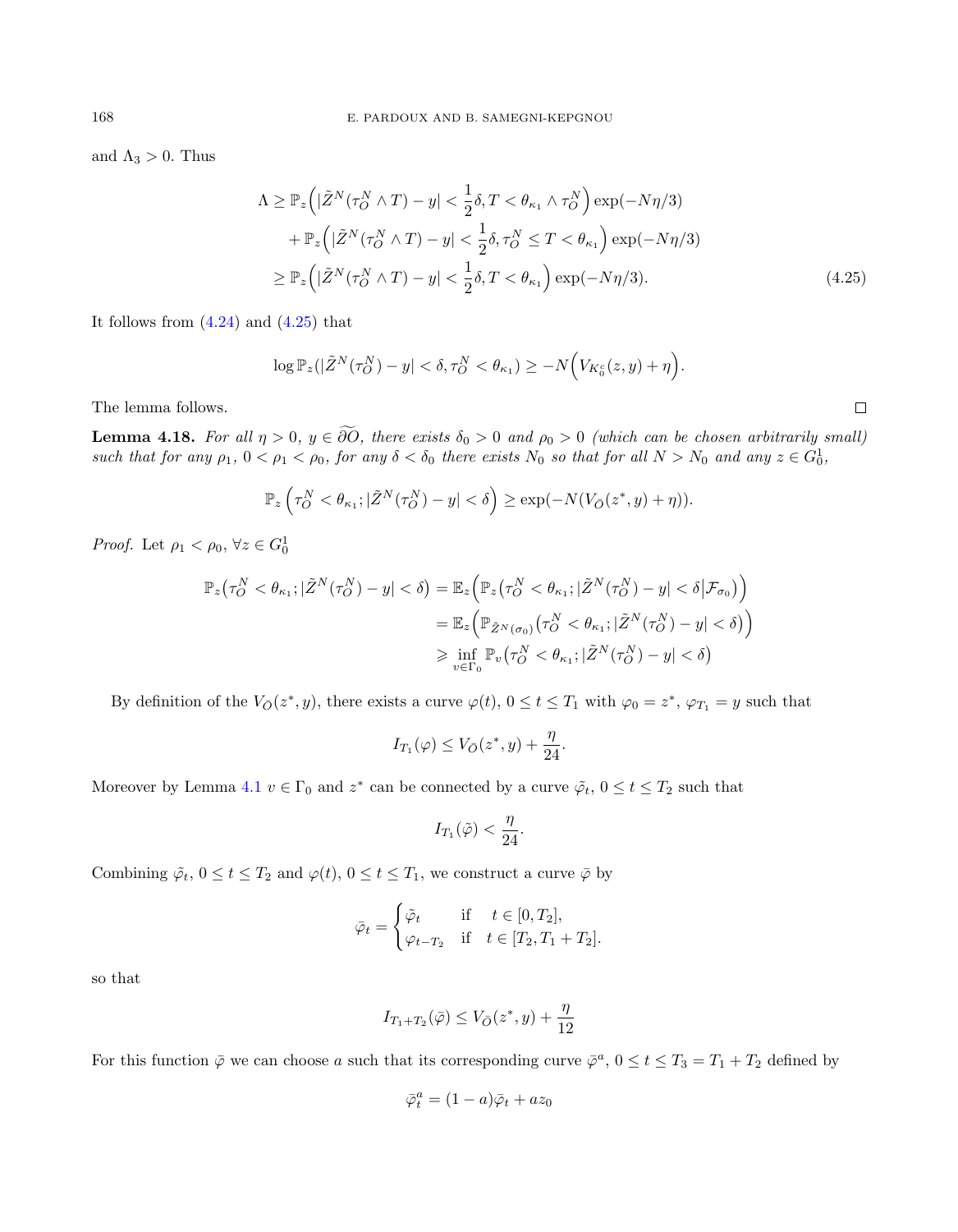is such that  $dist(\overline{\varphi}_t^a, \partial O) \geq ca$  and

$$
I_{T_3}(\bar{\varphi}^a) \leq I_{T_3}(\bar{\varphi}) + \frac{\eta}{12}.
$$

Thus

$$
I_{T_3}(\bar{\varphi}^a) \le V_{\bar{O}}(z^*, y) + \frac{\eta}{6}
$$

According to the Lemma [4.1,](#page-6-1) there exist two functions  $\varphi_t^{a,1}$ ,  $0 \le t \le T^{a,1}$  and  $\varphi_t^{a,2}$ ,  $0 \le t \le T^{a,2}$  such that  $\varphi_0^{a,1} = v, \, \varphi_{T^{a,1}}^{a,1} = \varphi_0^a, \, \varphi_0^{a,2} = \varphi_{T_3}^a, \, \varphi_{T^{a,2}}^{a,2} = y$  and

$$
I_{T^{a,1}}(\varphi^{a,1}) \le \frac{\eta}{12}
$$
 and  $I_{T^{a,2}}(\varphi^{a,2}) \le \frac{\eta}{12}$ .

Concatenating  $\varphi_t^{a,1}$ ,  $0 \le t \le T^{a,1}$ ,  $\overline{\varphi}_{t-T^{a,1}}^a$ ,  $T^{a,1} \le t \le T_3 + T^{a,1}$  and  $\varphi_{t-T_3-T^{a,1}}^{a,2}$ ,  $T_3 + T^{a,1} \le t \le T^{a,2} + T_3 + T^{a,1}$ , we obtain a function  $\psi_t$ ,  $0 \le t \le T$  such that

<span id="page-21-0"></span>
$$
I_T(\psi) \le V_{\bar{O}}(z^*, y) + \frac{\eta}{3}.
$$
\n(4.26)

Let  $\delta \leq \min\left\{\frac{1}{2}ca,\frac{\rho_0}{2}\right\}$  and define  $G \subseteq D_{T,\bar{O}}$  to be the set of functions  $\phi$  having the following properties:

- $|\phi_T y| < \frac{1}{2}\delta$
- $\phi_t$  does not intersect  $\left(\bar{O} \setminus O_{\frac{1}{4}\delta}\right) \setminus B_{\frac{1}{2}\delta}(y)$
- $\phi_t$  does not intersect  $B_{\rho_1}(z^*)$

G is open and  $\psi \in G$  (if  $\psi$  intersect  $B_{\rho_1}(z^*)$  we use again Lemma [4.1](#page-6-1) to modify it) we deduce from Theorem [3.2](#page-5-1) and  $(4.26)$  that for large enough N

$$
\log \mathbb{P}_v^N(G) \ge -N \Big( \inf_{\phi \in G, \phi_0 = v} I_T(\varphi) + \frac{\eta}{3} \Big) \ge -N \left( V_{\bar{O}}(z^*, y) + \frac{2\eta}{3} \right).
$$

Moreover we remark that  $\tilde{Z}^N \in G$  implies  $|\tilde{Z}^N(\tau_O^N \wedge T) - y| < \frac{1}{2}\delta$  and  $\theta_{\kappa_1} > T$ . So for N large enough,

<span id="page-21-1"></span>
$$
\log \mathbb{P}_v(|\tilde{Z}^N(\tau_O^N \wedge T) - y| < \frac{1}{2}\delta, \theta_{\kappa_1} > T) \ge -N\Big(V_{\bar{O}}(z^*, y) + \frac{2\eta}{3}\Big). \tag{4.27}
$$

We have moreover

$$
\Theta = \mathbb{P}_{v} \Big( |\tilde{Z}^{N}(\tau_{O}^{N}) - y| < \delta, \theta_{\kappa_{1}} > \tau_{O}^{N} \Big)
$$
\n
$$
\geq \mathbb{P}_{v} \Big( |\tilde{Z}^{N}(\tau_{O}^{N} \wedge T) - y| < \frac{1}{2} \delta, |\tilde{Z}^{N}(\tau_{O}^{N}) - y| < \delta, \theta_{\kappa_{1}} > \tau_{O}^{N} > T \Big)
$$
\n
$$
+ \mathbb{P}_{v} \Big( |\tilde{Z}^{N}(\tau_{O}^{N} \wedge T) - y| < \frac{1}{2} \delta, |\tilde{Z}^{N}(\tau_{O}^{N}) - y| < \delta, \theta_{\kappa_{1}} > T \geq \tau_{O}^{N} \Big)
$$
\n
$$
+ \mathbb{P}_{v} \Big( |\tilde{Z}^{N}(\tau_{O}^{N} \wedge T) - y| < \frac{1}{2} \delta, |\tilde{Z}^{N}(\tau_{O}^{N}) - y| < \delta, T \geq \theta_{\kappa_{1}} > \tau_{O}^{N} \Big)
$$
\n
$$
\geq \Theta_{1} + \Theta_{2} + \Theta_{3}.
$$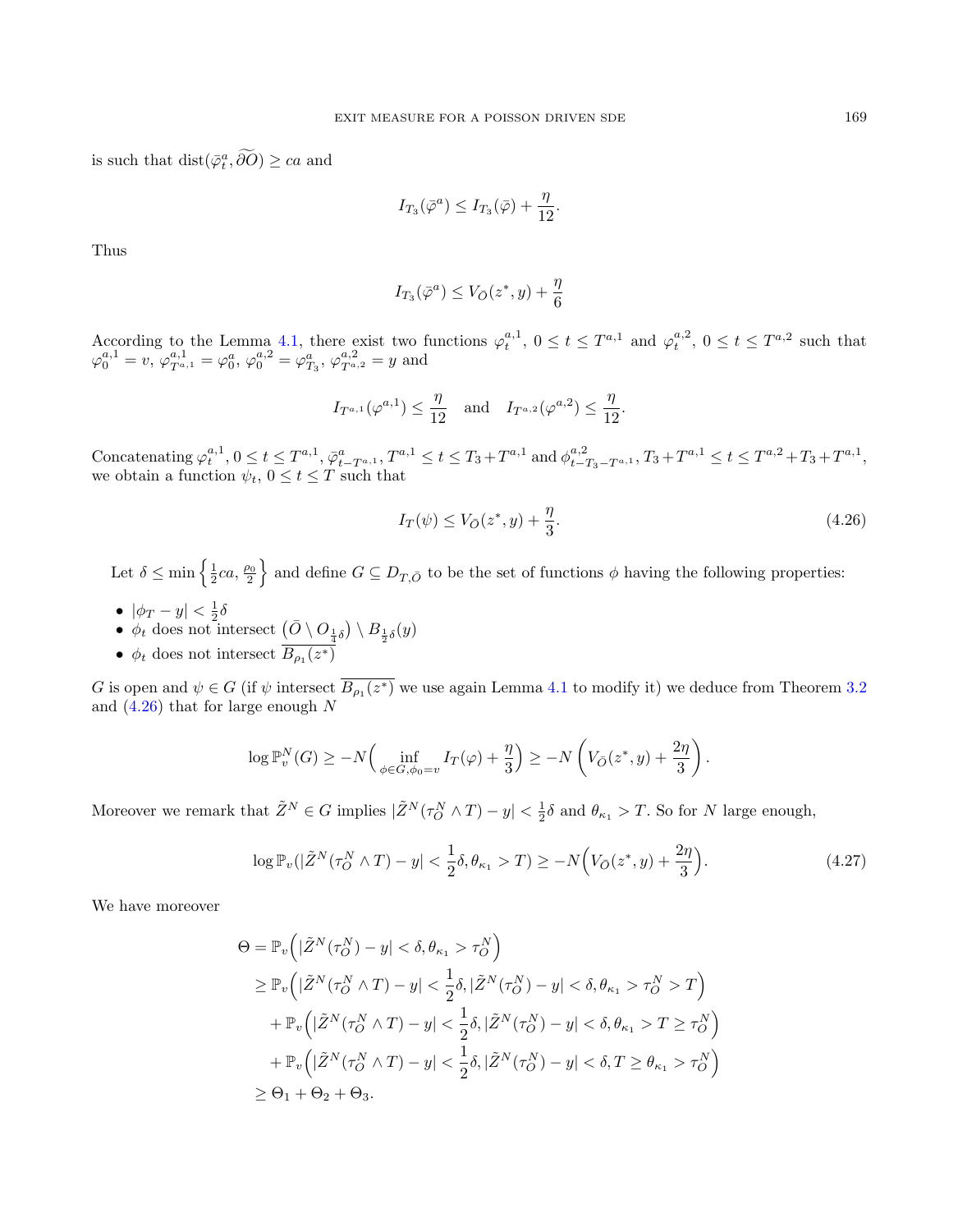Further

$$
\Theta_1 = \mathbb{E}_v \Big( \mathbb{P}_v \big( |\tilde{Z}^N (\tau_O^N \wedge T) - y| < \frac{1}{2} \delta, \theta_{\kappa_1} > \tau_O^N > T, |\tilde{Z}^N (\tau_O^N) - y| < \delta | \mathcal{F}_T \big) \Big) \n= \mathbb{E}_v \Big( \mathbb{P}_v \big( |\tilde{Z}^N (\tau_O^N \wedge T) - y| < \frac{1}{2} \delta, \theta_{\kappa_1} > \tau_O^N, \theta_{\kappa_1} \wedge \tau_O^N > T, |\tilde{Z}^N (\tau_O^N) - y| < \delta | \mathcal{F}_T \big) \Big) \n= \mathbb{E}_v \Big( |\tilde{Z}^N (T) - y| < \frac{1}{2} \delta, \theta_{\kappa_1} \wedge \tau_O^N > T, \mathbb{P}_{\tilde{Z}^N (T)} \big( \theta_{\kappa_1} > \tau_O^N, |\tilde{Z}^N (\tau_O^N) - y| < \delta \big) \Big).
$$

Furthermore for x such that  $dist(x, y) < \delta/2$ 

$$
\mathbb{P}_x\Big(|\tilde{Z}^N(\tau_O^N)-y|<\delta, \theta_{\kappa_1}>\tau_O^N\Big)\geq \mathbb{P}_x\Big(\tau_O^N<\gamma, \sup_{0\leq t\leq \gamma}|\tilde{Z}^N(t)-y|\leq \delta\Big),
$$

for all  $\gamma > 0$ . In particular with  $\gamma$  selected as in Lemma [4.16](#page-15-1) and  $\delta = \rho$ , we deduce that

$$
\Theta_1 \geq \mathbb{P}_v\Big(|\tilde{Z}^N(\tau_O^N \wedge T) - y| < \frac{1}{2}\delta, \theta_{\kappa_1} \wedge \tau_O^N > T\Big) \exp(-N\eta/3).
$$

We also have

$$
\Theta_2 = \mathbb{P}_v \Big( |\tilde{Z}^N(\tau_O^N \wedge T) - y| < \frac{1}{2} \delta, \theta_{\kappa_1} > T \ge \tau_O^N \Big) \\
\ge \mathbb{P}_v \Big( |\tilde{Z}^N(\tau_O^N \wedge T) - y| < \frac{1}{2} \delta, \theta_{\kappa_1} > T \ge \tau_O^N \Big) \exp(-N\eta/3).
$$

Thus since  $\Theta_3 \geq 0$ ,

$$
\Theta \geq \mathbb{P}_{v} \Big( |\tilde{Z}^{N}(\tau_{O}^{N} \wedge T) - y| < \frac{1}{2} \delta, \theta_{\kappa_{1}} \wedge \tau_{O}^{N} > T \Big) \exp(-N\eta/3) \\
+ \mathbb{P}_{v} \Big( |\tilde{Z}^{N}(\tau_{O}^{N} \wedge T) - y| < \frac{1}{2} \delta, \theta_{\kappa_{1}} > T \geq \tau_{O}^{N} \Big) \exp(-N\eta/3) \\
= \mathbb{P}_{v} \Big( |\tilde{Z}^{N}(\tau_{O}^{N} \wedge T) - y| < \frac{1}{2} \delta, \theta_{\kappa_{1}} > T \Big) \exp(-N\eta/3). \tag{4.28}
$$

It follows from  $(4.27)$  and  $(4.28)$  that

$$
\log \mathbb{P}_v(|\tilde{Z}^N(\tau_O^N) - y| < \delta, \theta_{\kappa_1} > \tau_O^N) \ge -N\Big(V_{\bar{O}}(z^*, y) + \eta\Big).
$$

<span id="page-22-1"></span>**Lemma 4.19.** Given any  $\eta$ , there exists  $\rho_0 > 0$  (which can be chosen arbitrarily small) such that for any  $\rho_2 \in (0, \rho_0)$ , there exists  $\rho_1 \in (0, \rho_2)$  and  $N_\eta$  such that for all  $N > N_\eta$  and  $z \in G_0^1$ ,

<span id="page-22-0"></span>
$$
\mathbb{P}_{z}(\tau_{O}^{N} < \theta_{\kappa_1}) \le \exp(-N(V_{\widetilde{\partial O}} - \eta)).
$$

*Proof.* Let  $\delta > 0$ , we define

$$
\tau_{O_{\delta}}^N = \inf\{t > 0 : \tilde{Z}^{N,z}(t) \notin O_{\delta}\}.
$$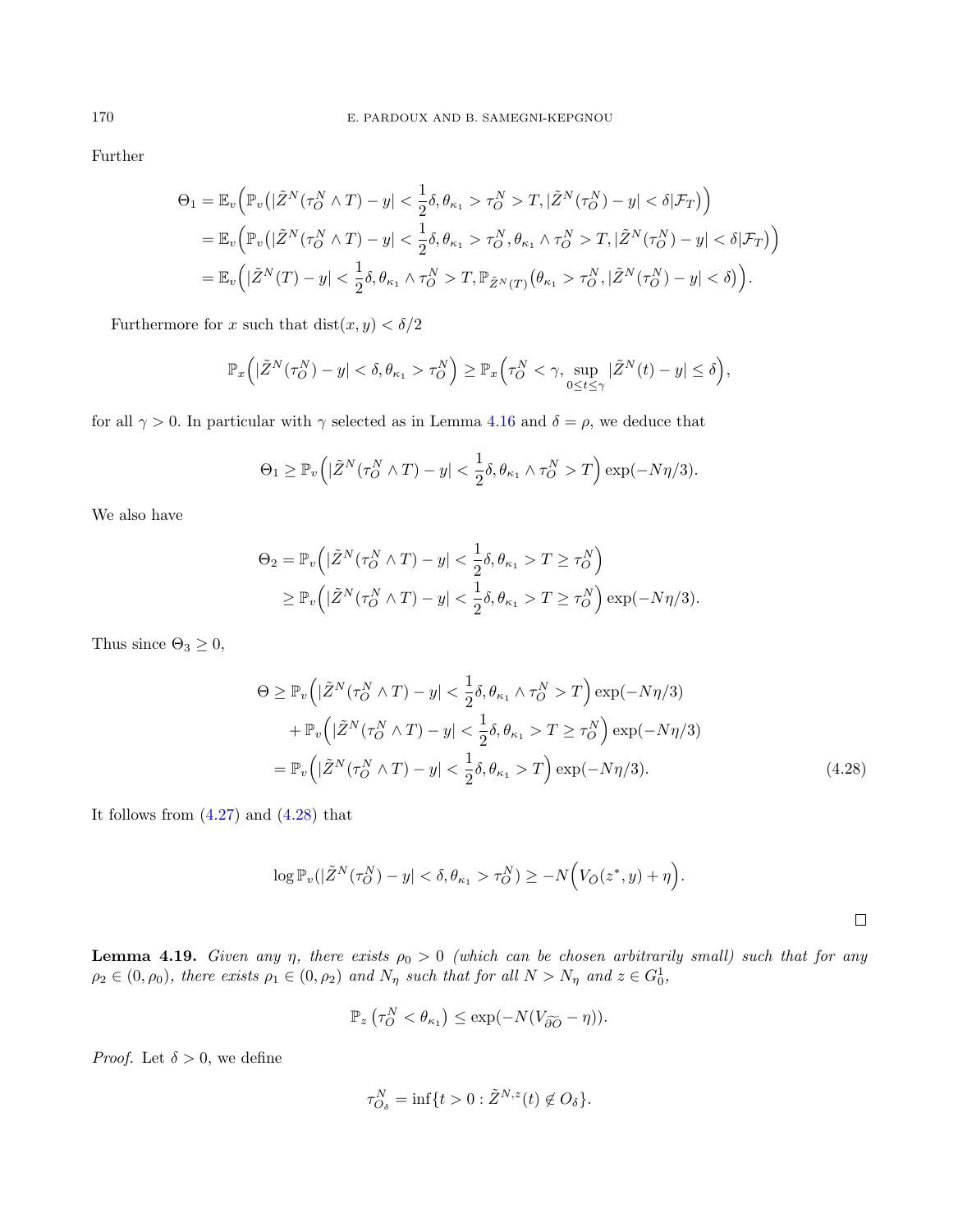It is easy to see that  $\tau_{O_\delta}^N < \tau_O^N$ . Moreover if  $\rho_1 < \delta$ , then  $\tau_{O_\delta}^N < \theta_{\kappa_1}$  implies  $\tau_{O_\delta}^N < \theta_1$ . Thus  $\forall z \in G_0^1$ 

$$
\mathbb{P}_z(\tau_O^N < \theta_{\kappa_1}) \leq \mathbb{P}_z(\tau_{O_{\delta}}^N < \theta_{\kappa_1}) \leq \mathbb{P}_z(\tau_{O_{\delta}}^N < \theta_1).
$$

Now we use the strong Markov property to write that  $\forall z \in G_0^1$ 

$$
\mathbb{P}_z(\tau_{O_{\delta}}^N < \theta_1) = \mathbb{E}_z\Big(\mathbb{P}_{\tilde{Z}^N(\sigma_0)}(\tau_{O_{\delta}}^N < \theta_1)\Big)
$$

we deduce that

$$
\sup_{z \in G_0^1} \mathbb{P}_z(\tau_O^N < \theta_{\kappa_1}) \leqslant \sup_{v \in \Gamma_0} \mathbb{P}_v(\tau_{O_\delta}^N < \theta_1)
$$

Now, we establish that we can choose  $\rho_0$  and  $\delta$  sufficiently small such that for all  $v \in \Gamma_0$  we have,

$$
\mathbb{P}_v(\tau_{O_{\delta}}^N < \theta_1) \le \exp\left\{-N\left(V_{\widetilde{\partial O_{\delta}}} - \frac{2\eta}{3}\right)\right\}.
$$

Using Lemma [4.1](#page-6-1) there exists  $\rho > 0$  such that  $T(\rho) < \eta/3\mathcal{K}$ . We take  $\rho_0 < \rho/2$ ,  $\delta$  and  $\gamma$  sufficiently small such that for any trajectory  $\phi_t$ ,  $0 \le t \le T$  starting from  $v \in \Gamma_0$  and touching  $O_\delta \setminus O_{\delta+\gamma}$  we have

$$
I_T(\phi) \ge V_{\widetilde{\partial O_\delta}} - \frac{\eta}{4}.
$$

Moreover, using Lemma [4.5](#page-8-2) there exists a constant c and  $T_1$  such that for all N large enough, any  $T > T_1$  and  $v \in \overline{O_{\delta} \setminus G}$  where  $G = \bigcup_{i=1}^{M} G_i^1$  we have

$$
\mathbb{P}_v(\tau^N_{\overline{O_\delta \setminus G}} > T) \le \exp\{-Nc(T - T_1)\}.
$$

Now if we take any trajectory  $\tilde{Z}^{N,v}$ , with  $v \in \Gamma_0$ , and which reaches  $O \setminus O_\delta$  before going to G either spends time T without touching  $O \setminus O_{\delta}$  (the event  $\{\tau_{\Omega}^N\}$  $\frac{N}{O_\delta\setminus G}$  > T} is realized) or reaches  $O \setminus O_\delta$  before time T and in this case the event

$$
\left\{ \rho_T \left( \tilde{Z}^{N,v}, \Phi \left( V_{\widetilde{\partial O_\delta}} - \frac{\eta}{4} \right) \right) \geq \gamma \right\} \text{ is realized.}
$$

Hence, for all  $v \in \Gamma_0$  we have from Lemma [4.5](#page-8-2) and Theorem [3.2](#page-5-1) (c)

$$
\mathbb{P}_{v}(\tau_{O_{\delta}}^{N} < \theta_{1}) \leq \mathbb{P}_{v} \left( \tau_{\overline{O_{\delta} \setminus G}}^{N} > T \right) + \mathbb{P}_{v} \left( \left\{ \rho_{T} \left( \tilde{Z}^{N,v}, \Phi \left( V_{\widetilde{\partial O_{\delta}}} - \frac{\eta}{4} \right) \right) \geq \gamma \right\} \right)
$$
  
\n
$$
\leq \exp \left\{ -N c(T - T_{1}) \right\} + \exp \left\{ -N \left( V_{\widetilde{\partial O_{\delta}}} - \frac{\eta}{2} \right) \right\}
$$
  
\n
$$
\leq 2 \exp \left\{ -N \left( V_{\widetilde{\partial O_{\delta}}} - \frac{\eta}{2} \right) \right\} \quad \text{taking } T \text{ large enough}
$$
  
\n
$$
\leq \exp \left\{ -N \left( V_{\widetilde{\partial O_{\delta}}} - \frac{3\eta}{4} \right) \right\} \quad \text{taking } N \text{ large enough such that } \frac{\ln(2)}{N} < \frac{\eta}{4}
$$

Moreover,  $V_{\bar{O}}(z^*,.)$  is continuous so if  $\delta$  is sufficiently small then

$$
V_{\widetilde{\partial O_{\delta}}} \ge V_{\widetilde{\partial O}} - \frac{\eta}{4}.
$$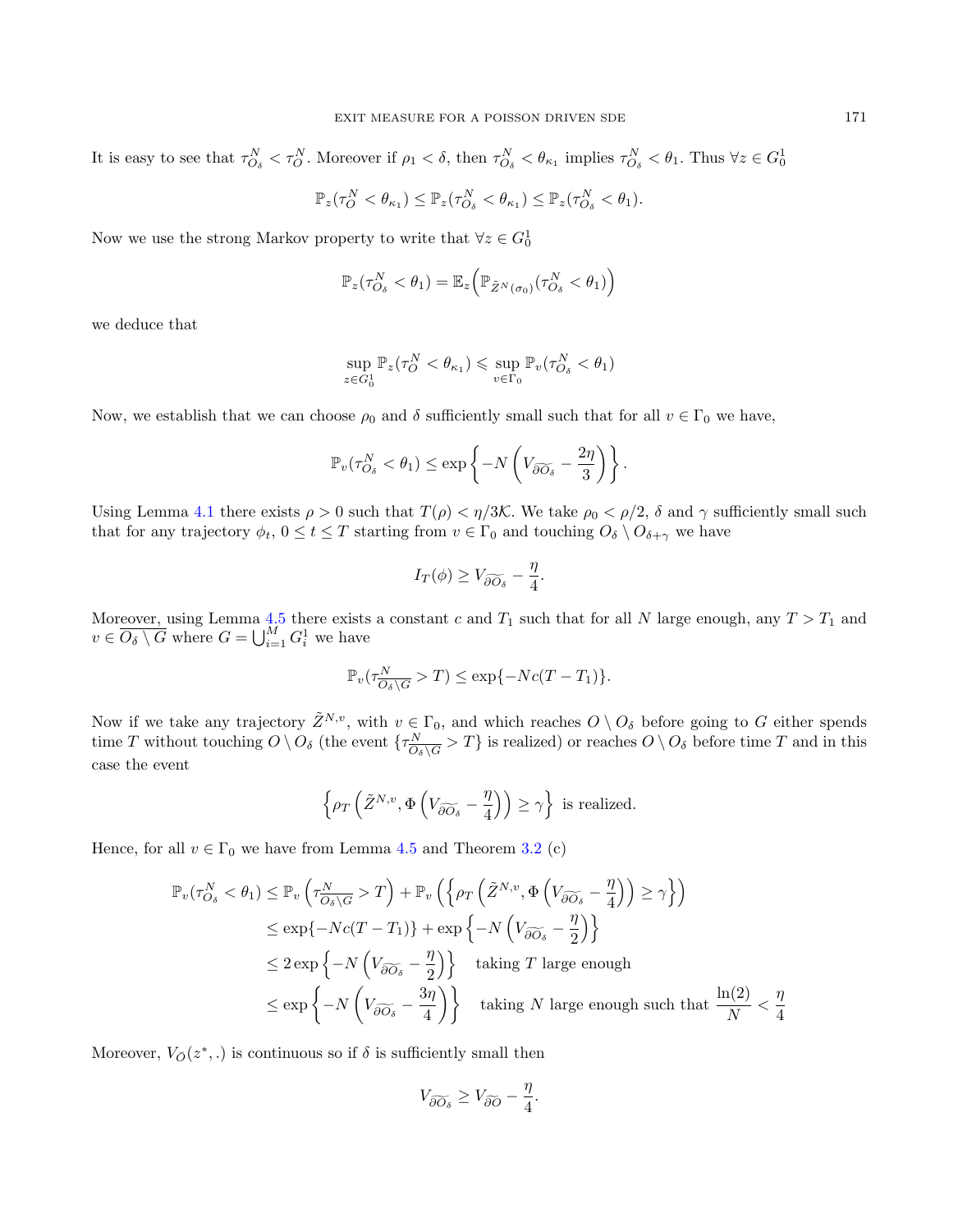So

$$
\sup_{z \in G_0^1} \mathbb{P}_z(\tau_O^N < \theta_{\kappa_1}) \le \exp\{-N(V_{\widetilde{\partial O}} - \eta)\}.
$$

<span id="page-24-0"></span>This prove the lemma.

#### 5. Main result on the exit measure

The proof of our main result, Theorem [5.3,](#page-28-0) will rely upon Lemma [5.2,](#page-24-1) for which the following notion will be essential.

**Definition 5.1.** Let  $\mathcal{L}$  a subset of N and W a subset of  $\mathcal{L}$ . A W-graph on  $\mathcal{L}$  is an oriented graph which satisfies the following conditions

- (a) It consists of arrows  $i \to j$ ,  $i \neq j$  with  $i \in \mathcal{L} \setminus W$  and  $j \in \mathcal{L}$ .
- (b) For all  $i \in \mathcal{L} \setminus W$ , there exists exactly one arrow such that i is its initial point.
- (c) For any  $i \in \mathcal{L} \setminus W$  there exists a sequence of arrows leading from it to some point  $j \in W$ .

We will denote by  $Gr(W)$  the set of W-graphs and for  $i \in \mathcal{L} \setminus W$ ,  $j \in W$  we denote by  $Gr_{i,j}(W)$  the set of W-graphs in which the sequence of arrows leading from  $i$  into  $W$  ends at  $j$ . We can now show the analogue of Lemma  $3.2$  in  $\left[3\right]$ .

<span id="page-24-1"></span>**Lemma 5.2.** For all  $y \in \partial O$  and  $\eta$ ,  $\delta_0 > 0$  there exist  $\rho$ ,  $\delta < \delta_0$  and  $N_0$ , so that for all z with  $dist(z, z^*) < \rho$ and  $N > N_0$ , we have

<span id="page-24-2"></span>
$$
\exp(-N(V_{\overline{O}}(z^*,y) - V_{\widetilde{\partial O}} + \eta)) \leq \mathbb{P}_z(|\tilde{Z}^N(\tau_O^N) - y| < \delta) \tag{5.1}
$$

and

<span id="page-24-4"></span><span id="page-24-3"></span>
$$
\mathbb{P}_z(|\tilde{Z}^N(\tau_O^N) - y| < \delta) \le \exp(-N(V_{\bar{O}}(z^*, y) - V_{\widetilde{\partial O}} - \eta))\tag{5.2}
$$

*Proof.* Let  $y \in \widetilde{\partial O}$ . We can always assume that  $y \in \bigcup_{i=1}^{M} K_i$  else we add the compact  $K = \{y\}$  in the list of the compacts and Assumption [2.1](#page-3-3) remains true since  $V_O(y, y) = 0$  and If  $yRu$  for some  $u \neq y$ , then Lemma [4.3](#page-7-2) implies that any  $\omega$ -limit point of [\(1.3\)](#page-1-0) starting at y is equivalent to y and then y was in a compact  $K_i$ .

In what follows we assume that  $y \in K_1$ . Let  $\delta > 0$ . Using the strong Markov property we have, for all  $z \in G_0^1$ ,

$$
\mathbb{P}_{z}(|\tilde{Z}^{N}(\tau_{O}^{N}) - y| < \delta)
$$
\n
$$
= \sum_{k=0}^{\infty} \mathbb{P}_{z}(|\tilde{Z}^{N}(\tau_{O}^{N}) - y| < \delta; \theta_{\kappa_{k}} \leq \tau_{O}^{N} < \theta_{\kappa_{k+1}})
$$
\n
$$
= \sum_{k=0}^{\infty} \mathbb{E}_{z} \Big[ \mathbb{P}_{z}(|\tilde{Z}^{N}(\tau_{O}^{N}) - y| < \delta; \theta_{\kappa_{k}} \leq \tau_{O}^{N} < \theta_{\kappa_{k+1}} | \mathcal{F}_{\theta_{\kappa_{k}}}) \Big]
$$
\n
$$
= \sum_{k=0}^{\infty} \mathbb{E}_{z} \Big[ \mathbb{P}_{z}(|\tilde{Z}^{N}(\tau_{O}^{N}) - y| < \delta; \theta_{\kappa_{k}} \leq \tau_{O}^{N} < \theta_{\kappa_{k+1}} | Z^{N}(\theta_{\kappa_{k}})) \Big]
$$
\n
$$
= \sum_{k=0}^{\infty} \mathbb{E}_{z} \Big[ \mathbb{P}_{\tilde{Z}^{N}(\theta_{\kappa_{k}})}(|\tilde{Z}^{N}(\tau_{O}^{N}) - y| < \delta; \tau_{O}^{N} < \theta_{\kappa_{1}}); \theta_{\kappa_{k}} \leq \tau_{O}^{N} \Big]
$$
\n
$$
= \sum_{k=0}^{\infty} \mathbb{E}_{z} \Big[ \mathbb{P}_{\tilde{Z}^{N}(\theta_{\kappa_{k}})}(|\tilde{Z}^{N}(\tau_{O}^{N}) - y| < \delta | \tau_{O}^{N} < \theta_{\kappa_{1}}; \mathbb{P}_{\tilde{Z}^{N}(\theta_{\kappa_{k}})}(\tau_{O}^{N} < \theta_{\kappa_{1}}); \theta_{\kappa_{k}} \leq \tau_{O}^{N} \Big]
$$
\n(5.3)

 $\Box$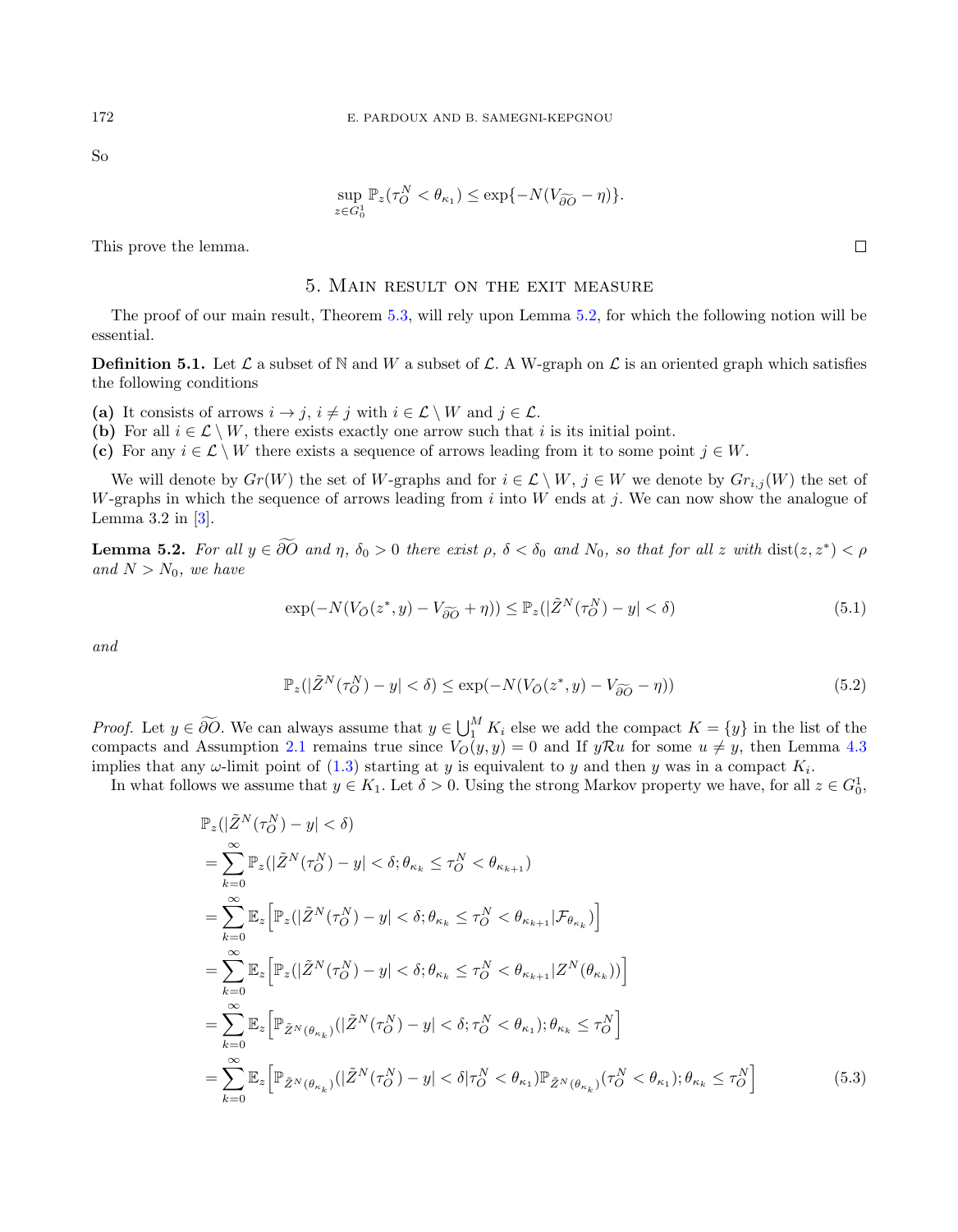Furthermore,  $\forall z \in G_0^1$  we have

<span id="page-25-0"></span>
$$
\mathbb{P}_z(|\tilde{Z}^N(\tau_O^N) - y| < \delta|\tau_O^N < \theta_{\kappa_1}) = \frac{\mathbb{P}_z(|\tilde{Z}^N(\tau_O^N) - y| < \delta; \tau_O^N < \theta_{\kappa_1})}{\mathbb{P}_z(\tau_O^N < \theta_{\kappa_1})} \tag{5.4}
$$

Let us now deduce the lower bound [\(5.1\)](#page-24-2) from [\(5.4\)](#page-25-0), [\(5.3\)](#page-24-3) combined with Lemmas [4.18](#page-20-1) and [4.19.](#page-22-1) Given  $\eta$ ,  $\delta > 0$ pick  $0 < \rho_1 < \rho_0$  satisfying both Lemmas with  $\eta$  replaced by  $\eta/2$ . For all  $z \in G_0^1$  and N large enough, we have

$$
\frac{\mathbb{P}_z(|\tilde{Z}^N(\tau_O^N) - y| < \delta; \tau_O^N < \theta_{\kappa_1})}{\mathbb{P}_z(\tau_O^N < \theta_{\kappa_1})} \ge \frac{\exp(-N(V_{\bar{O}}(z^*, y) + \eta/2))}{\exp(-N(V_{\tilde{O}}\tilde{O} - \eta/2))} \\
= \exp(-N(V_{\bar{O}}(z^*, y) - V_{\tilde{O}}\tilde{O} + \eta))
$$

The lower bound  $(5.1)$  follows from this and  $(5.3)$ .

For the upper bound  $(5.2)$ , we first obtain a lower bound of the denominator of  $(5.4)$  as follows:

$$
\mathbb{P}_z(\tau_O^N < \theta_{\kappa_1}) = \mathbb{P}_z \left( \tilde{Z}_1 \in \bigcup_{\ell=1}^M G_\ell^1; \tilde{Z}^N(t^-) + \frac{1}{N} \sum_{j=1}^k h_j \triangle Q_j^N(t) \notin O \quad \text{for some} \quad t \in [\theta_1, \theta_2) \right)
$$
\n
$$
= \mathbb{E}_z \left( \mathbb{P}_{\tilde{Z}_1}(\tau_O^N < \theta_1); \tilde{Z}_1 \in \bigcup_{\ell=1}^M G_\ell^1 \right)
$$

Now we use Lemma [4.16](#page-15-1) to deduce that choosing  $\gamma$ ,  $\rho_1$  such that  $0 < \gamma < \eta$ ,  $0 < \rho_1 < \eta$  and  $N_0 \in \mathbb{N}$  we have for all  $u \in \bigcup_1^M G_\ell^1$ ,  $dist(u, \widetilde{\partial O}) < \rho_1/2$  and then for  $N > N_0$ ,

$$
\mathbb{P}_u(\tau_O^N < \theta_1) \ge \mathbb{P}_u\left(\tau_O^N < \gamma; \sup_{0 \le t \le \gamma} |\tilde{Z}^N(t) - u| < \rho_1\right)
$$
  

$$
\ge \exp(-N\eta).
$$

Thus, for all  $\rho_1$  sufficiently small, N large enough and all  $z \in G_0^1$ ,

<span id="page-25-1"></span>
$$
\mathbb{P}_z(\tau_O^N < \theta_{\kappa_1}) \ge \exp(-N\eta/4)\mathbb{P}_z\left(\tilde{Z}_1 \in \bigcup_1^M G_\ell^1\right) \tag{5.5}
$$

By using the lemma [4.11](#page-13-1) we have for all suitable small  $\rho_1$ ,  $\rho_0$ , and N large enough, and all  $z \in G_0^1$ ,

<span id="page-25-2"></span>
$$
\mathbb{P}_z \left( \tilde{Z}_1 \in \bigcup_{\ell=1}^M G_{\ell}^1 \right) \ge \exp\{-N(V_{\tilde{\partial O}} + \eta/4)\} \tag{5.6}
$$

We then deduce of  $(5.5)$  and  $(5.6)$  that

<span id="page-25-3"></span>
$$
\mathbb{P}_z(\tau_O^N < \theta_{\kappa_1}) \ge \exp(-N(V_{\partial O} + \eta/2)).\tag{5.7}
$$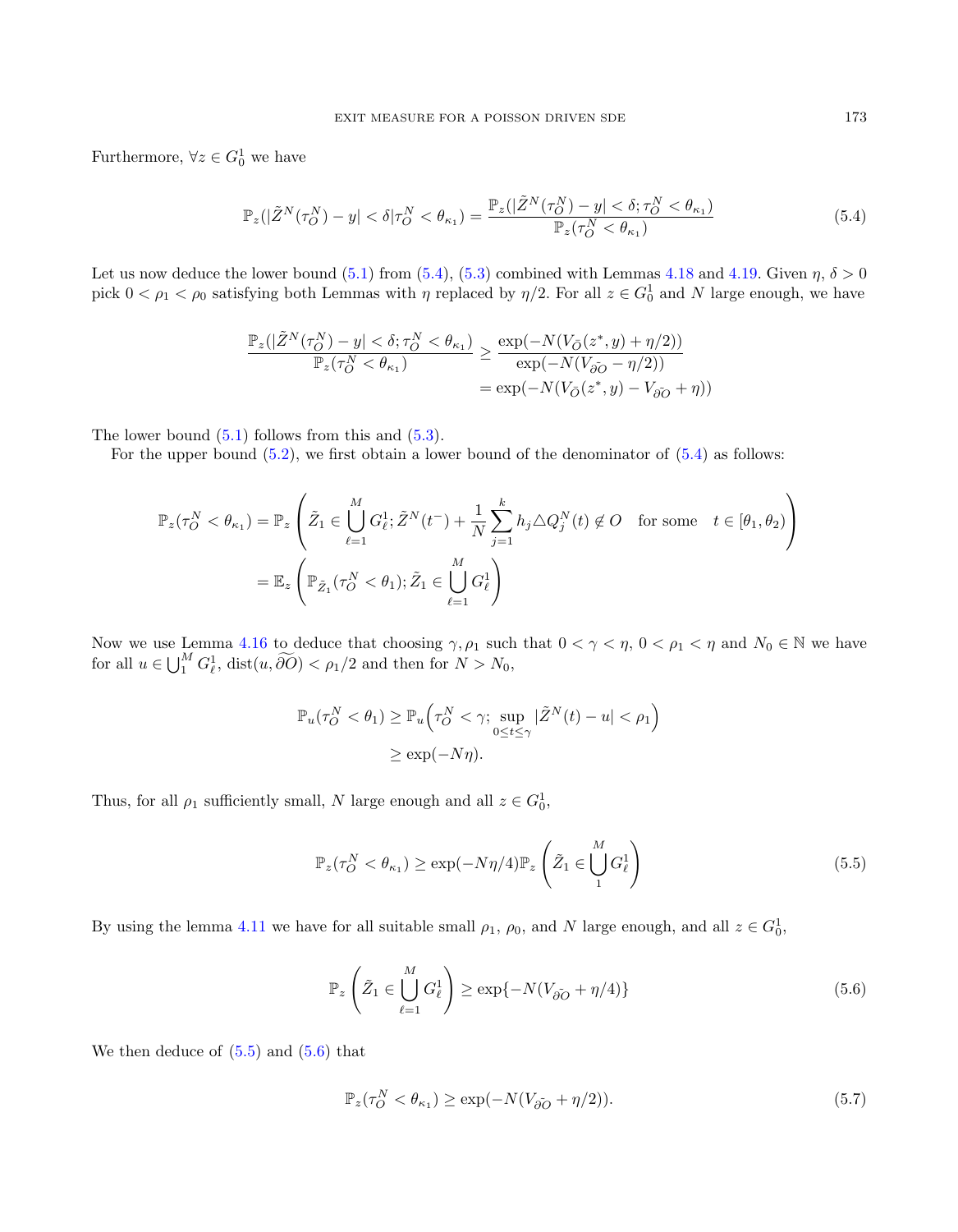We now use the embedded chain  $\tilde{Z}_n$  to obtain a upper bound of the numerator of  $(5.4)$  in the following way: given  $\delta < \rho_1$  and  $z \in G_0^1$ ,

$$
\mathbb{P}_z(|\tilde{Z}^N(\tau_O^N) - y| < \delta; \tau_O^N < \theta_{\kappa_1}) \le \mathbb{P}_z(\tilde{Z}^N(\tau_O^N) \in G_1^1; \tau_O^N < \theta_{\kappa_1}) \le \mathbb{P}_z(\tilde{Z}_n \in G_1^1 \quad \text{for some} \quad 1 \le n < \kappa_1) \tag{5.8}
$$

<span id="page-26-1"></span>
$$
= \mathbb{E}_z(\mathbb{P}_{\tilde{Z}_1}(\tilde{Z}_n \in G_1^1 \quad \text{for some} \quad 0 \le n < \kappa_1)),\tag{5.9}
$$

where we assume of course that

$$
\mathbb{P}_v\big(\tilde{Z}_n \in G_1^1 \quad \text{for some} \quad 0 \le n < \kappa_1\big) := \begin{cases} 1 & \text{if} \quad v \in G_1^1, \\ 0 & \text{if} \quad v \in G_0^1. \end{cases}
$$

Now we try to have an upper bound of  $\mathbb{P}_v(\tilde{Z}_n \in G_1^1$  for some  $0 \leq n < \kappa_1$  for  $v \in G_\ell^1$  where  $\ell \neq 0, 1$ . For all suitable  $\rho_1$ ,  $\rho_0$  and N large we have for all  $v \in G^1_\ell$ 

$$
\mathbb{P}_v(\tilde{Z}_n \in G_1^1 \quad \text{for some} \quad 0 \le n < \kappa_1) = q_W(v, G_1^1).
$$

Where  $q_W(v, G_1^1)$  is the probability that, starting from v the Markov chain  $(\tilde{Z}_n)$  hits  $G_1^1$  when it first enters  $G_0^1 \cup G_1^1.$ 

Now we will use a result on the Markov chains described by [\[7\]](#page-37-8) lemma 3.3 of chapter 6 in terms of the W-graphs on the sets  $\mathcal{L} = \{0, ..., M\}$  where  $W = \{0, 1\}$ . To apply this lemma we define the sets  $X_i = G_i^1$  $\forall i \in \{0, \ldots, M\} \text{ and } X = \bigcup_{i=1}^{M} A_i$  $\bigcup_{i=0} X_i$ . If we define  $a = \exp\{N\eta/4^{M-1}\}\$  and  $p_{i,j} = \exp\{-N\widetilde{V}_{\bar{O}}(K_i, K_j)\}\)$ , we deduce from lemma [4.9](#page-11-0) that the assumptions of the lemma 3.3 of chapter 6 in [\[7\]](#page-37-8) hold true, hence for all suitable  $\rho_1$ ,  $\rho_0$  and N large enough,  $v \in G_{\ell}^1$ ,

$$
q_W(v, G_1^1) \le a^{4^{M-1}} \frac{\sum_{g \in Gr_{\ell, 1}(W)} \prod_{(i \to j) \in g} p_{i, j}}{\sum_{g \in Gr(W)} \prod_{(i \to j) \in g} p_{i, j}}.
$$

Thus

<span id="page-26-0"></span>
$$
q_W(v, G_1^1) \le \exp\{N\eta/7\} \frac{\sum_{g \in Gr_{\ell,1}(W)} \exp\left\{-N \sum_{(i \to j) \in g} \widetilde{V}_{\bar{O}}(K_i, K_j)\right\}}{\sum_{g \in Gr(W)} \exp\left\{-N \sum_{(i \to j) \in g} \widetilde{V}_{\bar{O}}(K_i, K_j)\right\}}.
$$
(5.10)

It is easy to see that  $\sum_{g\in Gr_{\ell,1}(W)} \exp\Big\{-N \sum_{(i\rightarrow j)\in g} \widetilde{V}_{\bar{O}}(K_i,K_j)\Big\}$  is equivalent to a positive constant  $C_1$  which is the number of graphs in  $Gr_{\ell,1}(W)$  at which the minimum of  $\sum_{(i\to j)\in g} V_{\bar{O}}(K_i, K_j)$  is attained multiplied by  $\exp\{-N \min_{g \in Gr_{\ell,1}(W)} \sum_{(i \to j) \in g} \widetilde{V}_{\tilde{O}}(K_i, K_j)\}.$  We also see easily that the denominator in  $(5.10)$  is equivalent to a positive constant multiplied by  $\exp\{-N \min_{g \in Gr(W)} \sum_{(i \to j) \in g} \widetilde{V}_{\bar{O}}(K_i, K_j)\}\.$  Hence there exists  $N_0$  such that for  $N \geq N_0$ 

$$
q_W(v, G_1^1) \le \exp\left\{-N\left(\min_{g \in Gr_{\ell, 1}(W)} \sum_{(i,j) \in g} \widetilde{V}_{\bar{O}}(K_i, K_j) - \min_{g \in Gr(W)} \sum_{(i,j) \in g} \widetilde{V}_{\bar{O}}(K_i, K_j)\right) + N\eta/6\right\}.
$$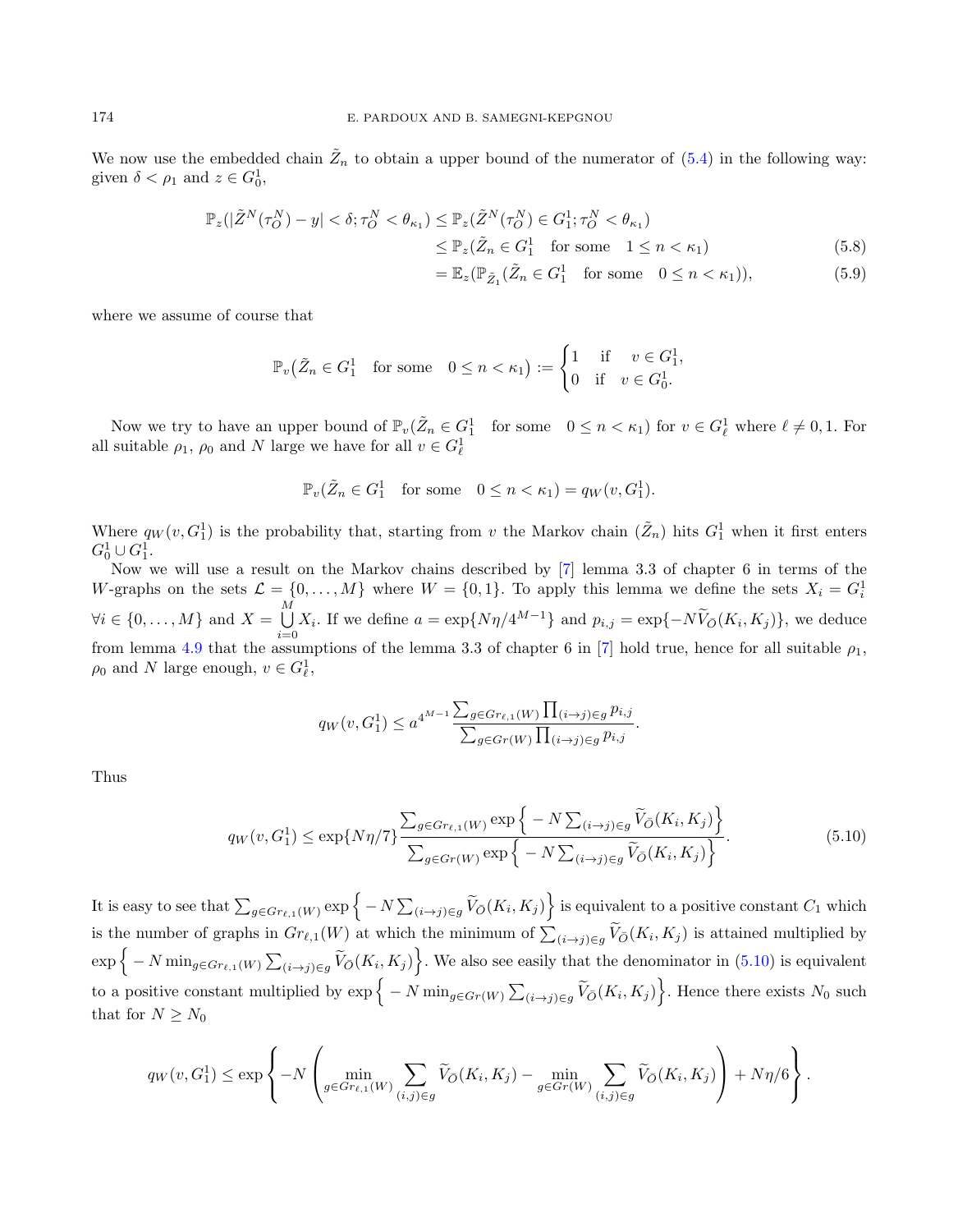We remark here that in the case of a single attracting set  $K_0$ ,  $V_{\bar{O}}(K_i, K_0) = 0$  for all i. Then we have

$$
\min_{g \in Gr(W)} \sum_{(i,j) \in g} \widetilde{V}_{\bar{O}}(K_i, K_j) = 0
$$

We also have

$$
\min_{g \in Gr_{\ell,1}(W)} \sum_{(i,j) \in g} \widetilde{V}_{\bar{O}}(K_i, K_j) = V_{\bar{O}, K_0^c}(K_\ell, K_1).
$$

With these preceding remark, we deduce that

$$
\mathbb{P}_v(\tilde{Z}_n \in G_1^1 \text{ for some } 0 \le n < \kappa_1) \le \exp\{-N(V_{\bar{O},K_0^c}(K_\ell,K_1) - \eta/6)\}; \quad v \in G_\ell^1, \quad \ell \neq 0, 1.
$$

Now according [\(5.9\)](#page-26-1) and lemma [4.9](#page-11-0) we have for  $N > \frac{6 \log(M)}{\eta} \vee N_0$ 

$$
\mathbb{P}_{z}(|\tilde{Z}^{N}(\tau_{O}^{N}) - y| < \delta; \tau_{O}^{N} < \theta_{\kappa_{1}}) \leq \mathbb{E}_{z} \left( \sum_{\ell=0}^{M} \mathbb{1}_{Z_{1} \in G_{\ell}^{1}} \mathbb{P}_{Z_{1}} \left( Z_{n} \in G_{1}^{1} \text{ for some } 0 \leq n < \kappa_{1} \right) \right)
$$
\n
$$
= \mathbb{P}_{z}(\tilde{Z}_{1} \in G_{1}^{1}) + \sum_{\ell=2}^{M} \mathbb{E}_{z} \left( \mathbb{1}_{\tilde{Z}_{1} \in G_{\ell}^{1}} \mathbb{P}_{\tilde{Z}_{1}} \left( \tilde{Z}_{n} \in G_{1}^{1} \text{ for some } 0 \leq n < \kappa_{1} \right) \right)
$$
\n
$$
\leq \exp \left\{ -N(\tilde{V}_{O}(K_{0}, K_{1}) - \eta/6) \right\} + \sum_{\ell=2}^{M} \exp \{-N(\tilde{V}_{O}(K_{0}, K_{\ell}) + V_{O,K_{0}^{c}}(K_{\ell}, K_{1}) - \eta/6) \right\}
$$
\n
$$
\leq \exp \left\{ -N(\tilde{V}_{O}(K_{0}, K_{1}) - \eta/6) \right\} + \exp \{-N(\min_{2 \leq \ell \leq M} \{\tilde{V}_{O}(K_{0}, K_{\ell}) + V_{O,K_{0}^{c}}(K_{\ell}, K_{1}) \} - \eta/3) \right\}
$$
\n
$$
\leq \exp \left\{ -N(\tilde{V}_{O}(K_{0}, K_{1}) \wedge \min_{2 \leq \ell \leq M} \{\tilde{V}_{O}(K_{0}, K_{\ell}) + V_{O,K_{0}^{c}}(K_{\ell}, K_{1}) \} - \eta/2) \right\}.
$$

We remark here that

$$
\widetilde{V}_{\bar{O}}(K_0, K_1) \wedge \min_{2 \le \ell \le M} \{ \widetilde{V}_{\bar{O}}(K_0, K_\ell) + V_{\bar{O}, K_0^c}(K_\ell, K_1) \} \n= V_{\bar{O}}(K_0, K_1) \n= V_{\bar{O}}(z^*, y)
$$

And then

<span id="page-27-0"></span>
$$
\mathbb{P}_z(|\tilde{Z}^N(\tau_O^N) - y| < \delta; \tau_O^N < \theta_{\kappa_1}) \le \exp\{-N(V(z^*, y) - \eta/2)\}\tag{5.11}
$$

uniformly over  $z \in G_0^1$ , provided  $\rho_1$ ,  $\rho_0$  and N are chosen in suitable way.

Combining  $(5.7)$ ,  $(5.11)$  and  $(5.4)$ , we deduce that

$$
\mathbb{P}_z(|\tilde{Z}^N(\tau_O^N) - y| < \delta|\tau_O^N < \theta_{\kappa_1}) \le \exp\{-N(V_{\bar{O}}(z^*, y) - V_{\tilde{\partial O}} - \eta)\}, \quad \text{for all } z \in G_0^1,
$$

provided  $\delta < \rho_1$  with  $\rho_1$  sufficiently small and N sufficiently large. As  $\eta > 0$  is arbitrary, we obtain the upper bound [\(5.2\)](#page-24-4) from [\(5.3\)](#page-24-3). This concludes the proof of lemma [5.2.](#page-24-1)  $\Box$ 

We finally establish our main result which is an analogue of Theorem 3.1 in [\[3\]](#page-37-6).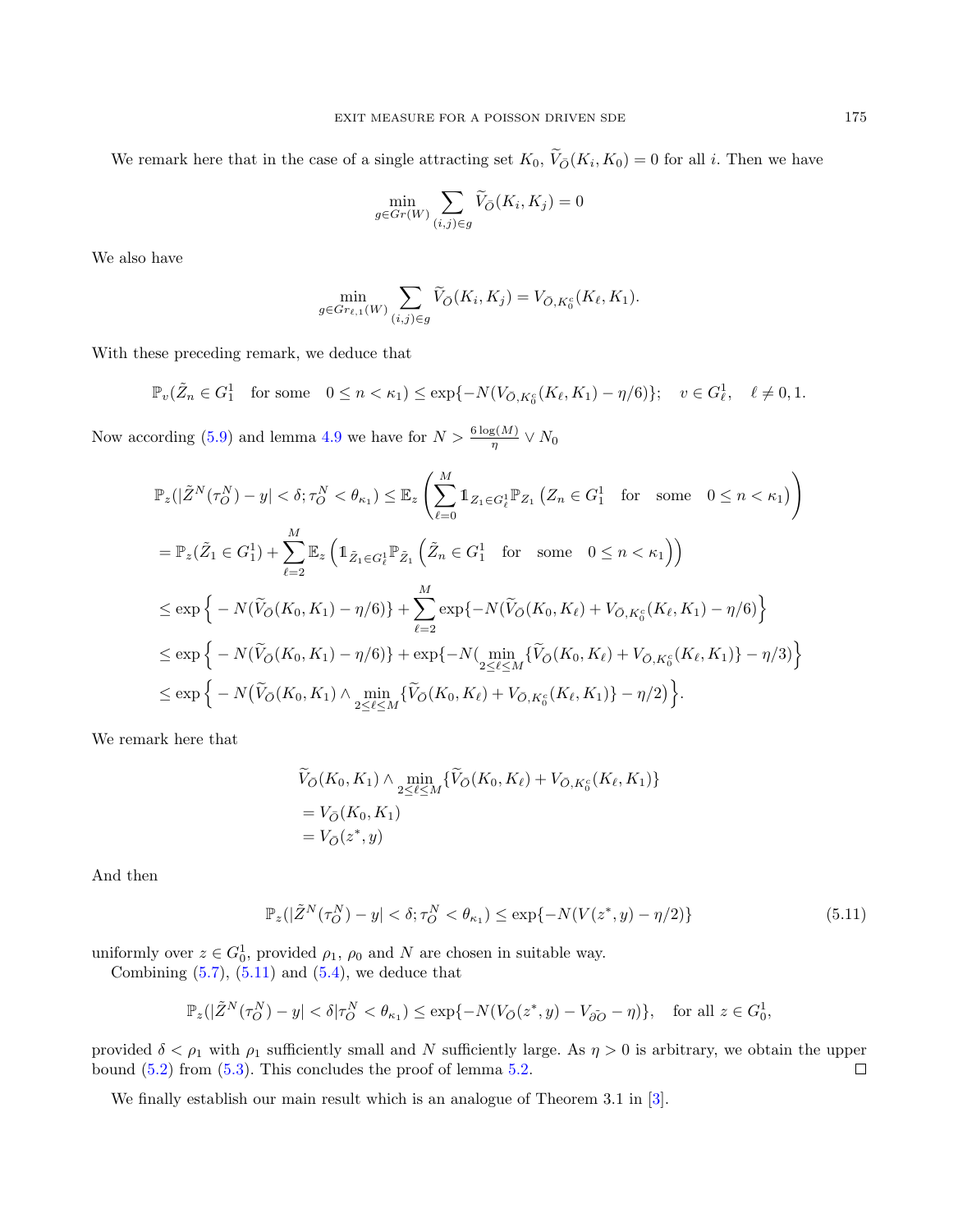<span id="page-28-0"></span>**Theorem 5.3.** Assume that the Assumptions [2.1,](#page-3-3) [4.6](#page-9-0) and [4.12](#page-14-0) hold true. Then for  $z \in O$ ,  $y \in \widetilde{\partial O}$  and any  $\eta > 0$ ,  $\delta_0 > 0$  there exist  $\delta < \delta_0$  and  $N_0$ , such that for all  $N > N_0$ 

$$
\exp(-N(S_z(y)+\eta)) < \mathbb{P}_z(|Z^N(\tau_O^N)-y| < \delta) < \exp(-N(S_z(y)-\eta))
$$

where  $S_z(y)$  is defined by:

<span id="page-28-1"></span>
$$
S_z(y) = V_{\overline{O}}(z, y) \wedge (V_{\overline{O}}(z^*, y) - V_{\widetilde{\partial O}}). \tag{5.12}
$$

*Proof.* So far we have worked with the reflected processes  $\tilde{Z}^N$ . We have come back to  $Z^N$  in the above statement. Of course, the two processes are coupled by the fact that their equations are driven by the same Poisson processes. As a result, we can reformulate the definition  $(4.11)$  of  $\tau_O^N$  as follows

$$
\mathbb{E}\tau_O^N = \inf\{t > 0; Z^N(t) \in (\bar{O})^c \cup \widetilde{\partial O}\},\,
$$

which yields exactly the same stopping time. Also  $|Z^N(\tau_O^N) - \tilde{Z}_O^N(\tau_O^N)| \le N^{-1} \bar{h}$ , where  $\bar{h} = \sup_{1 \le j \le k} |h_j|$ . So clearly the statement of the theorem is equivalent to the fact that for all  $z \in O$ ,  $y \in \widetilde{\partial O}$  and  $\eta > 0$ ,  $\delta_0 > 0$  there exist  $\delta < \delta_0$  and  $N_0$ , such that for all  $N > N_0$ ,

<span id="page-28-3"></span>
$$
\exp(-N(S_z(y) + \eta)) < \mathbb{P}_z(|\tilde{Z}^N(\tau_O^N) - y| < \delta) < \exp(-N(S_z(y) - \eta)).\tag{5.13}
$$

We shall in fact establish the last statement.

We first remark that for  $z = z^*$  the result is given by Lemma [5.2](#page-24-1). If  $z \in O \setminus \{z^*\}$ , we make the restriction that  $\rho_0$  be sufficiently small so that  $dist(z, K_i) > \rho_0$  for all  $i = 0, \ldots, M$ . This allows us to write

$$
\mathbb{P}_{z}(|\tilde{Z}^{N}(\tau_{O}^{N}) - y| < \delta) = \mathbb{P}_{z}(|\tilde{Z}^{N}(\tau_{O}^{N}) - y| < \delta, \theta_{\kappa_{1}} < \tau_{O}^{N}) \n+ \mathbb{P}_{z}(|\tilde{Z}^{N}(\tau_{O}^{N}) - y| < \delta, \theta_{\kappa_{1}} > \tau_{O}^{N})) \n= \mathbb{E}_{z}(\mathbb{P}_{\tilde{Z}_{\kappa_{1}}}(|\tilde{Z}^{N}(\tau_{O}^{N}) - y| < \delta); \theta_{\kappa_{1}} < \tau_{O}^{N}) \n+ \mathbb{P}_{z}(|\tilde{Z}^{N}(\tau_{O}^{N}) - y| < \delta, \theta_{\kappa_{1}} > \tau_{O}^{N}) \n= \Pi_{1} + \Pi_{2}.
$$
\n(5.14)

We now split the rest of the proof in 5 steps.

**Step 1.** UPPER BOUND OF  $\Pi_1$ . Lemma [5.2](#page-24-1) tells us that for all  $z \in G_0^1$ ,

<span id="page-28-2"></span>
$$
\mathbb{P}_z(|\tilde{Z}^N(\tau_O^N)-y|<\delta)\leq \exp\{-N(V_{\bar{O}}(z^*,y)-V_{\widetilde{\partial O}}-\eta/3)\}.
$$

Hence  $\Pi_1$  can be bounded from above as follows

$$
\Pi_1 = \mathbb{E}_z(\mathbb{P}_{\tilde{Z}_{\kappa_1}}\{|\tilde{Z}^N(\tau_O^N) - y| < \delta\}; \theta_{\kappa_1} < \tau_O^N) \\
\leq \mathbb{P}_z\{\theta_{\kappa_1} < \tau_O^N\} \exp\{-N(V_{\bar{O}}(z^*, y) - V_{\widetilde{\partial O}} - \eta/3)\} \\
\leq \exp\{-N(V_{\bar{O}}(z^*, y) - V_{\widetilde{\partial O}} - \eta/3)\}.
$$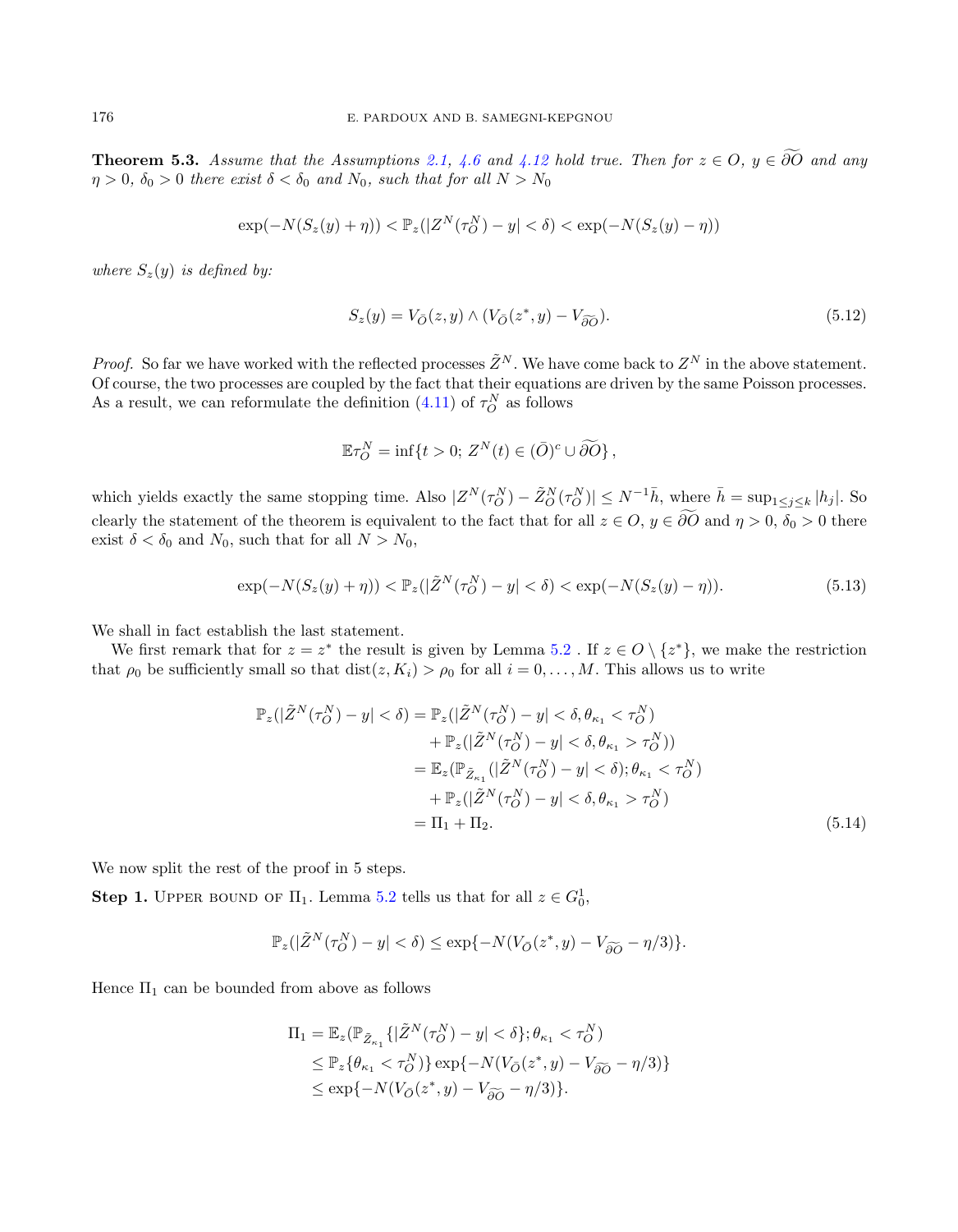Step 2. LOWER BOUND OF  $\Pi_1$ . From Lemma [4.10](#page-12-0) we deduce that for suitably small  $\rho_0$ ,  $\rho_1$  there exists  $N \in \mathbb{N}$ such that, for all  $N > N_0$ ,

$$
\mathbb{P}_z\{\theta_{\kappa_1} < \tau_O^N\} \ge \mathbb{P}_z\{\tilde{Z}^N(\theta_{\kappa_1} \wedge \tau_O^N) \in G_0^1\} \\
\ge \exp\{-N\eta/2\}.
$$

 $\Pi_1$  can then be bounded from below as follows using Lemma [5.2](#page-24-1)

$$
\Pi_1 = \mathbb{E}_z(\mathbb{P}_{\tilde{Z}_{\kappa_1}}(|\tilde{Z}^N(\tau_O^N) - y| < \delta), \theta_{\kappa_1} < \tau_O^N)
$$
  
\n
$$
\geq \mathbb{P}_z(\theta_{\kappa_1} < \tau_O^N) \exp\{-N(V_{\bar{O}}(z^*, y) - V_{\widetilde{\partial O}} + \eta/2)\}
$$
  
\n
$$
\geq \exp\{-N(V_{\bar{O}}(z^*, y) - V_{\widetilde{\partial O}} + \eta)\}.
$$

Step 3. UPPER BOUND OF  $\Pi_2$ . We now obtain a upper bound for  $\Pi_2$  by making the same computations as in the proof of lemma [5.2.](#page-24-1) Indeed

$$
\mathbb{P}_z(|\tilde{Z}^N(\tau_O^N) - y| < \delta; \tau_O^N < \theta_{\kappa_1}) \le \mathbb{P}_z(\tilde{Z}^N(\tau_O^N) \in G_1^1; \tau_O^N < \theta_{\kappa_1})
$$
\n
$$
\le \mathbb{P}_z(\tilde{Z}_n \in G_1^1 \quad \text{for some} \quad 0 \le n \le \kappa_1)
$$
\n
$$
= \mathbb{E}_z(\mathbb{P}_{\tilde{Z}_1}(\tilde{Z}_n \in G_1^1 \quad \text{for some} \quad 0 \le n < \kappa_1)).
$$

Where we assume of course that,

$$
\mathbb{P}_v(\tilde{Z}_n \in G_1^1 \quad \text{for some} \quad 0 \le n < \kappa_1) := \begin{cases} 1 & \text{if} \quad v \in G_1^1 \\ 0 & \text{if} \quad v \in G_0^1. \end{cases}
$$

For  $v \in G_{\ell}^1$ ,  $\ell \neq 0, 1$  we can establish as in the proof of Lemma [5.2](#page-24-1) that

$$
\mathbb{P}_v(\tilde{Z}_n \in G_1^1 \quad \text{for some} \quad 0 \leq n < \kappa_1) \leqslant \exp\{-N(V_{\bar{O},K_0^c}(K_\ell,K_1) - \eta)\}
$$

Hence

$$
\Pi_2 = \mathbb{P}_z(|\tilde{Z}^N(\tau_0^N) - y| < \delta, \tau_0^N < \theta_{\kappa_1})
$$
\n
$$
\leq \exp\{-N(\tilde{V}_{\bar{O}}(z, K_1) \wedge \min_{2 \leq \ell \leq M} [\tilde{V}_{\bar{O}}(z, K_{\ell}) + V_{\bar{O}, K_0^c}(K_{\ell}, K_1)] - 2\eta/3)\}
$$
\n
$$
\leq \exp\{-N(V_{\bar{O}, K_0^c}(z, y) - 2\eta/3)\}.
$$

Step 4. LOWER BOUND OF  $\Pi_2$ . From Lemma [4.17,](#page-18-1) we deduce

$$
\Pi_2 = \mathbb{P}_z(|\tilde{Z}^N(\tau_O^N) - y| < \delta, \theta_{\kappa_1} > \tau_O^N) \\
\ge \exp\{-N(V_{\bar{O},K_0^c}(z,y) + \eta)\}.
$$

Step 5. CONCLUSION. Thus, the term on the left in  $(5.14)$  can be bounded from above as follows, provided that  $N > \frac{3 \log(2)}{\eta}$ 

$$
\mathbb{P}_z(|\tilde{Z}^N(\tau_O^N) - y| < \delta) \le \exp\{-N(V_{\bar{O}}(z^*, y) - V_{\widetilde{\partial O}} - \eta/3)\} + \exp\{-N(V_{\bar{O}, K_0^c}(z, y) - 2\eta/3)\} \\
\le \exp\{-N(V_{\bar{O}, K_0^c}(z, y) \wedge [V_{\bar{O}}(z^*, y) - V_{\widetilde{\partial O}}] - \eta)\}.
$$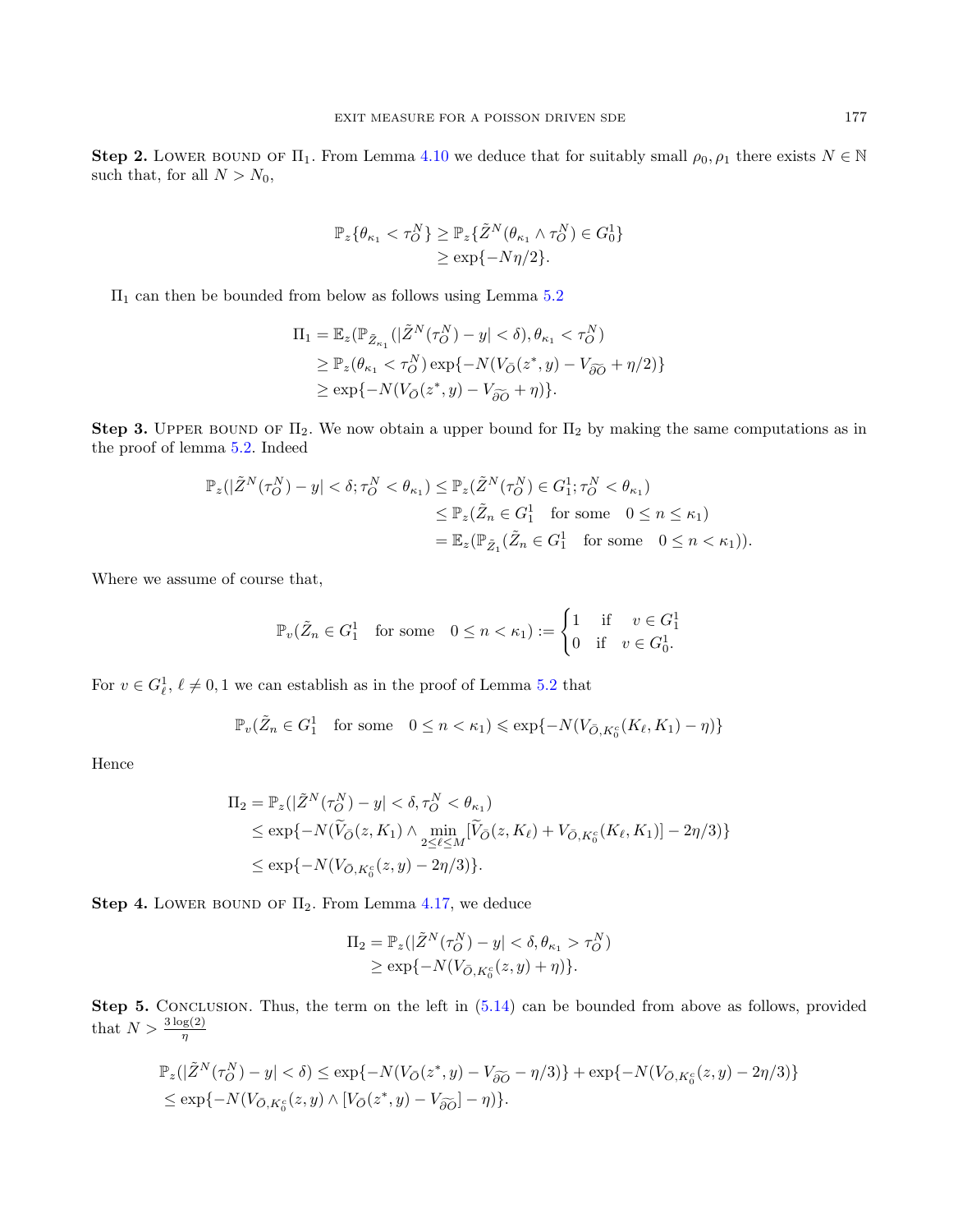We now show that

<span id="page-30-1"></span>
$$
V_{\bar{O},K_0^c}(z,y) \wedge [V_{\bar{O}}(z^*,y) - V_{\widetilde{\partial O}}] = V_{\bar{O}}(z,y) \wedge [V_{\bar{O}}(z^*,y) - V_{\widetilde{\partial O}}]
$$
(5.15)

Indeed we first remark that  $V_{\bar{O}, K_0^c}(z, y) \geq V_{\bar{O}}(z, y)$ . If  $V_{\bar{O}, K_0^c}(z, y) > V_{\bar{O}}(z, y)$ , then the nearly minimal paths for  $V_{\bar{O}}(z, y)$  must come arbitrarily close to  $K_0$ , so

$$
V_{\bar O}(z,y) = V_{\bar O}(z,z^*) + V_{\bar O}(z^*,y) = V_{\bar O}(z^*,y),
$$

and then  $V_{\bar{O}}(z^*, y) - V_{\widetilde{\partial O}} \langle V_{\bar{O}}(z, y) \rangle \langle V_{\bar{O}, K_0^c}(z, y) \rangle$  and  $(5.15)$  is true. This establishes the upper bound in  $(5.13).$  $(5.13).$ 

In order to obtain the lower bound in [\(5.13\)](#page-28-3), we deduce from the lower bounds for  $\Pi_1$  and  $\Pi_2$  that

$$
\mathbb{P}_z(|\tilde{Z}^N(\tau_O^N) - y| < \delta) \ge \exp\{-N(V_{\bar{O}}(z^*, y) - V_{\widetilde{\partial O}} + \eta)\} + \exp\{-N(V_{\bar{O}, K_0^c}(z, y) + \eta)\}\n\n\ge \exp\{-N(V_{\bar{O}, K_0^c}(z, y) \wedge [V_{\bar{O}}(z^*, y) - V_{\widetilde{\partial O}}] + \eta)\},
$$

and then the lower bound in [\(5.13\)](#page-28-3) follows from [\(5.15\)](#page-30-1).

We now deduce

<span id="page-30-2"></span>**Corollary 5.4.** Assume that there exits a unique point  $y^* \in \partial O$  such that

$$
V_{\overline{O}}(z^*, y^*) = V_{\widetilde{\partial O}} = \inf_{y \in \widetilde{\partial O}} V_{\overline{O}}(z^*, y),
$$

then for all  $\delta > 0$ , and  $z \in O$ 

$$
\lim_{N \to \infty} \mathbb{P}_z(|Z^N(\tau_O^N) - y^*| < \delta) = 1.
$$

#### 6. Application to four models

<span id="page-30-0"></span>In this section, we shall apply our result to 4 examples of epidemic models. In each of these models, for certain values of the parameters, the deterministic ODE model (which is the law of large numbers limit of our stochastic model) has a locally stable endemic equilibrium, *i.e.* an equilibrium with a positive proportion of infectious individuals (while a disease free equilibrium is an equilibrium with the proportion of infectious equal to zero). That equilibrium being stable, the ODE model predicts that the epidemic will persist for ever, hence the disease is endemic, this is why we call the corresponding equilibrium an endemic equilibrium. On the other hand, the stochastic model will hit soon or later the absorbing set of disease free states. Corollary [5.4](#page-30-2) states that the preferred region of exit from the basin of attraction of the endemic equilibrium is the vicinity of the point  $\bar{z}$  in ∂O which realizes the minimum of the function  $V(z^*, z)$  on ∂O, if that minimum is unique. We will show that in our 4 examples such uniqueness holds, and we will characterize the point  $\bar{z}$ .

In the two first examples, which satisfy condition **A** of Assumption [4.12,](#page-14-0) that is where  $\partial O = \{z, z_1 = 0\}, \bar{z}$  is the unique disease free equilibrium, which is an unstable equilibrium, which however is stable in the set  $\{z_1 = 0\}.$ In the two last examples, which satisfy condition **B** of Assumption [4.12,](#page-14-0) the boundary  $\widetilde{\partial}\overline{O}$  separates the basins of attraction of the endemic equilibrium  $z^*$ , and of the disease free equilibrium  $z^0$ . A third equilibrium, which is an unstable (in fact a hyperbolic) endemic equilibrium, attracts all points in  $\partial\overline{O}$ , that point is precisely  $\overline{z}$  in those two examples.

In the four following models, we show that for N large, with high probability the stochastic process hits the boundary of the basin or attraction of the endemic equilibrium near the point to which the law of large number limit converges, when restricted to this boundary. Note that  $V_{\tilde{\rho}\tilde{\rho}}$  is the value function of a deterministic optimal

 $\Box$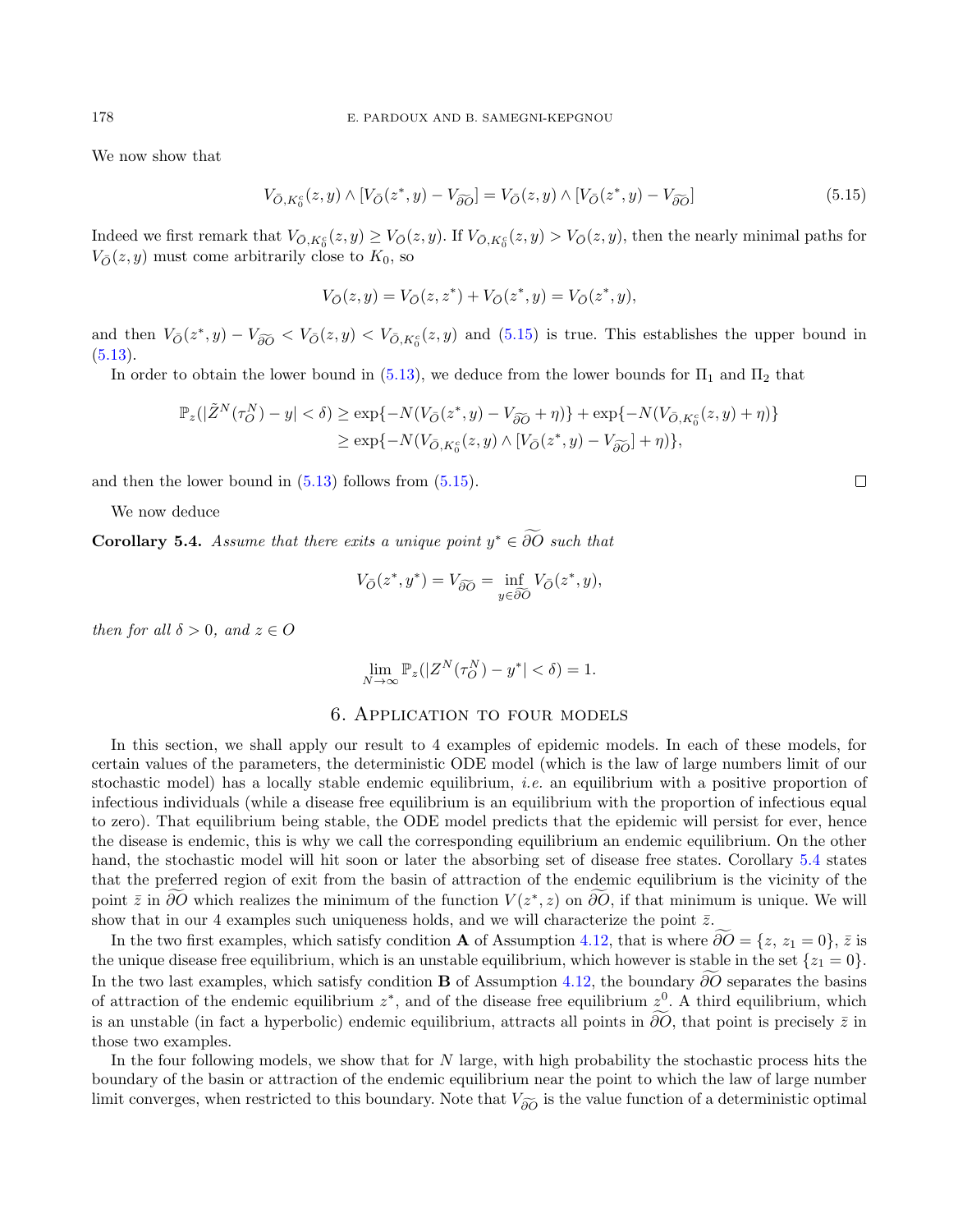control problem. We will exploit Pontryagin's maximum principle, in order to prove the results of this section. We will first describe the relevant optimal control problem, and present Pontryagin's maximum principle in the case of that optimal control problem. Then we shall present the four models successively, and finally we shall prove our result. Note that Assumption [2.1](#page-3-3) is easily verified in the first two examples, and has been carefully verified in [\[12\]](#page-37-7) for the last two.

#### <span id="page-31-1"></span>6.1. Pontryagin maximum principle

Let us formulate the optimal control problem, of which  $V_{\widetilde{\partial O}}$  is the value function.

B being the  $d \times k$  matrix whose j-th column is the vector  $h_j$ ,  $1 \leq j \leq k$ , and  $f : \mathbb{R}^2 \to \mathbb{R}$  being defined by  $f(a, b) = a \log(a/b) - a + b$ , we consider the following optimal control problem

$$
(OCP)\begin{cases} \text{Min}_{T>0,\,u\in L^1(0,T;\mathbb{R}^k_+)}C(u),\ \ \, \text{where}\\ \qquad \qquad C(u)=\sum_{j=1}^k\int_0^Tf(u_j(t),\beta_j(z_t))\mathrm{d} t,\,\,\text{subject to the constraints}\\ \qquad \qquad \dot{z}_t=Bu_t,\quad z_0=z^*,\quad z_T\in M, \end{cases}
$$

where  $M := \widetilde{\partial O}$  is the set of points  $z \in A$  (or  $\in A_R$  in the case of the SIR model with demography) which are such that  $z_t \to \overline{z}$  as  $t \to \infty$ , if  $z_0 = z$  and  $\dot{z}_t = b(z_t) = \sum_{j=1}^k \beta_j(z) h_j$ . In other words,  $\overline{z}$  is either the diseasefree equilibrium (in the situations considered in Sects. [6.2](#page-32-0) and [6.3\)](#page-33-0), or the unstable endemic equilibrium (in the situations considered in Sects. [6.4](#page-33-1) and [6.5\)](#page-35-0). The fact that  $V_{\delta\widetilde{O}}$  coincides with the minimum of the cost functional  $C(u)$  over the above set of admissible controls follows readily from the definition [\(3.5\)](#page-4-0) of  $I_T(\phi)$ , combined with the definition of  $V_{\widetilde{\partial\Omega}}$  which appears in the first lines of Section [4.](#page-6-0)

We associate to the above control problem the Hamiltonian

$$
H(z,r,u) = \langle r, Bu \rangle - \sum_{j=1}^{k} f(u_j, \beta_j(z)).
$$

The maximum principle states that (see [\[13,](#page-37-11) [17\]](#page-37-12))

<span id="page-31-0"></span>**Proposition 6.1.** If  $(\hat{T}; \hat{u}_t, 0 \le t \le \hat{T})$  is an optimal pair, then there exists an adjoint state  $r \in C([0,\hat{T}];\mathbb{R}^d)$ such that

$$
\dot{z}_t = B\hat{u}_t, \quad z_0 = z^*, \quad z_{\hat{T}} \in M,
$$

$$
\dot{r}_t = \sum_{j=1}^k \left[ \nabla \beta_j(z_t) - \hat{u}_t^j \frac{\nabla \beta_j(z_t)}{\beta_j(z_t)} \right], \quad r_{\hat{T}} \perp M,
$$

$$
H(z_t, r_t, \hat{u}_t) = \max_{v \in \mathbb{R}_+^k} H(z_t, r_t, v) = 0, \quad 0 \le t \le \hat{T}.
$$

Note that  $r_{\hat{T}} \perp M$  means that  $r_{\hat{T}}$  and any tangent vector to M at  $z_{\hat{T}}$  are perpendicular. The fact that the Hamiltonian is zero at the final time is a consequence of two facts: the final time T is not fixed and there is no final cost; the fact that the Hamiltonian is zero along the optimal trajectory then follows from the fact that it is constant, since none of the coefficient depends upon the variable  $t$ .

Let us exploit Proposition [6.1](#page-31-0) to rewrite the system of ODEs for  $z_t$  and  $r_t$  along an optimal trajectory. We denote by  $B^*$  the transposed of the matrix B. Since for each  $1 \leq j \leq k$ ,  $u \to (B^*r)_ju - f(u, \beta_j(z))$  is concave, its maximum is achieved at the zero of its derivative, if it is non negative. We conclude that  $\hat{u}_j = e^{(B^*r)_j} \beta_j(z)$ .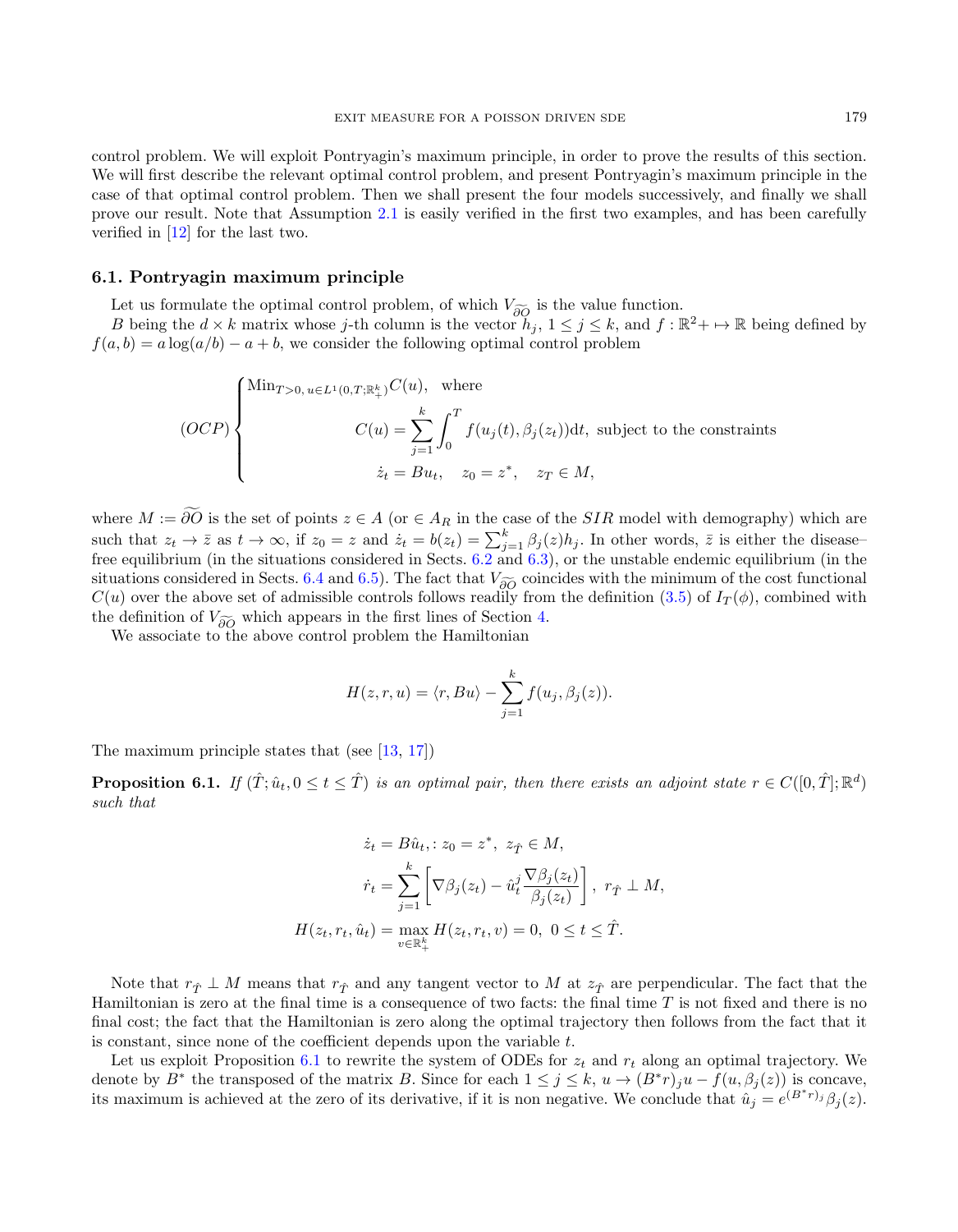Consequently, along the optimal trajectory,

<span id="page-32-1"></span>
$$
\dot{z}_t = \sum_{j=1}^k e^{(B^*r_t)_j} \beta_j(z_t) h_j, \quad \dot{r}_t = \sum_{j=1}^k \left( 1 - e^{(B^*r_t)_j} \right) \nabla \beta_j(z_t). \tag{6.1}
$$

Moreover, the optimal cost reads

$$
\hat{C} = \sum_{j=1}^{k} \int_0^{\hat{T}} \left( 1 - e^{(B^*r_t)_j} + (B^*r_t)_j e^{(B^*r_t)_j} \right) \beta_j(z_t) dt.
$$

In the examples below,  $d = 2$ . We shall denote by  $x_t$  and  $y_t$  the two components of  $z_t$ , and by  $p_t$  and  $q_t$  the two components of  $r_t$ .

## <span id="page-32-0"></span>6.2. The SIRS model

Let  $x_t$  denote the proportion of infectious individuals in the population and  $y_t$  the proportion of susceptibles. Since the total population size is constant,  $1 - x_t - y_t$  is the proportion of removed (also called recovered) individuals, who lose their immunity and become susceptible again at rate  $\rho$ . The deterministic SIRS model, see e.g.  $[2]$ , can be written as

$$
\dot{x}_t = \lambda x_t y_t - \gamma x_t,
$$
  
\n
$$
\dot{y}_t = -\lambda x_t y_t + \rho (1 - x_t - y_t).
$$

The initial condition is supposed to satisfy  $x_0 \ge 0$ ,  $y_0 \ge 0$ ,  $x_0 + y_0 \le 1$ . It is easy to see that the pair  $(x_t, y_t)$ satisfies the same restrictions for all  $t > 0$ . Here

$$
O = A = \{(x, y) \in \mathbb{R}^2_+; \ x + y \le 1\}, \quad \widetilde{\partial O} = \{0\} \times [0, 1].
$$

We assume that the basic reproduction number  $R_0 = \lambda/\gamma$  satisfies  $R_0 > 1$ . Then there is a unique stable endemic equilibrium  $z^* = \left(\frac{\rho}{\lambda} \frac{\lambda - \gamma}{\rho + \gamma}, \frac{\gamma}{\lambda}\right)$ . The disease free equilibrium is  $\bar{z} = (0, 1)$ .

The corresponding SDE is of the form [\(1.1\)](#page-0-1), with  $d=2, k=3, h_1=\begin{pmatrix} 1 \end{pmatrix}$ −1  $\bigg), h_2 = \begin{pmatrix} -1 \\ 0 \end{pmatrix}$  $\boldsymbol{0}$  $\Big), h_3 = \begin{pmatrix} 0 \\ 1 \end{pmatrix}$ 1  $\bigg),$  $\beta_1(x, y) = \lambda xy, \ \beta_2(x, y) = \gamma x, \ \beta_3(x, y) = \rho(1 - x - y).$ 

Note that in this example and in the next one, we do not need the definition of the reflected process  $\tilde{Z}^N_t$ , since it is identical to  $Z_t^N$ .

The system of ODES for the state and adjoint state  $(6.1)$  reads in this case

$$
\dot{x}_t = \lambda e^{p_t - q_t} x_t y_t - \gamma e^{-p_t} x_t,
$$
  
\n
$$
\dot{y}_t = -\lambda e^{p_t - q_t} x_t y_t + \rho e^{q_t} (1 - x_t - y_t),
$$
  
\n
$$
\dot{p}_t = \lambda (1 - e^{p_t - q_t}) y_t + \gamma (1 - e^{-p_t}) - \rho (1 - e^{q_t}),
$$
  
\n
$$
\dot{q}_t = \lambda (1 - e^{p_t - q_t}) x_t - \rho (1 - e^{q_t}),
$$
  
\n
$$
x_0 = \frac{\rho}{\lambda} \frac{\lambda - \gamma}{\rho + \gamma}, \ y_0 = \frac{\gamma}{\lambda}, \ x_T = 0, \ q_T = 0.
$$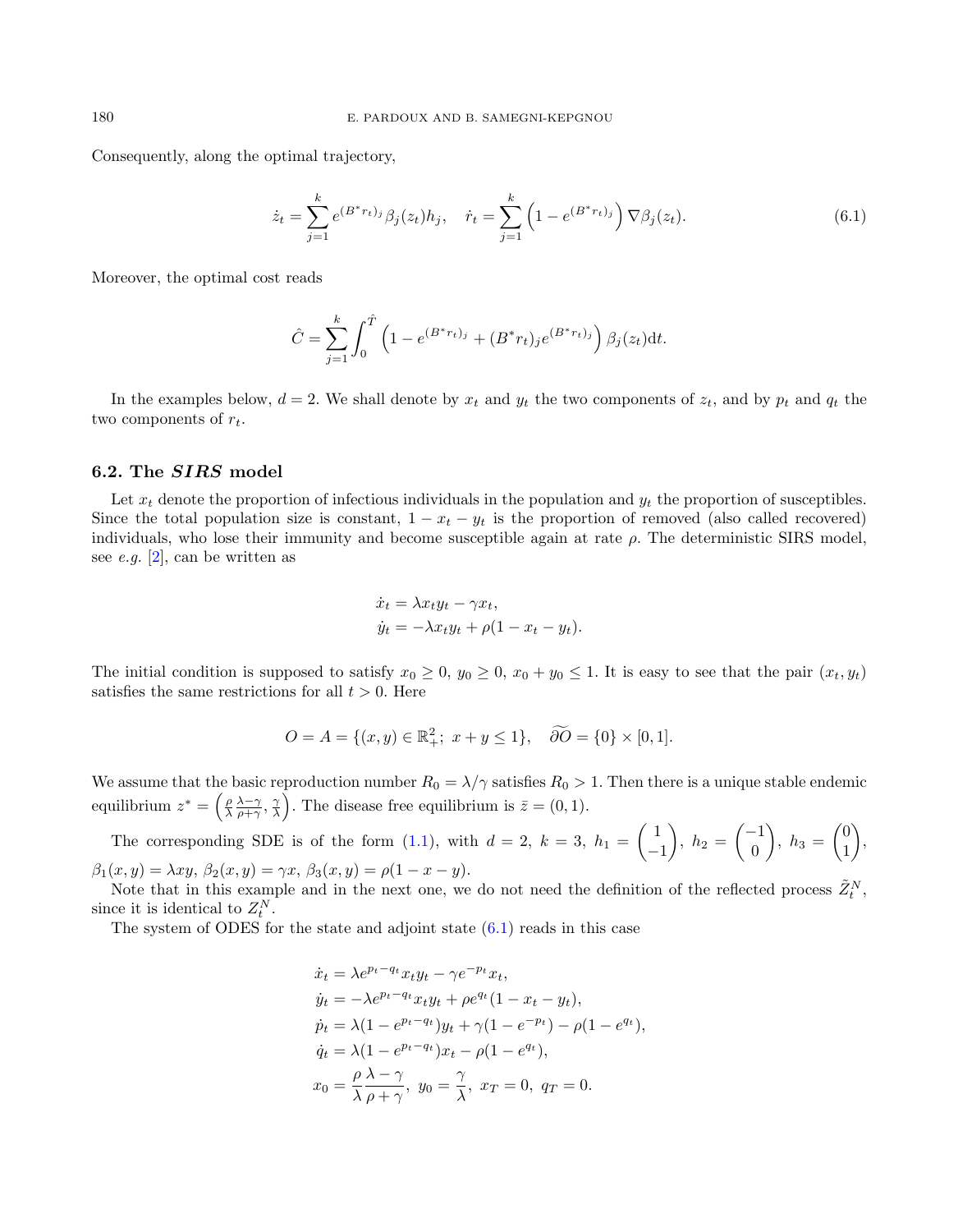#### <span id="page-33-0"></span>6.3. The SIR model with demography

The deterministic SIR model with demography, see e.g. [\[2\]](#page-37-2), can be written as

$$
\dot{x}_t = \lambda x_t y_t - (\gamma + \mu) x_t,
$$
  
\n
$$
\dot{y}_t = -\lambda x_t y_t + \mu - \mu y_t.
$$

Here  $x_t$  (resp.  $y_t$ ) denotes the proportion of infectious (resp. susceptible) individuals in the population, if the initial condition  $(x_0, y_0, u_0)$  satisfies  $x_0, y_0, u_0 \geq 0$ ,  $x_0 + y_0 + u_0 = 1$ . Note that  $u_t$  denotes the proportion of recovered individuals in the population, which satisfies

$$
\dot{u}_t = \gamma x_t - \mu u_t.
$$

However, in the stochastic model, the coordinates of the vector  $Z_t^N$  are not exact proportions, since we divide the number of individuals in each compartment by  $N$ , while the total population  $N_t$  fluctuates around N. This is why  $Z_t^N$  lives in  $\mathbb{R}^2_+$ , and

$$
O = A = \mathbb{R}^2_+, \quad \widetilde{\partial O} = \{0\} \times \mathbb{R}_+.
$$

As opposed to the SIRS model, the removed individuals do not loose their immunity, rather new susceptibles are born at rate  $\mu$ , which is the rate at which both susceptibles and infectious die (the infectious heal at rate  $\rho$  as in the *SIRS* model). If  $R_0 = \frac{\lambda}{\gamma + \mu} > 1$ , there is a stable endemic equilibrium  $z^* = \left(\frac{\mu}{\gamma + \mu} - \frac{\mu}{\lambda}, \frac{\gamma + \mu}{\lambda}\right)$ , and a disease free equilibrium  $\bar{z} = (0, 1)$ .

The corresponding SDE is of the form [\(1.1\)](#page-0-1), with  $d=2, k=4, h_1=\begin{pmatrix} 1 \end{pmatrix}$ −1 ),  $h_2 = \begin{pmatrix} -1 \\ 0 \end{pmatrix}$ 0  $\Big), h_3 = \begin{pmatrix} 0 \\ 1 \end{pmatrix}$ 1  $\bigg),$  $h_4=\begin{pmatrix} 0 \ 0 \end{pmatrix}$ −1 ,  $\beta_1(x,y) = \lambda xy$ ,  $\beta_2(x,y) = (\gamma + \mu)x$ ,  $\beta_3(x,y) = \mu$ ,  $\beta_4(x,y) = \mu y$ . One can show, see [\[2\]](#page-37-2), that the cost needed to hit the boundary  $\{x + y = R\}$  tends to  $\infty$  as  $R \to \infty$ , hence for R large enough, if we restrict ourself to the subset  $A_R = \{(x, y) \in \mathbb{R}^2_+, x + y \le R\}$ ,  $\min_{z \in \partial A_R} V(z^*, z) = \min_{z_1 = 0} V(z^*, z)$ . Also  $A_R$  is not exactly A<sup>1</sup> which has been considered so far, it is easily seen that all our results extend to this new situation, and Corollary [5.4](#page-30-2) combined with Proposition [6.2](#page-36-0) tells us that for large R, the process  $Z^N$  hit  $\{z_1 = 0\} \cup \{|z| \geq R\}$ 

near a given point of the boundary  $\{z_1 = 0\}$  which is independent of R, with probability close to 1.

The system of ODEs for the state and adjoint state  $(6.1)$  reads in this case

$$
\dot{x}_t = \lambda e^{p_t - q_t} x_t y_t - (\gamma + \mu) e^{-p_t} x_t,
$$
  
\n
$$
\dot{y}_t = -\lambda e^{p_t - q_t} x_t y_t + \mu e^{q_t} - \mu e^{-q_t} y_t,
$$
  
\n
$$
\dot{p}_t = \lambda (1 - e^{p_t - q_t}) y_t + (\gamma + \mu) (1 - e^{-p_t}),
$$
  
\n
$$
\dot{q}_t = \lambda (1 - e^{p_t - q_t}) x_t + \mu (1 - e^{-q_t}),
$$
  
\n
$$
x_0 = \frac{\mu}{\gamma + \mu} - \frac{\mu}{\lambda}, \ y_0 = \frac{\gamma + \mu}{\lambda}, \ x_T = 0, \ q_T = 0.
$$

#### <span id="page-33-1"></span>6.4. The SIV model

In this model, some of the individuals are vaccinated. Also the vaccine is not perfect, it gives a partial protection. If we denote by  $x_t$  (resp.  $y_t$ ) the proportion of infectious (resp. of vaccinated) individuals at time t,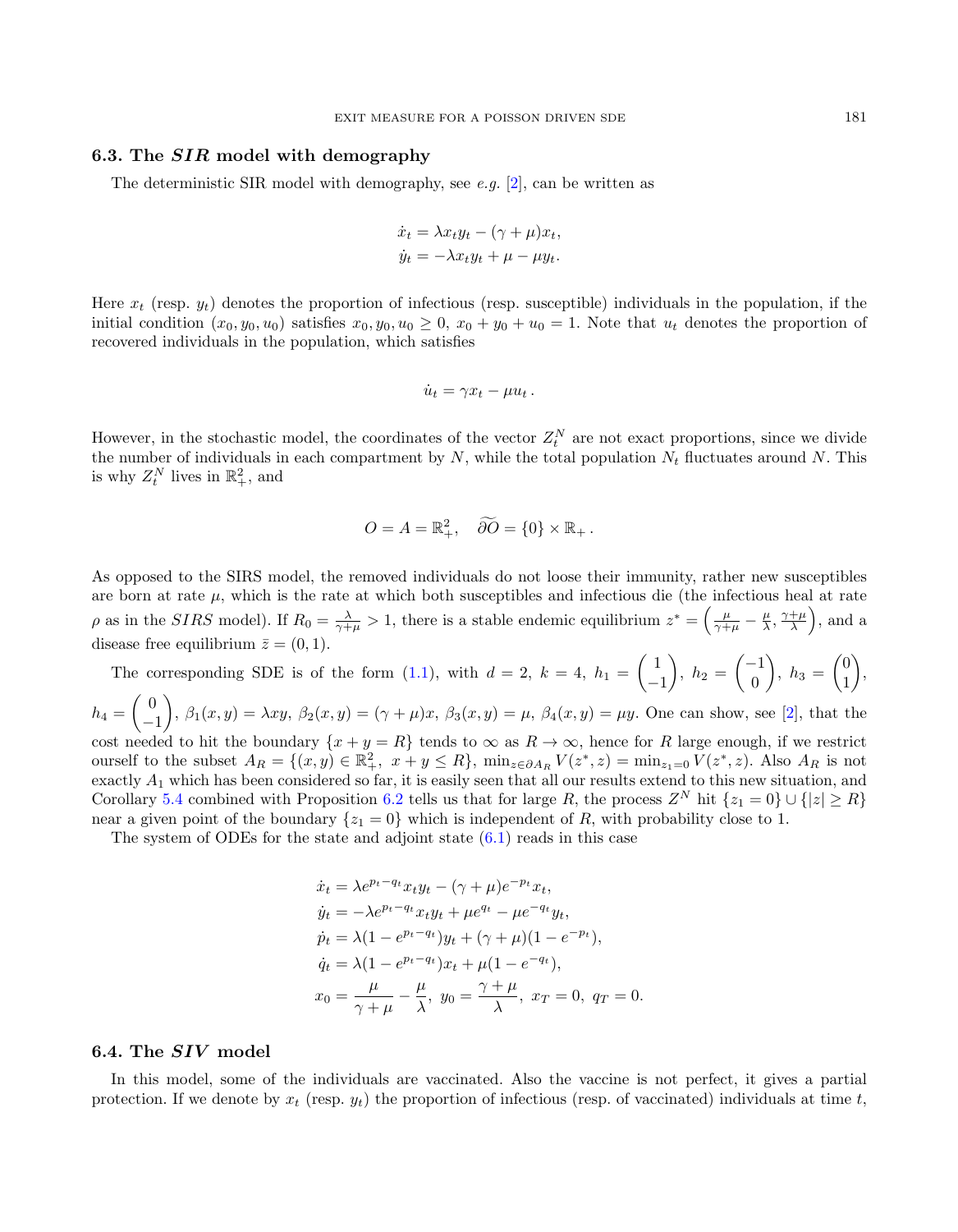

<span id="page-34-0"></span>FIGURE 1. The 3 equilibria and  $\widetilde{\partial O}$  in case of the SIV model.

the model studied by [\[9\]](#page-37-13) reads

$$
\dot{x}_t = (\beta - \mu - \gamma)x_t - \beta(1 - \chi)x_ty_t - \beta x_t^2,
$$
  
\n
$$
\dot{y}_t = \eta(1 - x_t) - (\eta + \mu + \theta)y_t - \chi\beta x_ty_t.
$$

Here

$$
A = \{(x, y) \in \mathbb{R}^2_+; \ x + y \le 1\}.
$$

For certain values of the parameters, it is shown that this model has one disease–free equilibrium, one locally stable endemic equilibrium  $z^*$ , and a third equilibrium  $\overline{z}$  which lies on the characteristic boundary which separates the basins of attraction of the two other equilibria, which is here  $\widetilde{\partial O}$ , O being the basin of attraction of  $z^*$ . The corresponding SDE is of the form [\(1.1\)](#page-0-1), with  $d=2$ ,  $k=7$ ,  $h_1=\begin{pmatrix} 1 & 0 \\ 0 & 1 \end{pmatrix}$ 0  $\bigg), h_2 = \left( \begin{array}{c} 1 \end{array} \right)$ −1  $\bigg), h_3 = \begin{pmatrix} -1 \\ 0 \end{pmatrix}$ 0  $\bigg),$  $h_4=\begin{pmatrix}0 \end{pmatrix}$  $\Big), h_5 = \begin{pmatrix} 0 \\ 1 \end{pmatrix}$  $\bigg), h_6 = \begin{pmatrix} -1 \\ 0 \end{pmatrix}$ ) and  $h_7 = \begin{pmatrix} 0 \\ -1 \end{pmatrix}$  $\bigg), \beta_1(x,y) = \beta x(1-x-y), \beta_2(x,y) = \chi \beta xy, \beta_3(x,y) = \gamma x,$ 

$$
h_4 = \begin{pmatrix} 1 \\ -1 \end{pmatrix}, h_5 = \begin{pmatrix} 1 \\ 1 \end{pmatrix}, h_6 = \begin{pmatrix} 0 \\ 0 \end{pmatrix} \text{ and } h_7 = \begin{pmatrix} -1 \\ -1 \end{pmatrix}, h_1(x, y) = h_2(x, y) = h_3(x, y) = h_4(x, y) = h_5(x, y) = h_6(x, y) = h_7(x, y) = h_7(x, y) = h_7(x, y) = h_7(x, y) = h_7(x, y) = h_7(x, y) = h_7(x, y) = h_7(x, y) = h_7(x, y) = h_7(x, y) = h_7(x, y) = h_7(x, y) = h_7(x, y) = h_7(x, y) = h_7(x, y) = h_7(x, y) = h_7(x, y) = h_7(x, y) = h_7(x, y) = h_7(x, y) = h_7(x, y) = h_7(x, y) = h_7(x, y) = h_7(x, y) = h_7(x, y) = h_7(x, y) = h_7(x, y) = h_7(x, y) = h_7(x, y) = h_7(x, y) = h_7(x, y) = h_7(x, y) = h_7(x, y) = h_7(x, y) = h_7(x, y) = h_7(x, y) = h_7(x, y) = h_7(x, y) = h_7(x, y) = h_7(x, y) = h_7(x, y) = h_7(x, y) = h_7(x, y) = h_7(x, y) = h_7(x, y) = h_7(x, y) = h_7(x, y) = h_7(x, y) = h_7(x, y) = h_7(x, y) = h_7(x, y) = h_7(x, y) = h_7(x, y) = h_7(x, y) = h_7(x, y) = h_7(x, y) = h_7(x, y) = h_7(x, y) = h_7(x, y) = h_7(x, y) = h_7(x, y) = h_7(x, y) = h_7(x, y) = h_7(x, y) = h_7(x, y) = h_7(x, y) = h_7(x, y) = h_7(x, y) = h_7(x, y) = h_7(x, y) = h_7(x, y) = h_7(x, y) = h_7(x, y) = h_7(x, y) = h_7(x, y) = h_7(x, y) = h_7(x, y) = h_7(x, y
$$

The system of ODES for the state and adjoint state  $(6.1)$  reads in this case

$$
\begin{aligned}\n\dot{x}_t &= \beta e^{p_t} x_t (1 - x_t - y_t) + \chi \beta e^{p_t - q_t} x_t y_t - (\gamma + \mu) e^{-p_t} x_t, \\
\dot{y}_t &= -\chi \beta e^{p_t - q_t} x_t y_t - (\theta + \mu) e^{-q_t} y_t + \eta e^{q_t} (1 - x_t - y_t), \\
\dot{p}_t &= \beta (1 - e^{p_t}) (1 - 2x_t - y_t) + \chi \beta (1 - e^{p_t - q_t}) y_t + \gamma (1 - e^{-p_t}) - \eta (1 - e^{q_t}) + \mu (1 - e^{-p_t}), \\
\dot{q}_t &= -\beta (1 - e^{p_t}) x_t + \chi \beta (1 - e^{p_t - q_t}) x_t + \theta (1 - e^{-q_t}) + \eta (e^{q_t} - 1) + \mu (1 - e^{-q_t}), \\
x_0 &= x^*, y_0 = y^*, (x_T, y_T) \in M, (p_T, q_T) \perp M.\n\end{aligned}
$$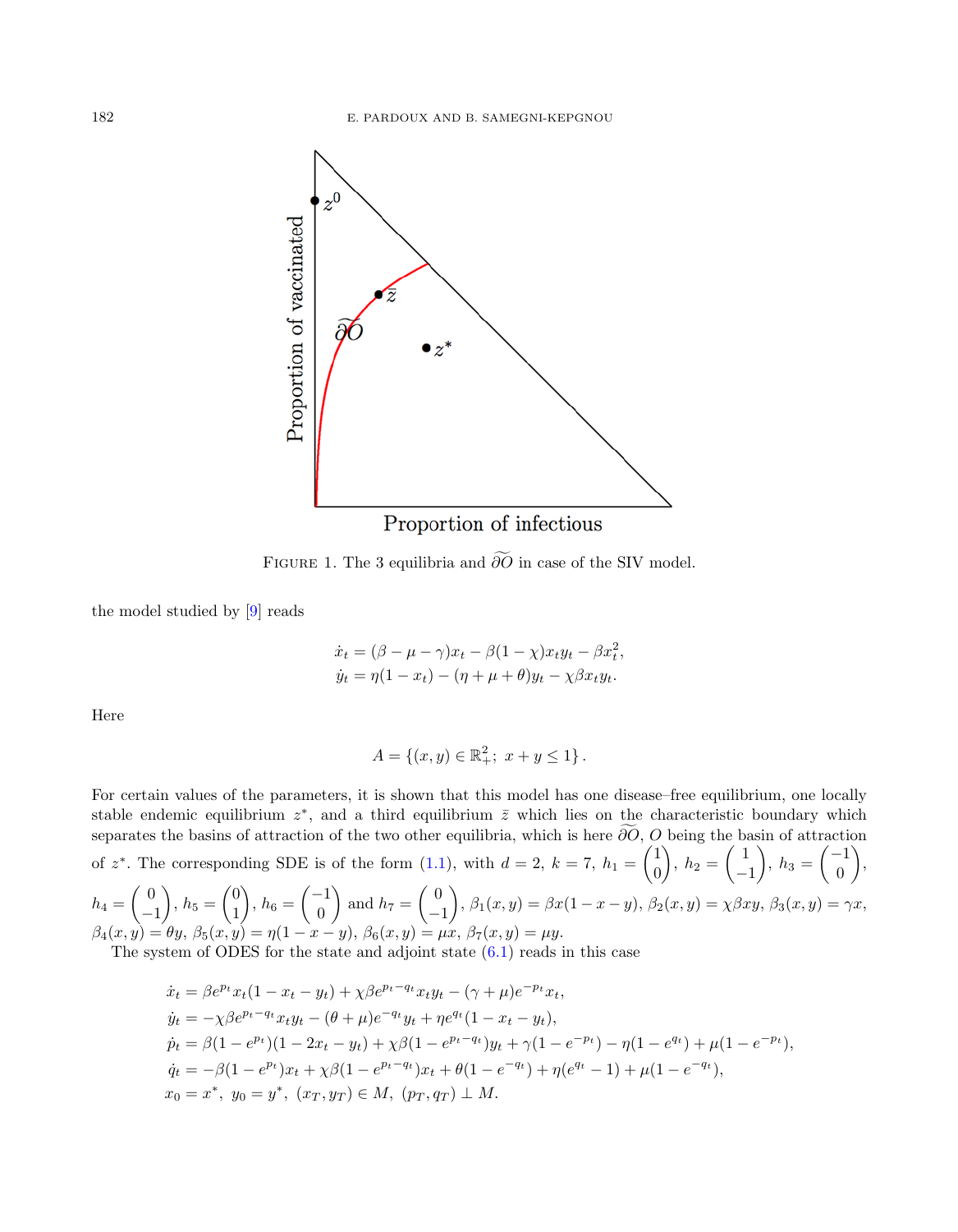

<span id="page-35-1"></span>FIGURE 2. The 3 equilibria and  $\widetilde{\partial O}$  in case of the  $S_0IS_1$  model.

## <span id="page-35-0"></span>6.5. The  $S_0IS_1$  model

This is a version of the SIR model, where the recovered individuals are susceptible, but with a susceptibility which is less that that of those who have never been infected. They are of type  $S_1$ . This model has been studied in [\[14\]](#page-37-14). Let  $x_t$  (resp.  $y_t$ ) denote the proportion of infectious (resp. of type  $S_1$ ) individuals. The ODE reads

$$
\dot{x}_t = \beta(1 - x_t - y_t)x_t - (\mu + \alpha)x_t + r\beta x_t y_t,
$$
  
\n
$$
\dot{y}_t = \alpha x_t - \mu y_t - r\beta x_t y_t.
$$

Here

$$
A = \{(x, y) \in \mathbb{R}^2_+; \ x + y \le 1\}.
$$

Again for certain values of the parameters, we have the same large time description as for the SIV model, and  $\partial$ O is the characteristic boundary which separates the basins of attraction of the two local stable equilibria, O being the basin of attraction of  $z^*$ . The corresponding SDE is of the form [\(1.1\)](#page-0-1), with  $d=2$ ,  $k=5$ ,  $h_1=\begin{pmatrix} 1 & 0 \\ 0 & 1 \end{pmatrix}$  $\theta$  $\big)$ ,

$$
h_2 = \begin{pmatrix} -1 \\ 1 \end{pmatrix}, h_3 = \begin{pmatrix} -1 \\ 0 \end{pmatrix}, h_4 = \begin{pmatrix} 1 \\ -1 \end{pmatrix} \text{ and } h_5 = \begin{pmatrix} 0 \\ -1 \end{pmatrix}, \beta_1(x, y) = \beta x (1 - x - y), \beta_2(x, y) = \alpha x, \beta_3(x, y) = \mu x, \beta_4(x, y) = r \beta x y \text{ and } \beta_5(x, y) = \mu y.
$$

The system of ODES for the state and adjoint state  $(6.1)$  reads in this case

$$
\begin{aligned} \dot{x}_t &= \beta e^{p_t} x_t (1 - x_t - y_t) - \alpha e^{q_t - p_t} x_t - \mu e^{-p_t} x_t + r \beta e^{p_t - q_t} x_t y_t, \\ \dot{y}_t &= \alpha e^{q_t - p_t} x_t - r \beta e^{p_t - q_t} x_t y_t - \mu e^{-q_t} y_t, \\ \dot{p}_t &= \beta (1 - e^{p_t}) (1 - 2x_t - y_t) + \alpha (1 - e^{q_t - p_t}) + \mu (1 - e^{-p_t}) + r \beta (1 - e^{p_t - q_t}) y_t, \end{aligned}
$$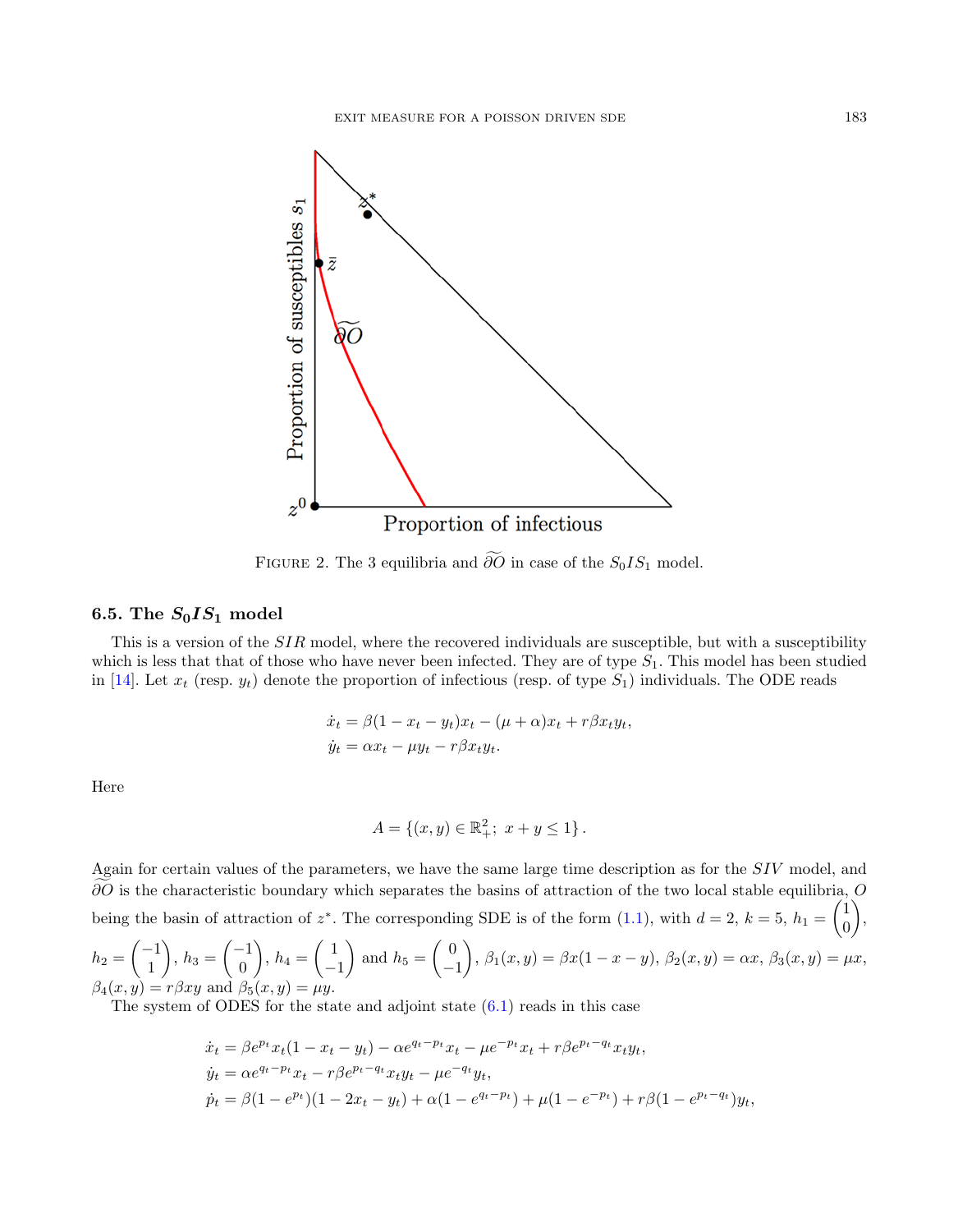$$
\dot{q}_t = -\beta (1 - e^{p_t}) x_t + r\beta (1 - e^{p_t - q_t}) x_t + \mu (1 - e^{-q_t}),
$$
  

$$
x_0 = x^*, y_0 = y^*, (x_T, y_T) \in M, (p_T, q_T) \perp M.
$$

### 6.6. The result

Recall that we start our process  $Z_t^N$  from the endemic equilibrium, *i.e.*  $Z_0^N = z^*$ . Since is N assumed to be large,  $Z_t^N$  stays for a long time close to its law of large numbers limit, hence close to  $z^*$ . Wentzell–Freidlin's theory of "small random perturbations of dynamical systems" suggests that at some large time, which is of the order of  $\exp(NV_{\widetilde{\partial}\widetilde{O}})$ ,  $Z_t^N$  will hit the boundary  $\partial\widetilde{O}$ . In the two first examples where  $\partial\widetilde{O} = \{z_1 = 0\}$ , at that time the epidemic stops, we say that we have extinction of the endemic disease. In fact the same is true in the last two examples, since as soon as the process crosses the boundary  $\widetilde{\partial}\overline{O}$ , it converges in time of order one to the disease free equilibrium. Consequently the asymptotic of the time to hit or cross that boundary (which is a.s. the same event) is the same as the one for the epidemic to go extinct.

When on the boundary  $\partial \overline{O}$ , the solution of the ODE converges to  $\overline{z}$ . Recalling the notations defined at the beginning of Section [4,](#page-6-0) it clearly follows that  $V_{\widetilde{\partial O}} = V_{\overline{O}}(z^*, \overline{z})$ . What we want to show is that this minimum is unique i.e. unique, i.e.

<span id="page-36-0"></span>**Proposition 6.2.** In each of the above four examples, for all  $z \in \partial O(\{\bar{z}\}, V_O(z^*, \bar{z}) < V_O(z^*, z)$ .

This shows, thanks to Corollary [5.4,](#page-30-2) that for large  $N$ ,  $Z^{N,z}$  will exit the domain of attraction of the endemic equilibrium  $z^*$  in the vicinity of  $\overline{z}$  with probability close to 1.

We now turn to the

Proof of Proposition [6.2](#page-36-0) Our assumptions are easy to verify in the first two examples, the verification in the last two examples has been done in [\[12\]](#page-37-7). We consider the optimal control problem which has been stated in subsection [6.1,](#page-31-1) in one of the four above examples. Suppose first that there exists a minimizing sequence  $\{u_n\}$  $n \geq 1$ )  $\subset L^1(\mathbb{R}_+;\mathbb{R}_+^k)$  such that the corresponding trajectory  $z_t$  hits the target M at some point  $z_n \in \partial O\setminus\{\bar{z}\}\$ in time  $T_n$ , with  $T := \sup_n T_n < \infty$ . Since  $I_T$  is a good rate function (*i.e.* its level sets are compact), see Theorem 3 in [\[11\]](#page-37-3), there exists a subsequence  $z_{n_k}$  which converges to a optimal trajectory  $\hat{z}$  which hits M at point  $z \neq \overline{z}$ at time  $\hat{T} \leq T$ , with a control  $\hat{u} \in L^1([0,T]; \mathbb{R}^k_+)$ . We concatenate  $\hat{z}$  with the solution of the ODE starting from z, which converges to  $\bar{z}$  (in infinite time). Since the second part of the trajectory runs at no cost, the whole trajectory is optimal for the same control problem as above, but with the constraint that  $\bar{z}$  must be the final point. We apply the Pontryagin maximum principle to this new optimal control problem, which implies the existence of a continuous adjoint state  $(p_t, q_t)$ . Since  $p_t = q_t = 0$  for  $t > T$ , we have  $p_{\hat{T}} = q_{\hat{T}} = 0$ . But this is not possible.  $z_t$  being bounded, the solution  $(p_t, q_t)$  of the adjoint state equation cannot hit  $(0, 0)$  in finite time. One way to see this is to note that the function  $(p_t, q_t)$  time reversed from time T would solve an ODE starting from  $(0, 0)$ , whose unique solution is  $(p_t, q_t) \equiv (0, 0)$ , see the second equation in  $(6.1)$ . We conclude from the above argument that if an optimal trajectory converges to some point  $z \neq \overline{z}$ , then it does so in infinite time. Consequently  $(x_{\infty}, y_{\infty}, p_{\infty}, q_{\infty})$  must be a fixed point of [\(6.1\)](#page-32-1). It remains to show that  $(\bar{x}, \bar{y}, 0, 0)$  is the only admissible fixed point. The argument is now slightly different in the various considered examples.

In the first two examples (SIRS and SIR with demography), we know that  $x_{\infty}$  (the first coordinate of  $z_{\infty}$ ) and the second coordinate  $q_{\infty}$  of  $r_{\infty}$  vanish. Consequently  $y_{\infty}$  must be the zero of  $1 - y$ , hence equals 1.

In the two other cases, we first note that both  $p_{\infty}$  and  $q_{\infty}$  must be finite. Indeed, either the solution must remain bounded, or else would explode in finite time, which contradicts the existence of the adjoint state on  $[0, +\infty)$ . We next show that both coordinates of  $z_{\infty}$ ,  $x_{\infty}$  and  $y_{\infty}$ , are positive. In case of the SIV model, we first note that  $y_{\infty} = 0$  would imply  $x_{\infty} = 1$ , but  $(1, 0)$  is clearly not on M. On the other hand,  $x_{\infty} = 0$  would imply that the second coordinate  $q_{\infty}$  of  $r_{\infty}$  vanishes, and  $y_{\infty} = \frac{\eta}{\eta + \mu + \theta}$ , which again gives a point not on M. In case of the  $S_0IS_1$  model, we note that  $x_\infty = 0$  implies  $y_\infty = 0$ , and the reserve implication is also true, but  $(0,0)$  is not on M. Finally, since  $C < \infty$ , the running cost must converge to 0 as  $t \to \infty$ . For each  $1 \leq j \leq k$ such that  $\beta_j(z_\infty) > 0$ , this implies that  $\langle r_t, h_j \rangle \to 0$  as  $t \to \infty$ . This is true for  $j = 3$  and 4 in case of the SIV